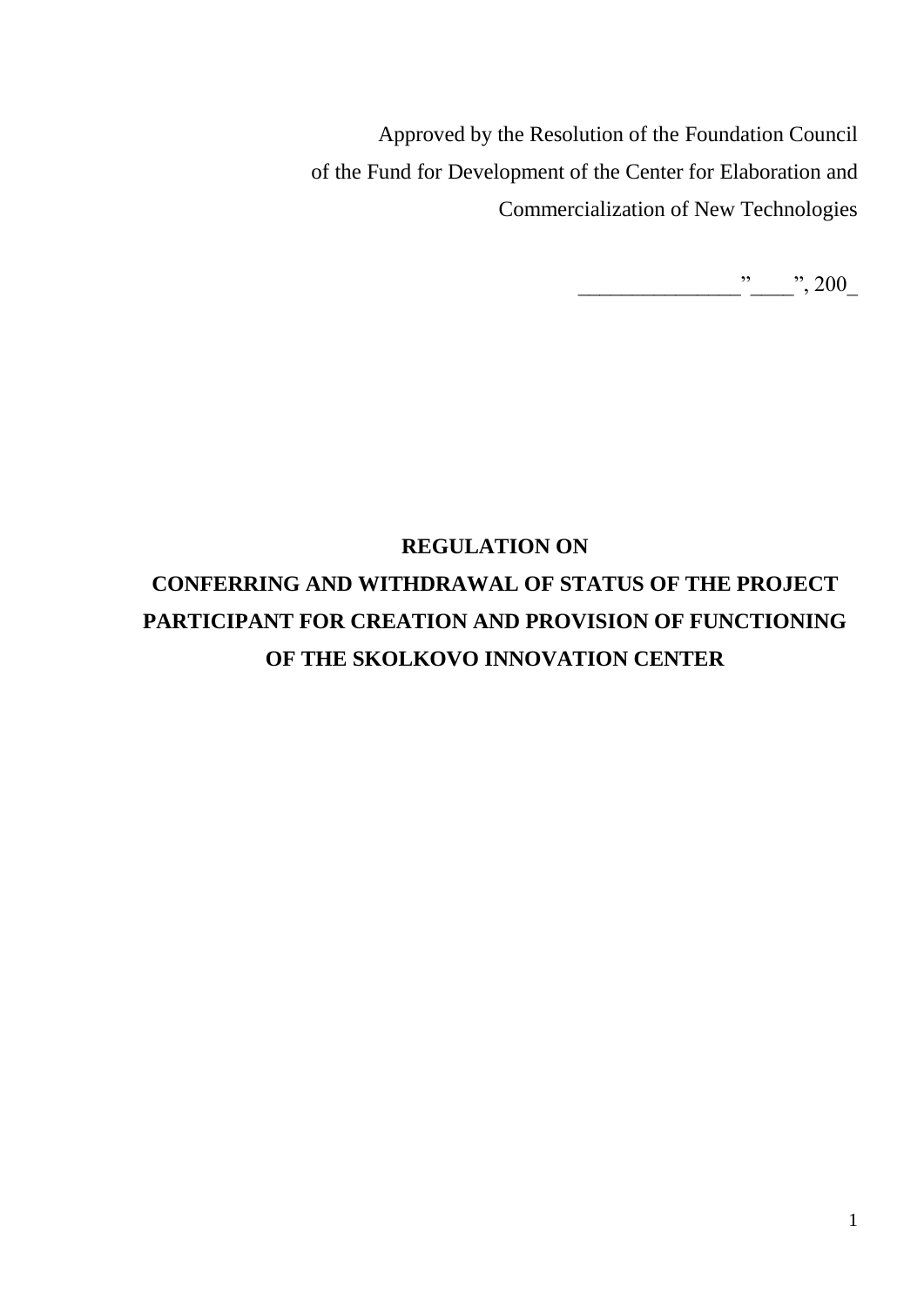#### **1. General Provisions**

1. This Regulation shall govern procedure for conferring and withdrawal the status of the project participant for creation and provision of functioning of the Skolkovo Innovation Center (hereinafter - the Project Participant) and is elaborated according to Federal Law No. 244 Regarding Skolkovo Innovation center of September 28, 2010 (hereinafter the Law), the Articles of Association of the Noncommercial organization, the Fund for Development of the Center for Elaboration and Commercialization of New Technologies (hereinafter the Foundation).

2. The status of the Project Participant shall be conferred to a legal entity applied according to Clause 3 hereof (hereinafter the Contestant) when the latter comply with the following terms and conditions:

2.1. The Contestant shall be a legal entity created pursuant to the laws of the Russian Federation;

2.2. Constituent documents of the Contestant permit to perform solely research, development and commercialization of business results by areas defined in Part 8, Article 10 of the Law (hereinafter the Areas of Business), as well as other businesses necessary to implement researches, developments and commercialization of their results (hereinafter – the Research);

2.3. A trade name of the Contestant shall not consist of word "Skolkovo", and also words derived from word "Skolkovo";

2.4. The Contestant undertakes to implement Research according to the Law and the rules approved by the Foundation in accordance with Article 7 of the Law and to be placed in the Foundation website in the information and telecommunications network "Internet" in the section "Project Rules" (hereinafter the Project Rules) and place its permanent executive body (other bodies or persons entitled to operate on behalf of the Contestant without a power of attorney) in the territory of the Skolkovo Innovation Center until January 1, 2014.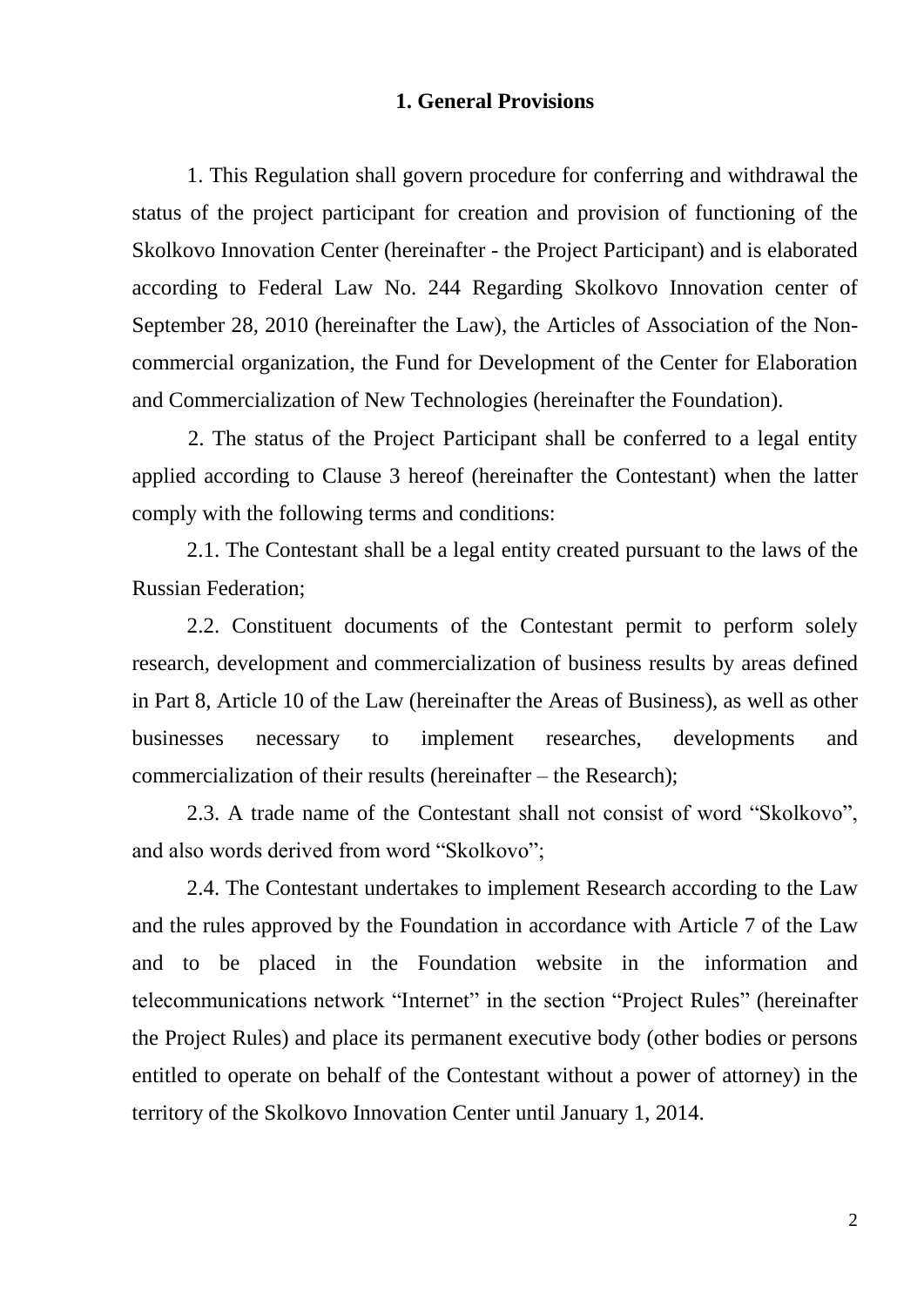2.5. A project submitted by the Contestant shall comply with at least one innovation priorities within the Area of Business specified in Annex 1 hereto (hereinafter – the Innovation Priorities);

2.6. The Project submitted by the Contestant shall meet the following criteria (hereinafter the Criteria):

2.6.1. Create product and/or technology and/or expected result of the application research (i.e. scientific researches, the results of which are expected to be commercialized no later than within Five (5) years after submission of the application for conferring the status of the Project Participant (application for preliminary assessment of projects) by the Contestant: hereinafter the Application Research) shall have potential competitive advantages comparing to similar world products and/or technology;

2.6.2. Create product and/or technology and/or expected result of the Application Research shall have sufficient potential for commercialization at least in the Russian market and in global market in perspective;

2.6.3. The project shall be theoretically practicable and shall not contradict to the fundamental scientific principles;

2.6.4. Key researches, designers and managers of the project (hereinafter the Project Team) shall possess required knowledge and experience for successful implementation of the project and/or carrying out Application Research;

2.6.5. A specialist or several specialists with international experience in the sphere of research, development and/or commercialization of their results shall be included into the Project Team.

#### **II. Submission of the Application for Conferring the Status of Participant**

3. Submission of the application for conferring the status of the Project Participant (hereinafter the Application) shall be made by Contestant's filling out electronic questionnaire for conferring the Project Participant status (hereinafter the Questionnaire) placed in the Foundation website [\(www.i-gorod.com\)](http://www.i-gorod.com/), save the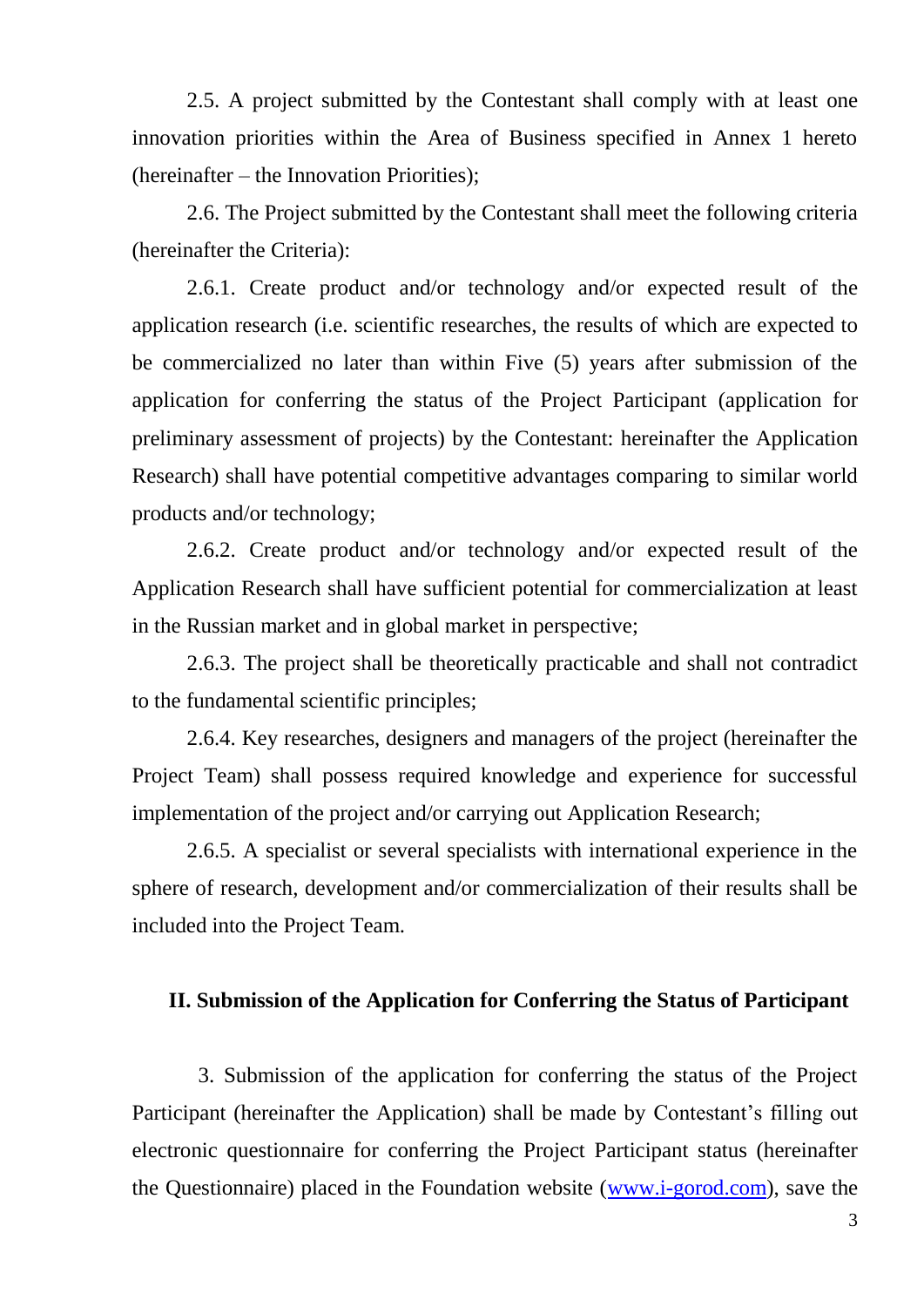cases specified in Clause 5 hereof. The Questionnaire form is included into Annex 2 hereto.

The Contestant submitting the Application undertakes the obligation to implement the Research according to the Law and the Project Rules and place a permanent executive body (other bodies or persons entitled to operate on behalf of the Contestant without the power of attorney) in the territory of the Skolkovo Innovation Center until January 1, 2014.

The Foundation undertakes not to disclose information about the project provided by the Contestant. For the abovementioned purpose the Foundation shall conclude with the Contestant an Agreement for non-disclosure of project information provided in one of the forms specified in Annexes 3 and 4 hereto and placed in the Foundation website [\(www.i-gorod.com\)](http://www.i-gorod.com/). At submission of the Application, the Contestant must select the form of the Agreement for nondisclosure of the Project information in the Foundation's website, the terms and conditions of which it is agreed to accept. Submission of the Application shall mean that Contestant accepts the terms and conditions of such Agreement for nondisclosure of the Project information.

4. When submitting the Application, the Contestant shall provide the following documents (scanned copies in .pdf format):

4.1. the Contestant's application certified by the seal regarding its intent to become the Project Participant signed by the permanent executive body of the Contestant or other person having the right to act without the power of attorney on behalf of the Contestant or representative of the Contestant under the power of attorney (with copy of such power of attorney);

4.2. Extract from the Unified State Register of Legal Entities obtained no more than 3 months prior to the submission of the Application;

4.3. Constituent documents of the Contestant (Articles of Association and/or other documents defined in the laws of the Russian Federation for legal form of the Contestant) with the note of the registration authority;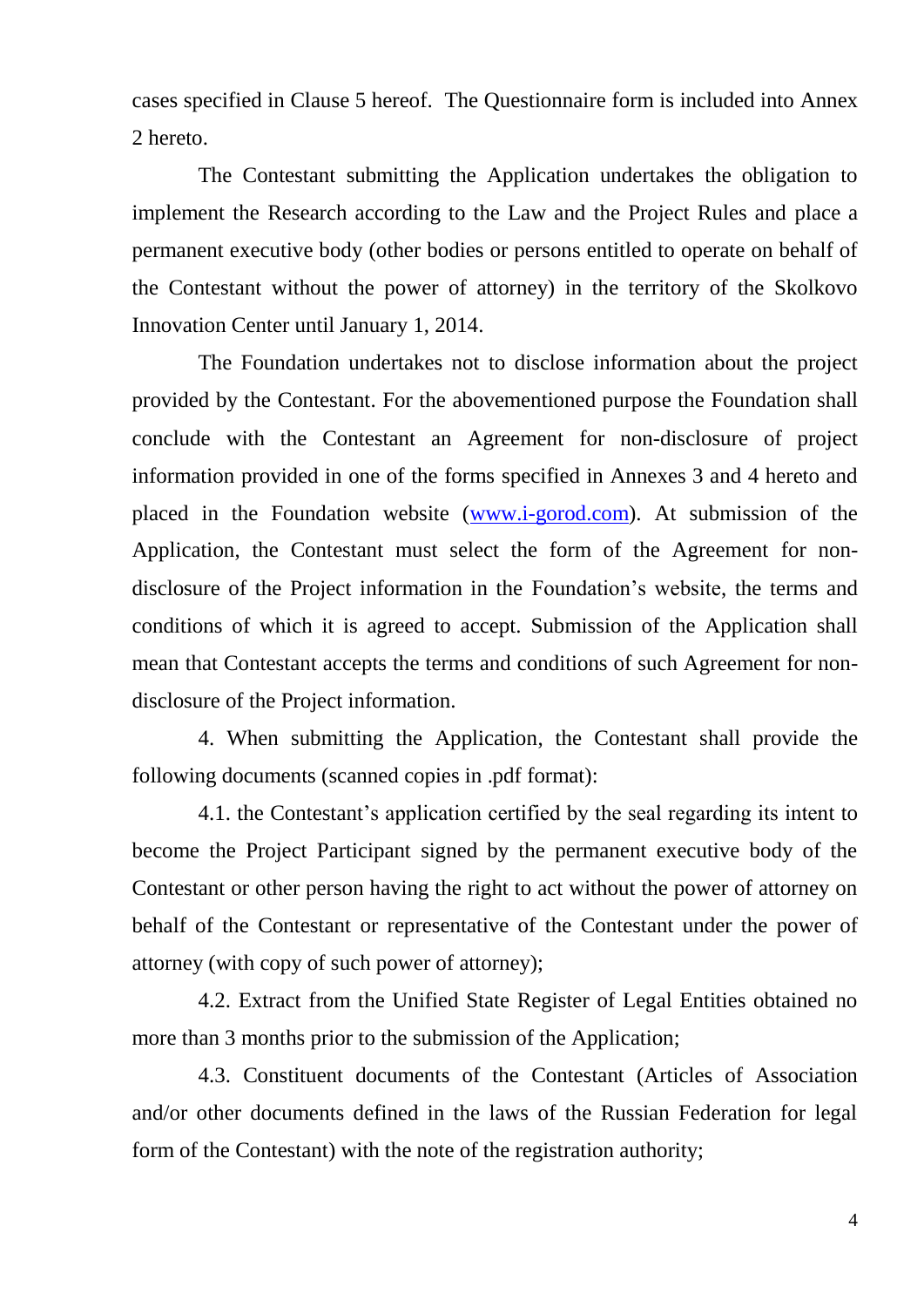4.4. Applications in writing (on the name of the Contestant) for the Project Team members confirming their participation (or intent to participate) in the project implementation presented by the Contestant (with obligatory specification of the precise name of the Contestant's project);

4.5. Identity documents for the Project Team members.

5. If the Contestant's project passes preliminary assessment and is acknowledged as compliant with relevant Criteria, the Contestant shall submit the Application by registration in the Foundation website [\(www.i-gorod.com\)](http://www.i-gorod.com/) and provision of documents specified in sub-clauses 4.1-4.3, Clause 4 hereof and the following documents (scanned copies in .pdf format):

5.1. Records of the meeting of the Board of Experts established compliance of the Contestant's project with the Criteria signed no more than 6 months prior to submission of the Application

5.2. Agreement of the Applicant for preliminary assessment in writing to submit the project by the Contestant to be conferred the status of the Project Participant.

6. The Application of the Contestant for the status of the Project Participant shall be subject to registration as of the date of submission.

7. The Contestant shall have the right to withdraw the Application at any time prior to receipt of the notice regarding conferring or refuse to confer the status of the Project Participant to the Contestant. The Application shall be considered as withdrawn since receipt by the Foundation of the relevant notice from the Contestant.

#### **III. Submission of the Application for Preliminary Assessment of Projects**

8. Any physical or legal entity (hereinafter the Applicant for preliminary assessment) shall have the right to submit a project for preliminary assessment to the Foundation.

9. The Foundation shall perform preliminary assessment of the project to establish compliance (non-compliance) with the Criteria.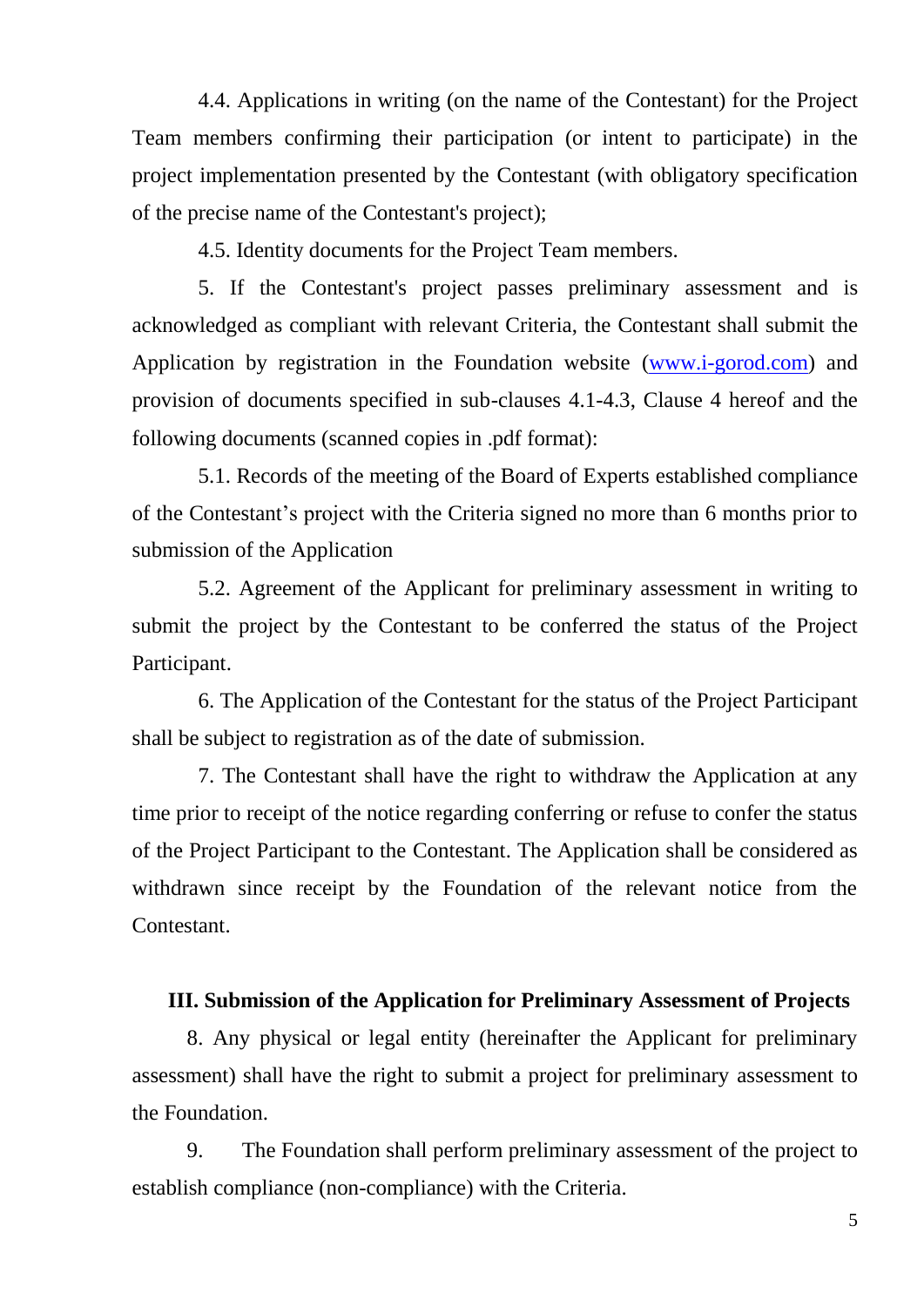10. Submission of the application for preliminary assessment of projects (hereinafter the Application for preliminary assessment) shall be made by filling out the electronic form placed in the Foundation's website [\(www.i-gorod.com\)](http://www.i-gorod.com/) by the Applicant for preliminary assessment. The Questionnaire form is included into Annex 2 hereto.

The Foundation undertakes to not disclose information about the project submitted by the Applicant for preliminary assessment. For the abovementioned purpose the Foundation shall conclude with the Applicant an agreement for nondisclosure of project information submitted by one of the forms specified in Annexes 3 and 4 hereto and placed in the Foundation website [\(www.i-gorod.com\)](http://www.i-gorod.com/). At submission of the Application for preliminary assessment the Applicant for preliminary assessment must select the form of the Agreement for non-disclosure of the Project information in the Foundation's website, the terms and conditions of which it is agreed to accept. Submission of the Application for preliminary assessment shall mean that the Applicant for preliminary assessment accepts the terms and conditions of such Agreement for non-disclosure of the Project information.

11. At submission of the Application for preliminary assessment the Applicant for preliminary assessment shall provide documents (scanned copies in .pdf) specified in sub-clauses 4.4 and 4.5 Clause 4 hereof.

12. The Foundation shall perform formal inspection of the Application for preliminary assessment within Five (5) working days in order prescribed by subclause 16.1 and 16.2, Clause 16 and 17 hereof.

13. The Applicant for preliminary assessment shall have the right to submit simultaneously several applications concerning different projects of this Applicant for preliminary assessment.

14. If the Application for preliminary assessment meets the requirements of sub-clauses 16.1 and 16.2, Clause 16 and 17 hereof, the Foundation within One (1) working day since the completion of formal examination of such Application shall make a decision to send it for consideration to the Board of Experts specified in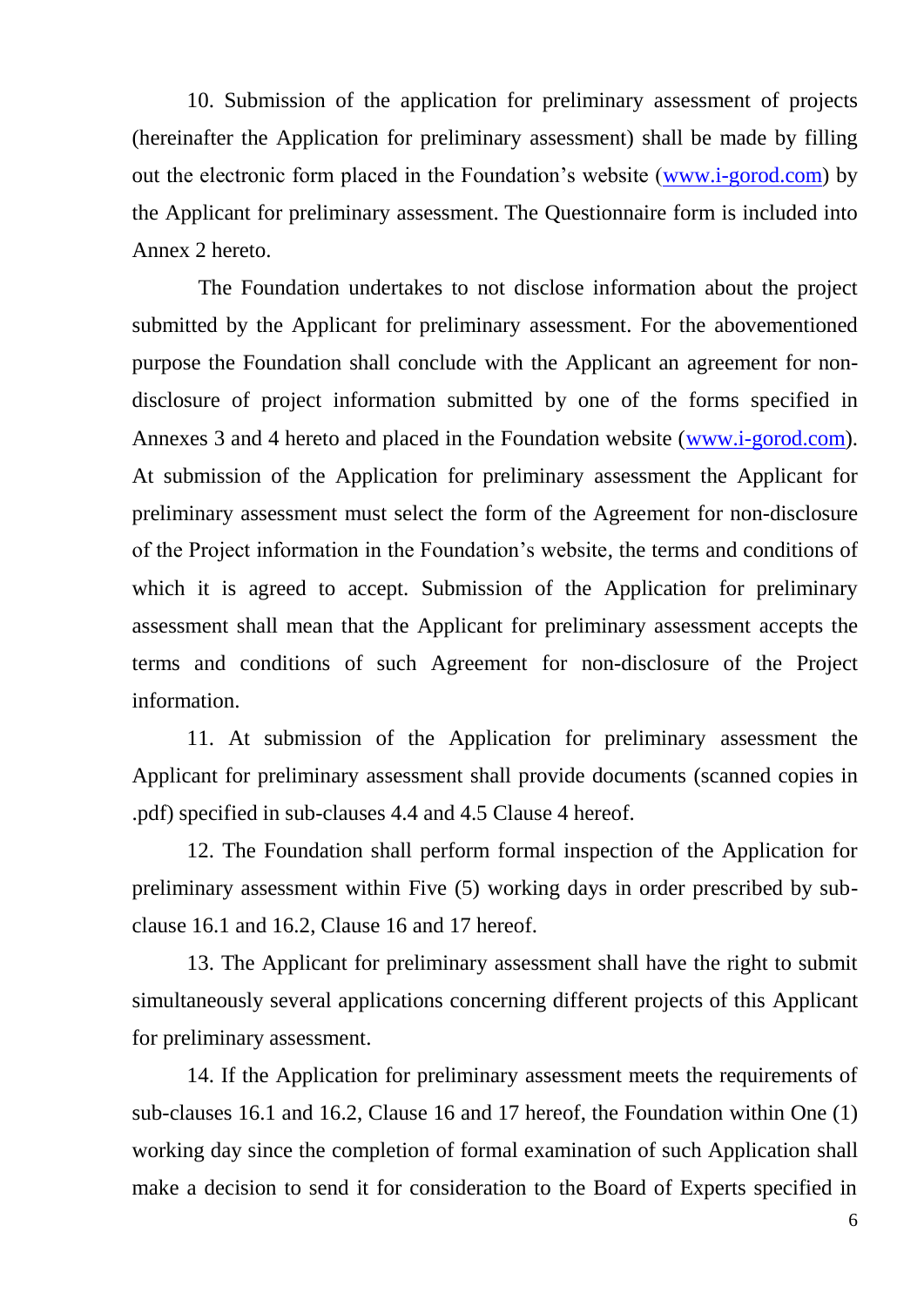Clause 20 hereof for substantive assessment and notify the Applicant for preliminary assessment within Five (5) working days since such decision.

## **IV. Formal Inspection of the Contestant's Application**

15. The Foundation shall perform formal inspection of the Application in two stages.

16. The first stage of the formal inspection of the Application shall be made within Three (3) working days and include the following:

A) checkup of completeness and correctness of the Application, package contents of all attached documents.

If the Contestant submits incomplete package of documents, as well as documents execution of which does not meet the requirements hereof, the Foundation shall notify the Contestant with attached list of absent documents and/or documents execution of which does not comply with established requirements.

If the Contestant fails to provide documents specified in such notice to the Foundation within Thirty (30) days, the Application shall not be considered.

B) Inspection of the compliance of the Contestant with the requirements of sub-clauses 2.1, 2.2 and 2.3, Clause hereof.

If the Application does not meet the requirements specified in sub-clauses 2.1, 2.2 and 2.3, Clause 2 hereof, the Foundation shall notify the Contestant within Three (3) working days since submission of the application with description of revealed contradictions to mentioned requirements. If such notice is sent, the status of the Contestant's Application shall be changed automatically to the status of Application for preliminary assessment. At the same time the Contestant shall become the Applicant for preliminary assessment, and its application shall be considered in order prescribed in Part III hereof;

17. The second stage of formal inspection of the Application shall be performed within Two (2) working days after completion of the first stage of the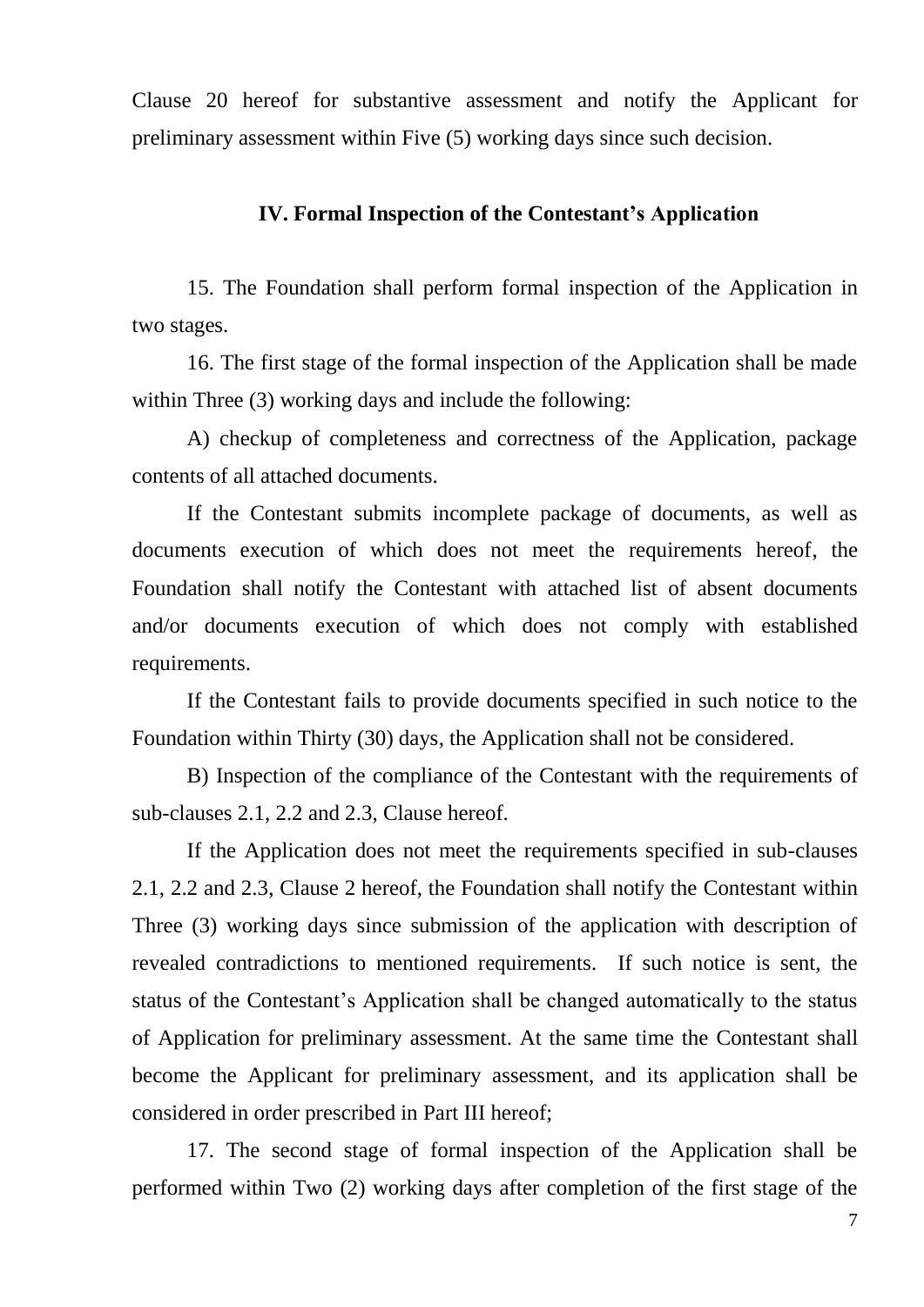formal inspection and shall include inspection by the Foundation of the project submitted by the Contestant for compliance with the requirements of sub-clause 2.5, Clause 2 hereof and determination of the Innovation Priority, which the project corresponds to.

If the Application does not comply with the requirements specified in subclause 2.5, Clause 2 hereof, such Application shall be returned to the Contestant within Five  $(5)$  days since receipt thereof.

18. The Contestant shall have the right to submit several applications. At the same time the Contestant shall have no right to submit a new Application until receipt of the notice regarding conferring or refuse to confer the status of the Project Participant for Application under consideration of the same Contestant. If not, the Application submitted later shall not be considered. The Foundation shall notify the Contestant thereabout within Ten (10) working days since receipt of such Application.

19. If the Application meets the requirements of Clauses 16 and 17 hereof, the Foundation within One (1) working day since the completion of its formal examination of such Application shall make a decision to send it for consideration to the Board of Experts for substantive assessment of the Application and notify the Contestant within Two (2) working days since such decision is made.

The substantive assessment of the Application shall not be performed if the Contestant submits the Application in order prescribed in Clause 5 hereof. In such case the Foundation shall inform the Contestant regarding necessity to provide the Foundation with documents specified in Clause 25 hereof.

# **V. Substantive Assessment of the Applications**

20. To perform substantive assessment of the applications the Boards of Experts shall be formed in order prescribed in the Regulation for the Boards of Experts of the Foundation.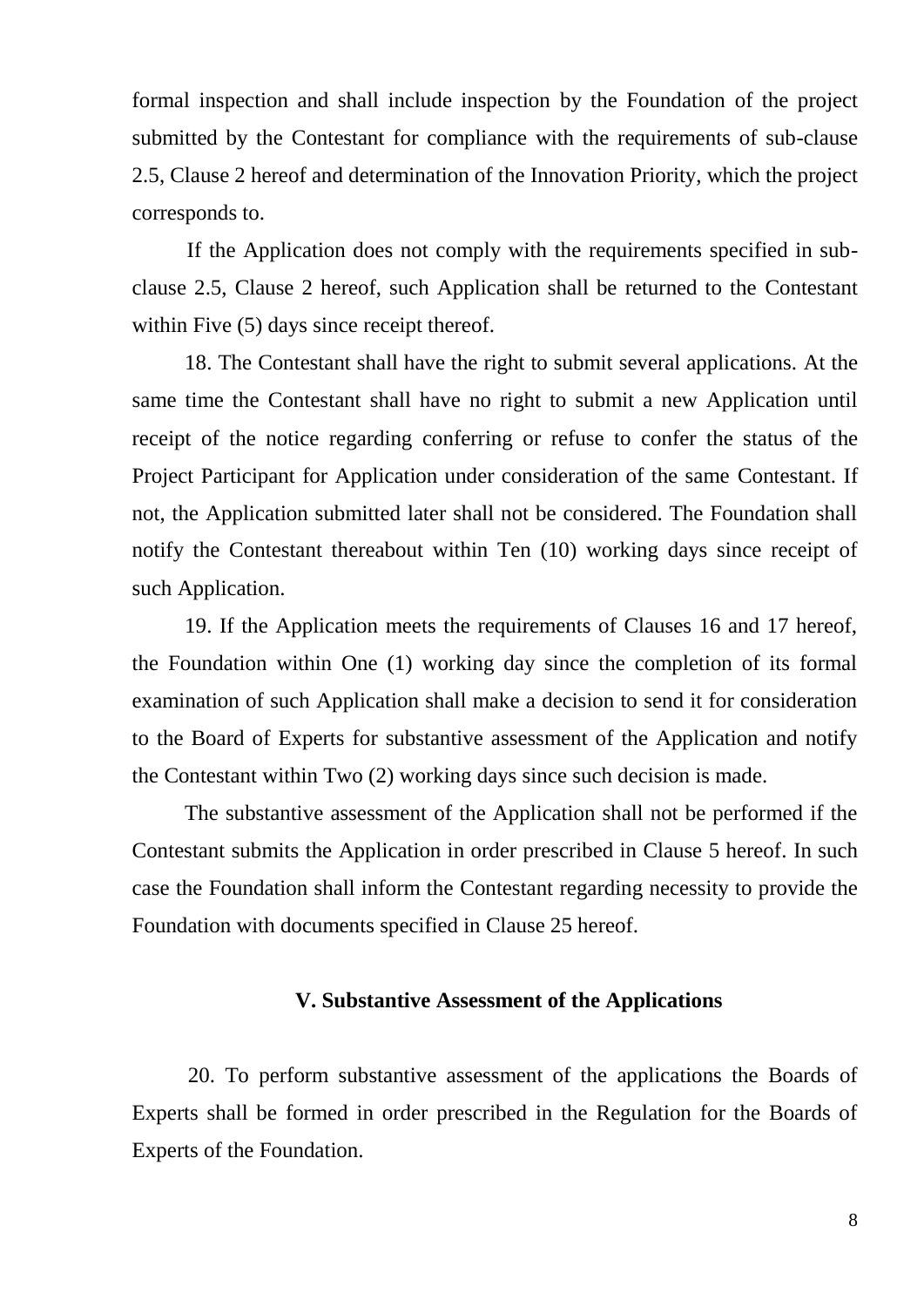The work of the Board of the Experts shall be governed by the Regulation for the Board of Experts of the Foundation.

21. The Contestant's Application (Application for preliminary assessment) shall be sent to the Board of Experts formed of the experts by Innovation Priority defined according to the Clause 17 hereof.

The Questionnaire of the Contestant (Applicant for preliminary assessment) shall be sent to the Board of Experts.

The Foundation shall translate the Questionnaire into English using own resources. Moreover, the period for substantive assessment of the application shall be prolonged for a period necessary to make such translation but no more than Five (5) working days. The Contestant (Applicant for preliminary assessment) shall bear all risks related to possible incomplete or incorrect translation.

When the Contestant submits the Application (Application for preliminary assessment), the Contestant (the Applicant for preliminary assessment) shall have the right to filling the Questionnaire out in English. In such case, the translation of the Questionnaire shall not be performed.

22. The Board of Experts shall evaluate the compliance of the project of the Contestant (Applicant for preliminary assessment) with the Criteria.

23. If the Board of Experts established in order prescribed by the Regulation for Board of Experts of the Foundation that the Contestant's project complies with all Criteria, the Foundation shall notify the Contestant with respect to such decision of the Board of Experts within One (1) working day since signature of the records of the meeting of the Board of Experts.

24. If the Board of Experts establishes in order prescribed in the Regulation for Board of Experts of the Foundation that the project of the Applicant for preliminary assessment complies with all Criteria, the Foundation shall send the copy of the records of the meeting of the Board of Experts (scanned copy in .pdf form) to the Applicant for preliminary assessment simultaneously with a notice specified in Clause 23 hereof. The evaluation bulletin shall not be attached to such records of the meeting.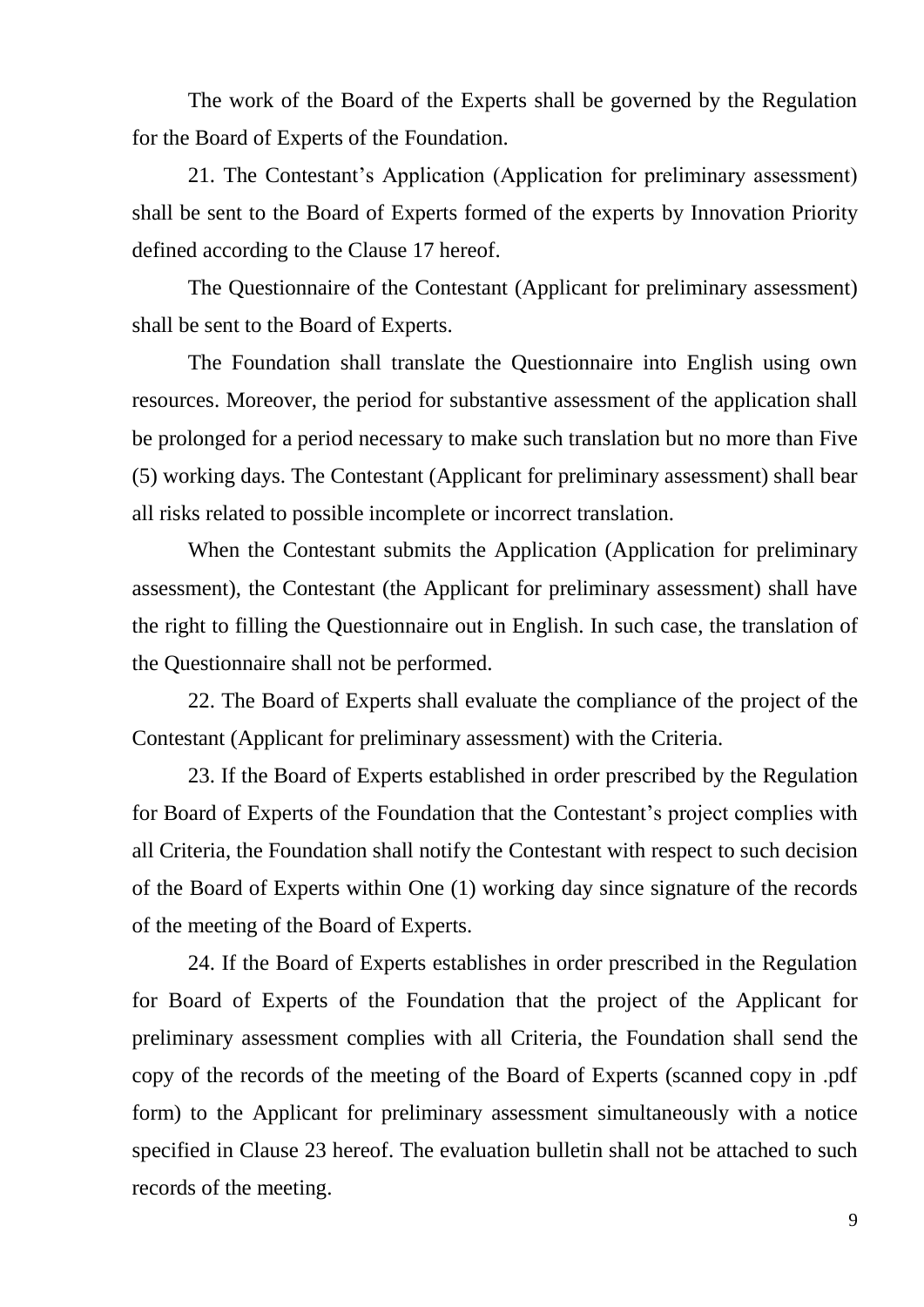25. In cases prescribed in clause 23 hereof, the Contestant must provide the Foundation within Thirty (30) days since receipt of relevant notice the following:

25.1. the original Contestant's application certified by the seal regarding its intent to become the Project Participant signed by the head of the permanent executive body of the Contestant or other person having the right to act without the power of attorney on behalf of the Contestant or representative of the Contestant under the power of attorney;

25.2. The copy of document regarding registration of the Contestant with tax authorities (a notary public must certify the accuracy of the copy);

25.3. The copy of constituent documents (a notary public or tax authorities must certify the accuracy of the copy)

25.4. The copy of document confirming the entry of information about the Contestant into the Unified State Register of Legal Entities (a notary public must certify the accuracy of the copy).

26. The documents shall be subject to consideration by the Foundation within One (1) working day since submission. If constituent documents submitted by the Contestant meet the requirements of sub-clause 2.2, Clause 2 hereof and the Contestant is conferred the status of the Project Participant based on previously submitted applications, the Foundation shall make a decision regarding conferring the status of the Project Participant within Three (3) working days since provision of documents specified in Clause 25 hereof.

27. If constituent documents submitted by the Contestant do not meet the requirements of sub-clause 2.2, Clause 2 hereof or the Contestant did not submit documents, specified in clause 25 hereof, the Foundation shall notify the Contestant with a description of revealed discrepancies or the list of non-submitted documents. If the Contestant fails to provide documents specified in such notice to the Foundation within Thirty (30) days, the Application shall not be considered.

28. If the Board of Experts established in order prescribed in Regulation on Board of Expert of the Foundation, that the project does not comply with at least one of the Criteria, the Foundation shall notify regarding non-compliance of the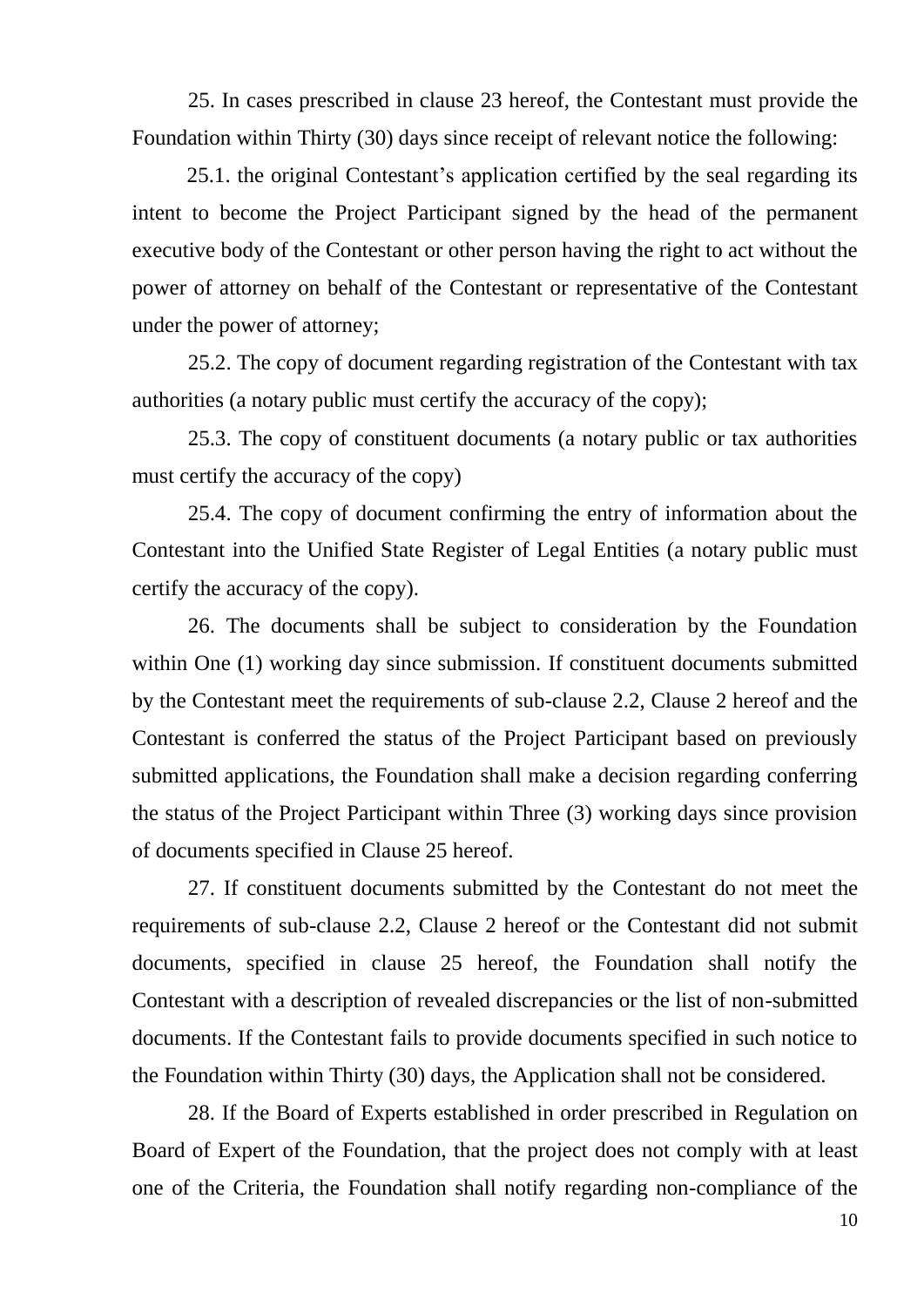project to the Criteria and regarding refuse to confer the status of the Project Participant to the Project Participant (notice regarding non-compliance of the project of the Applicant for preliminary assessment with the Criteria). Such notice shall be sent to the Contestant (Applicant for preliminary assessment) within Two (2) days since signature of the records of the meeting of the Board of Experts.

29. If more than fifty percent of the members of the Board of Experts participated in the meeting, specified that the information provided by the Contestant (Applicant for preliminary assessment) was not sufficient for substantive assessment, such Application shall not be considered. The Foundation shall notify the Contestant (Applicant for preliminary assessment) within One (1) working day since signature of records of the meeting of the Board of Experts. The notice must specify which information was insufficient.

30. Neither notices nor documents sent to the Contestants (Applicants for preliminary assessment) by the Foundation must not contain information about experts participated in the meeting of the Board of Experts.

31. The status of the Project Participant shall be conferred to the Contestant for the period of ten years.

32. Pursuant to the Foundation decision regarding conferring the status of the Project Participant to the Contestant, the Contestant shall be included into the register of the project participants by entry of the record on conferring the status of the Project Participant to the Contestant into such register. Such record shall be entered within One (1) working day after decision on conferring the status of the Project Participant.

The status of the Project Participant shall be deemed conferred to the Contestant since entry of a relevant record into the register of the project participants.

33. Entry of the record into the register of the project participants regarding conferring the status of the project participant to the Contestant shall be certified by the certificate. The certificate shall be issued to the Project participant within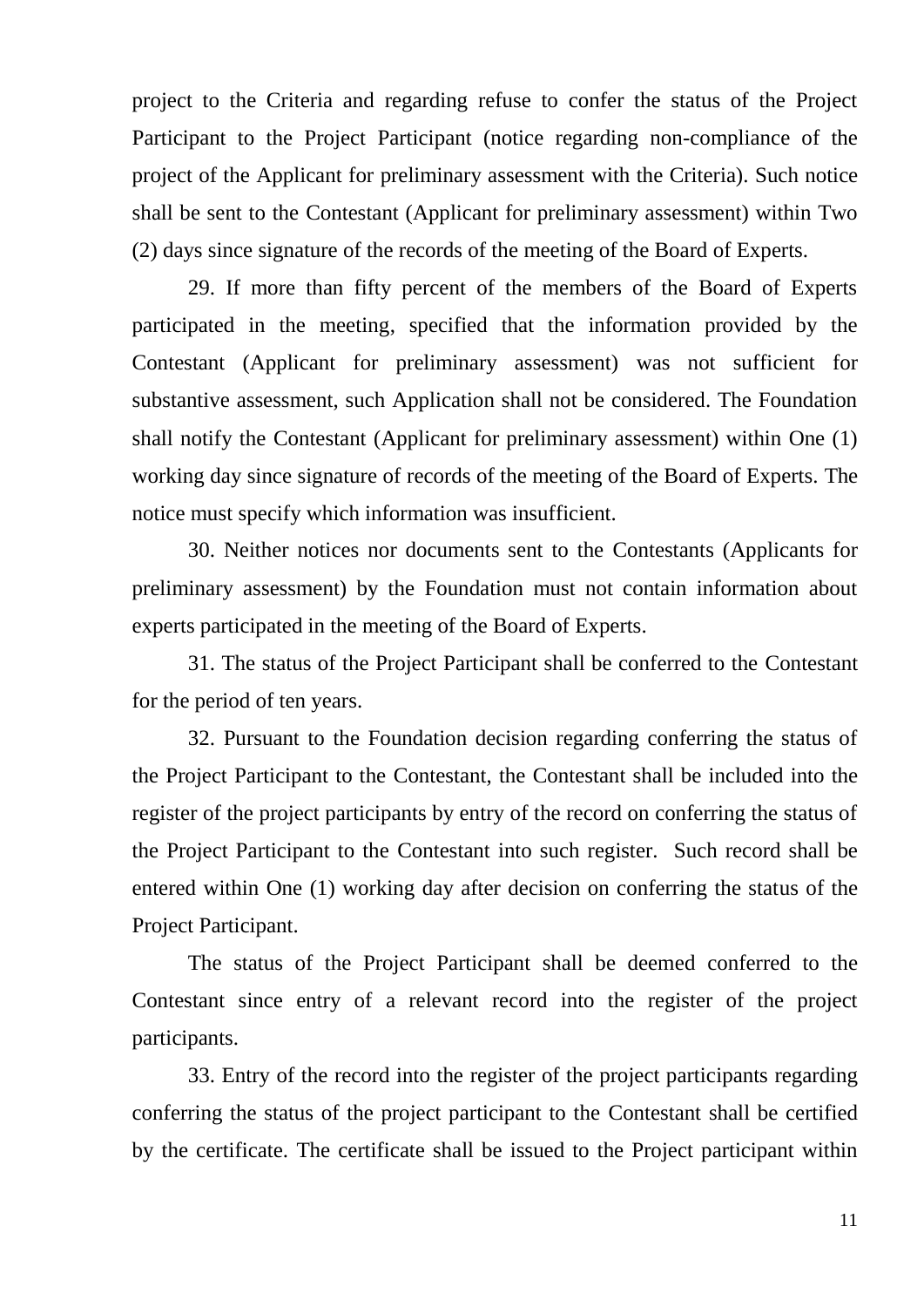Fourteen (14) days since entry of the record regarding conferring the status to the project participant to the Contestant into the register of the project participants.

34. If in accordance with this Regulation, the Application of the Contestant (Applicant for preliminary assessment) is not considered, the Contestant (Applicant for preliminary assessment) shall have the right to submit such Application subject to general consideration prescribed herein.

# **VI. The Terms and Procedure for Withdrawal of the Status of the Project Participant**

35. The status of the Project Participant shall be withdrawn:

35.1. at the expiration of the ten-year period since the entry of the record into the register of the project participants regarding conferring the status of the project participant to the Contestant.

35.2. in case of Foundation's decision regarding early withdrawal of the status of the Project Participant of the legal entity.

35.3. since liquidation or reorganization of the legal entity according to the laws of the Russian Federation (except for reorganization in the form of transformation or merge with the Project Participants status for each entity participating in the merge of such legal entity as of the date of state registration of a legal successor of reorganized legal entities).

36. The decision on early withdrawal of the status of the Project Participant from the legal entity shall be made by the Foundation in the following cases:

36.1. violation of the Project Rules by the Project Participant;

36.2. non-compliance with the requirements of the Law by the Project Participant;

36.3. refuse of the Project Participant to participate in the project.

37. Exclusion of the legal entity from the register of the project participants shall be made by entry of record regarding withdrawal the status of the Project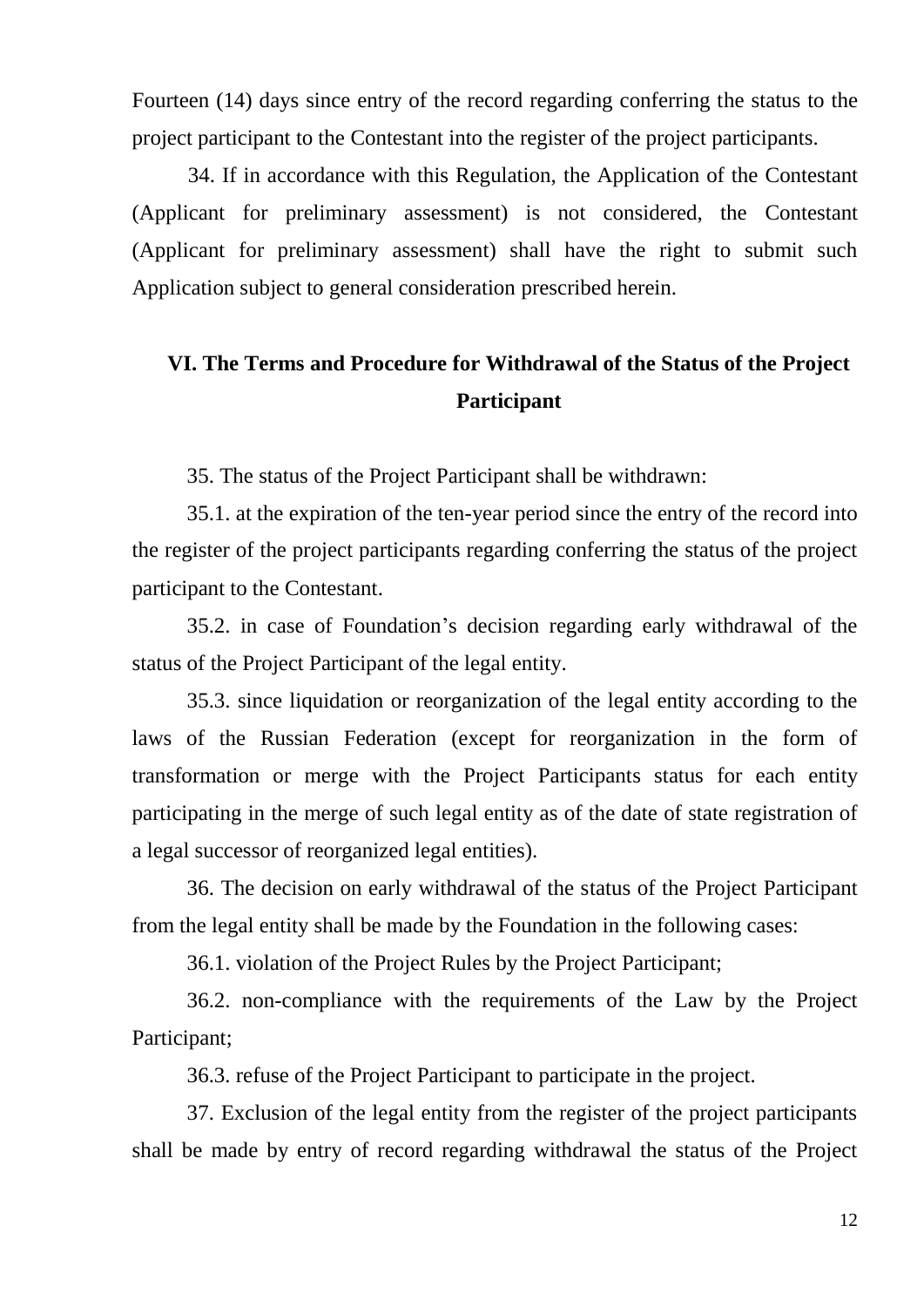Participant from the legal entity. Such record shall be made within Five (5) days since occurrence of circumstances specified in Clause 35 hereof.

The status of the Project Participant shall be deemed withdrawn since entry of a relevant record into the register of the project participants.

#### **VII. Other Provisions**

38. The present Regulation on Conferring and Withdrawal of Status of the Project Participant for creation and provision of functioning of the Skolkovo Innovation Center comes into effect upon the expiration of 14 calendar days after approval of this Regulation by the Foundation Council with consent of the Foundation Board of Trustees. From this moment Regulation on Conferring and Withdrawal of Status of the Project Participant for creation and provision of functioning of the Skolkovo Innovation Center, approved by the decision of the Foundation Council dated December 6, 2010, No. 1, shall be deemed to cease to be in force.

39. Applications of Contestants and Applicants for preliminary assessment which were filed before coming the present Regulation into effect shall be considered in accordance with the requirements of the Regulation on Conferring and Withdrawal of Status of the Project Participant for creation and provision of functioning of the Skolkovo Innovation Center, approved by the decision of the Foundation Council dated December 6, 2010, No. 1.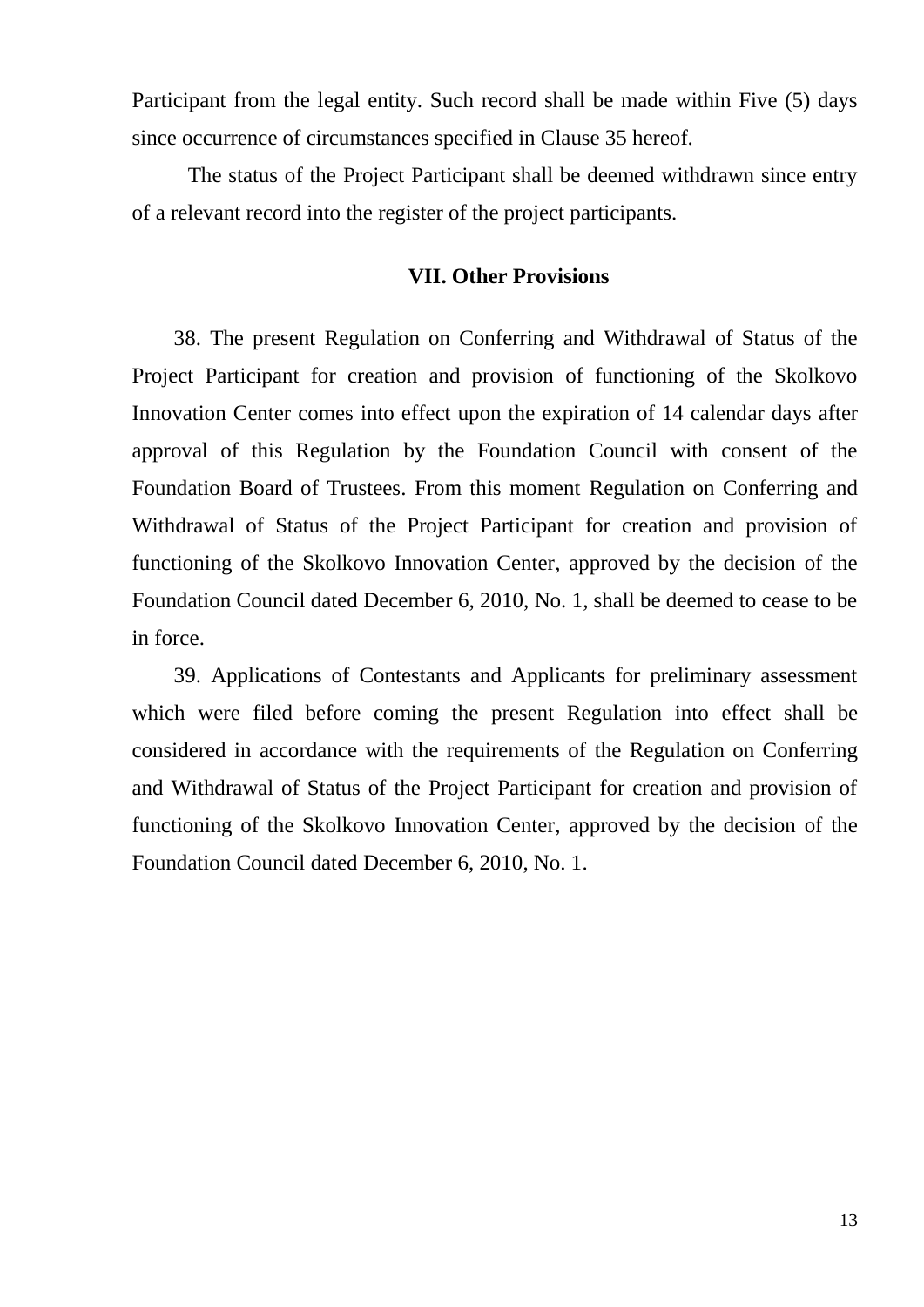# **INNOVATION PRIORITIES WITHIN THE AREAS OF BUSINESS**

**I. The list of Innovation Priorities for Power Efficiency and Energy Saving including development of innovation energy technology:**

1.1. Energy efficient materials:

1.1.1. Materials with novel properties that enable new energy-saving solutions.

1.1.2. Rare earth metals and associated technologies.

1.1.3. Coatings, new technologies of surface modification .

1.2. Building energy efficiency:

1.2.1. New insulation materials, hi tech construction materials and technologies.

1.2.2. Energy-efficient lighting solutions, including LED solutions, HID lights.

1.2.3. Intelligent building management systems.

1.3. Industrial Energy efficiency:

1.3.1. New generation catalysts (traditional, nano and bio).

1.3.2. New processes and technologies for chemistry, including petrochemistry.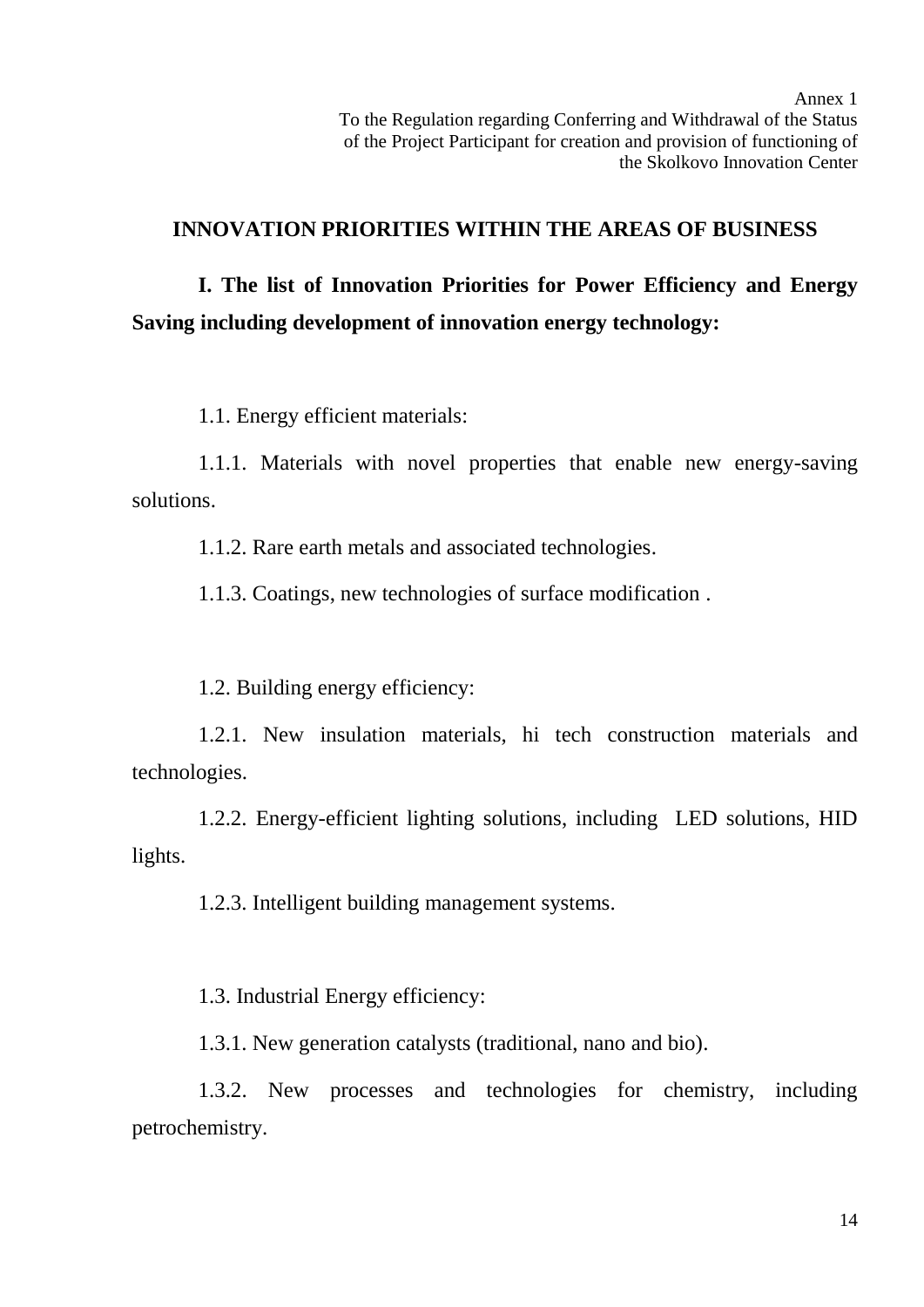1.3.3. New biochemistry-based technologies of manufacturing chemical substances (green chemistry).

1.3.4. New processes and technologies for metallurgy.

1.3.5. Oil and gas production: enhanced recovery, thermal recovery, hydraulic fracturing, NMR, APG utilization, gas hydrates extraction and utilization, new technologies for Arctic deposits, heavy oil recovery.

1.3.6. Oil and gas transportation: pumping and compressing efficiency; gas hydrates transportation and storage.

1.3.7. Waste heat utilization.

1.3.8. Waste resources utilization (domestic and industrial): materials recovery, solid and liquid waste.

1.4. Power generation and storage:

1.4.1. Small scale power generation and co-generation.

1.4.2. Fuel cells.

1.4.3. Electric energy storage.

1.5. Heat transmission:

1.5.1. Materials and technologies optimizing central heating systems: isolation, leakage detection, efficient repairs, pipelines cleaning, fortification and rehabilitation.

1.5.2. Metering technologies – Smart Heat.

1.6. Transmission and conversion of electricity:

1.6.1. Materials, technologies and equipment for electric power conversion and transmission.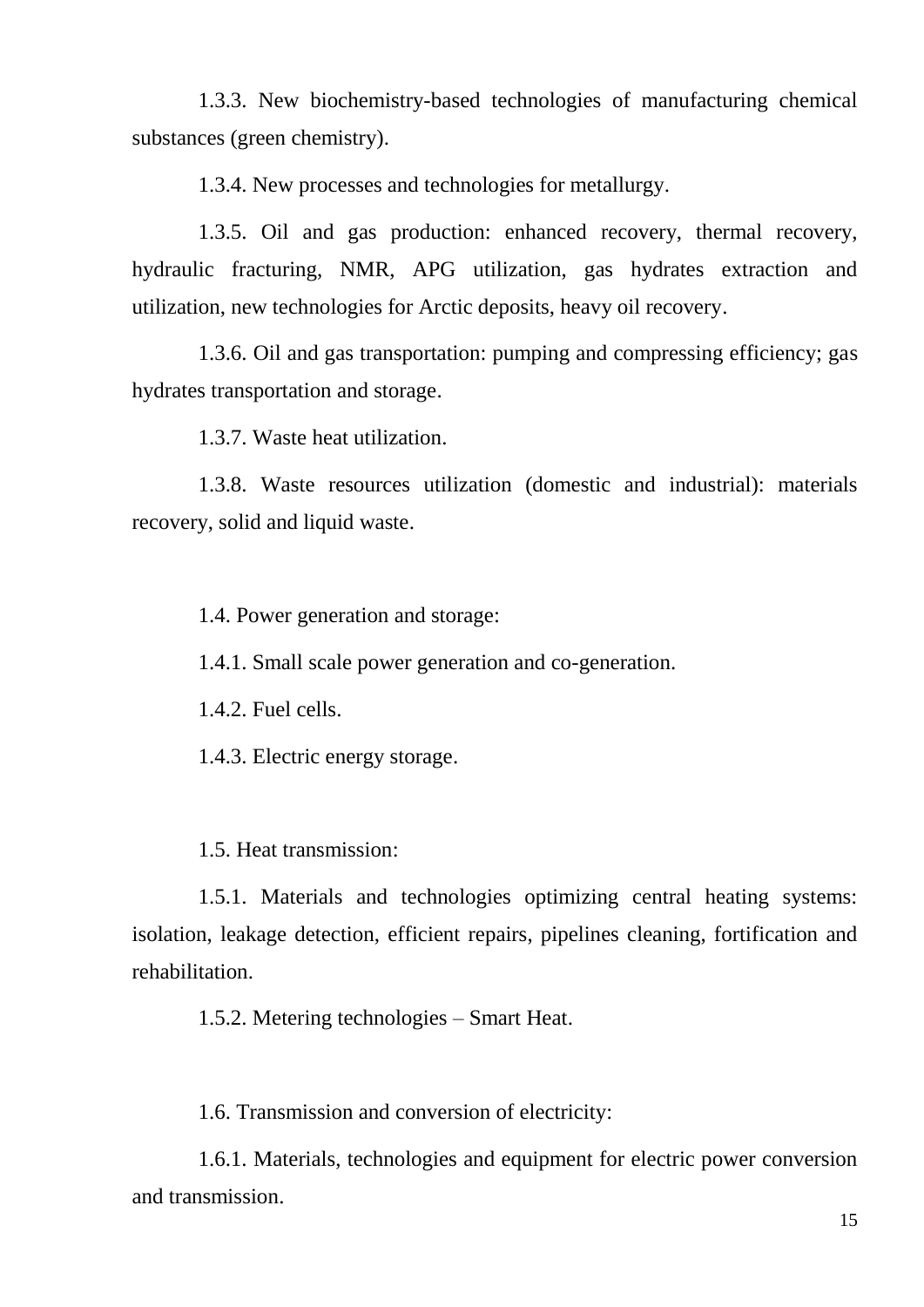1.6.2. Smart Grid and Smart Metering .

1.6.3. Superconductivity.

1.7. "Green Energy":

1.7.1. Solar: thin-film technologies, HCPV, organic films.

1.7.2. Wind: micro- and mini- generation (retail solutions).

1.7.3. Mechanical energy harvesting and recuperation.

1.7.4. Hydro energy.

1.8. Other energy efficient technologies:

1.8.1. Breakthrough energy efficient technologies with high degree of scientific novelty and/or market potential.

# **II. The list of Innovation Priorities for Nuclear Technology:**

2.1. Nuclear science technologies:

2.1.1. Small–scale nuclear and radioisotope power.

2.1.2. Development and spin-off of fast neutron reactors.

2.1.3. Development and spin-off of fusion energy.

2.1.4. Hybrid reactors schematics.

2.1.5. Processing and storage of spent fuel and radioactive waste.

2.1.6. Back-end for nuclear objects.

2.1.7. Radiation safety (research for improvement of radiation safety standards).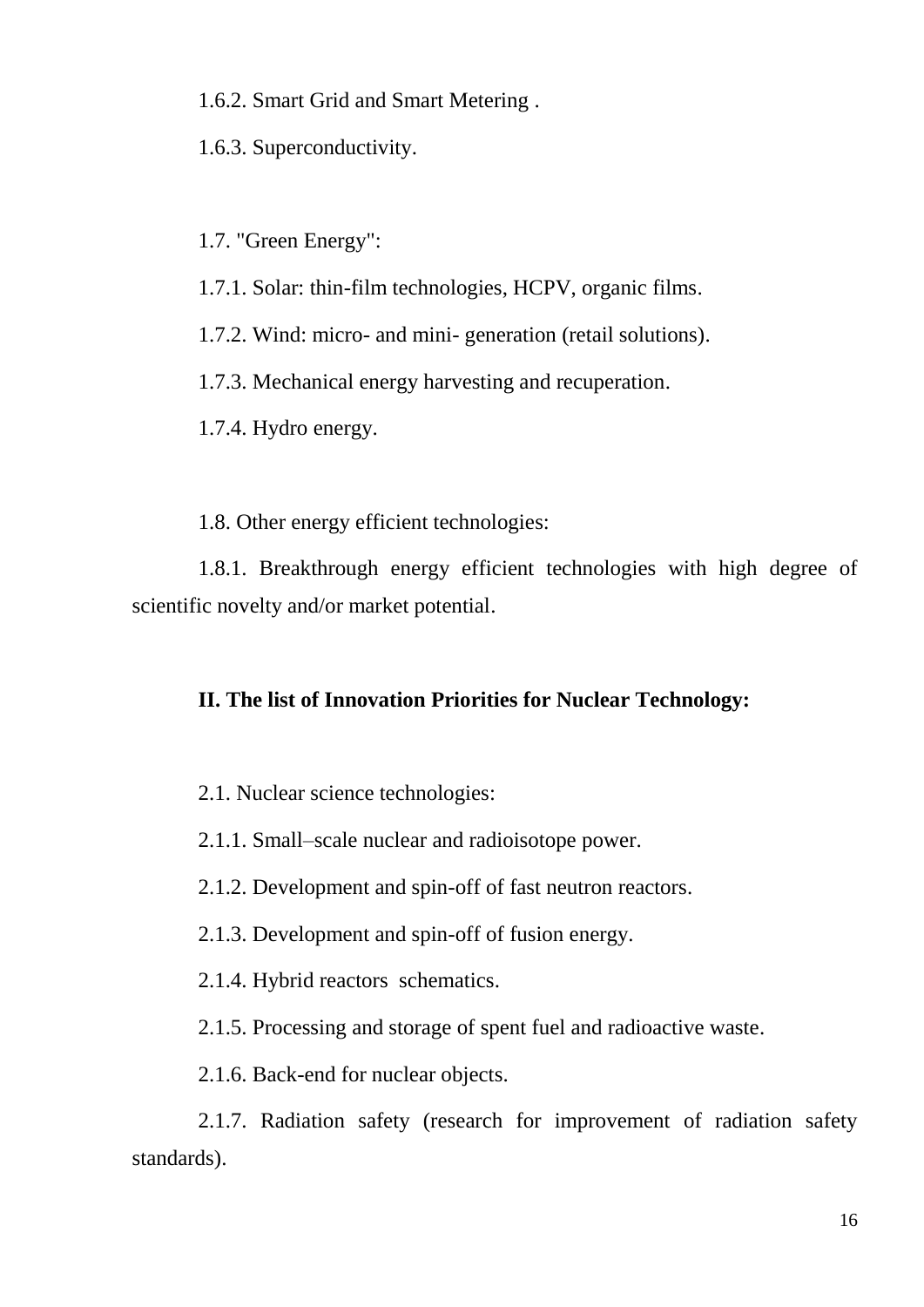2.1.8. Research for improvement of radiation safety standards.

2.1.9. Radiobiological studies.

2.1.10. Methods of mass-transfer measurements.

2.1.11. Methods of structure control for materials and compounds.

2.1.12. Nuclear power elements including safety and back-end.

2.1.13. Certification of components for Space Electronics.

2.1.14. High energy density physics.

2.1.15. New types of nuclear fuel.

2.1.16. Hydrogen Energetics.

2.1.17. New methods of isotope separation (including lasers).

2.1.18. Studies of heat and mass transfer.

2.1.19. Measurements of interactions cross-sections in bio-objects (including tumors).

2.2. Radiation Technologies:

2.2.1. Medical isotopes and radiopharmaceuticals.

2.2.2. Radiation and radioisotope therapy and magnet therapy.

2.2.3. Laser technologies for diagnostics and therapy, cosmetology and biotechnology medicine, dentistry and biotechnology.

2.2.4. Diagnostic systems utilizing based on radiation and magnetic fields.

2.2.5. Food disinfection.

2.2.6. Sterilization of Medical products and equipment.

2.2.7. Deposition, implantation.

2.2.8. Industrial irradiation.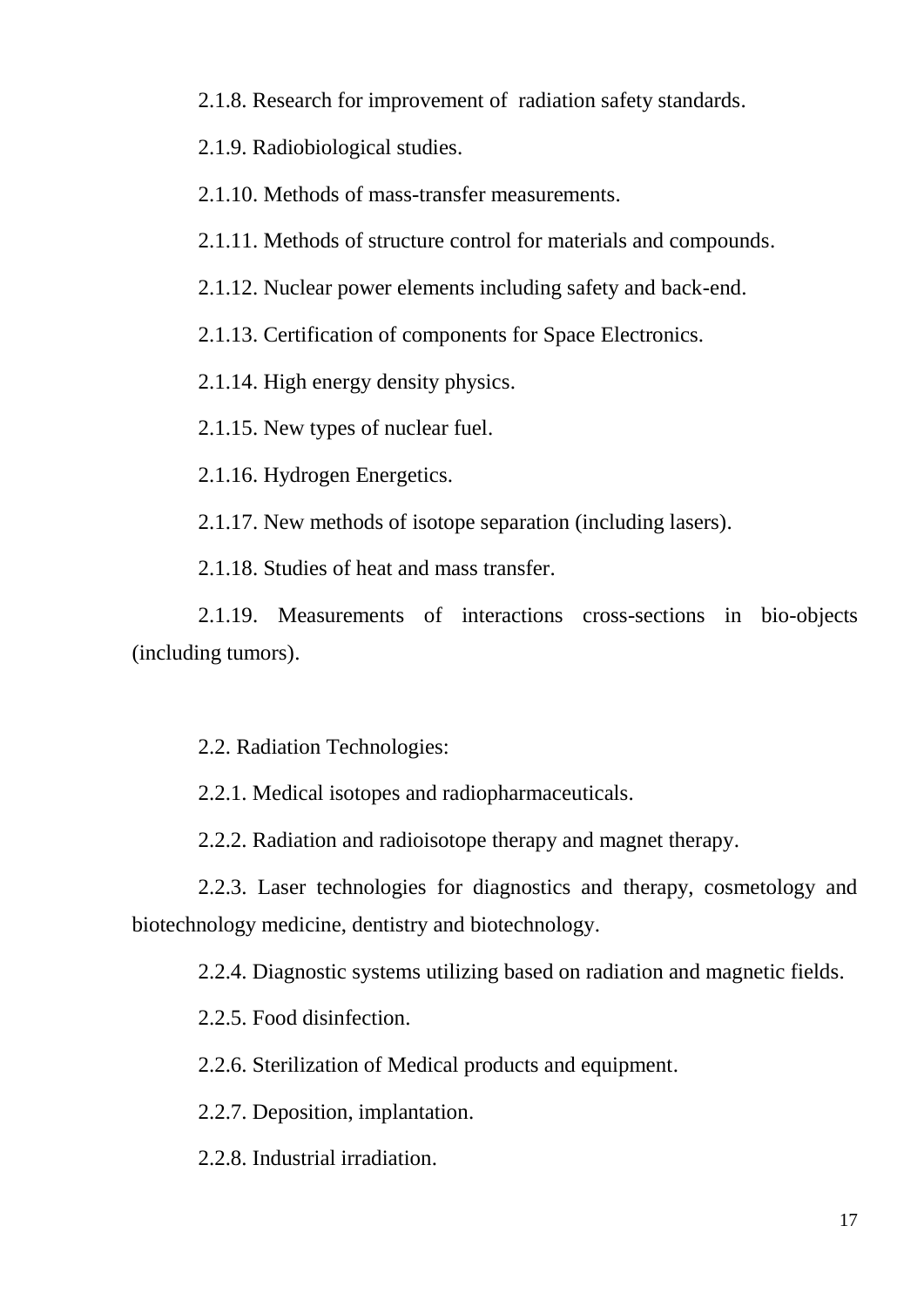2.2.9. Cleaning and surface modification.

2.2.10. Electron-beam epitaxy.

2.2.11. Filters production.

2.2.12. Methods of structure control for materials and compounds.

2.2.13. Security inspection systems.

2.2.14. Processing of waste including radioactive.

2.2.15. Soil decontamination, the exhaust gas, waste water.

2.2.16. Electron-beam, radiation-chemical and EM field controlled technologies.

2.2.17. Logging.

2.2.18. Radiation processing of minerals.

2.2.19. Electromagnetic exploration of earth crust.

2.3. Technologies for creation of new properties of materials:

2.3.1. Materials for nuclear and thermonuclear energetics.

2.3.2. Materials for electro-physical systems.

2.3.3. Thermalphysical properties.

2.3.4. Isotopic composition.

2.3.5. Defectoscopy, laser optoacoustics.

2.3.6. Microscopy.

2.3.7. Radiography.

2.3.8. Electro-optical methods.

2.3.9. Materials for prosthetics and implants.

2.3.10. Methods of extraction of high purity and rare-earth materials.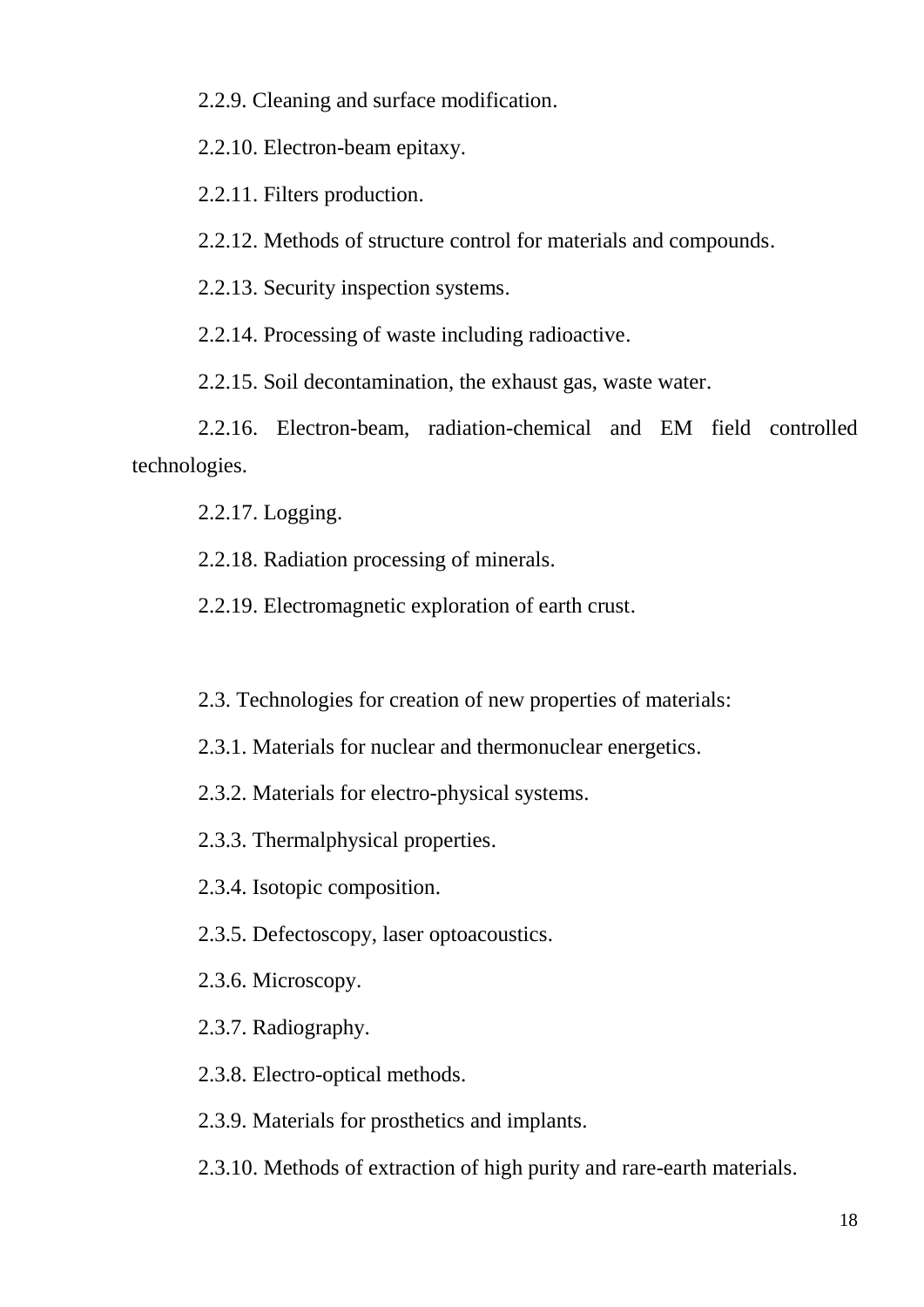2.3.11. Rare-earth magnetic materials.

2.3.12. Materials for electro-optical systems.

2.4. Technologies of mechanical engineering, instrument making and new microelectronics:

- 2.4.1. Machinery construction for energetics.
- 2.4.2. Engineering of safety systems for nuclear industry objects.
- 2.4.3. Robotic inspection and repair.
- 2.4.4. Accelerators and components.
- 2.4.5. Lasers.
- 2.4.6. Neutron generators.
- 2.4.7. Microscopes and telescopes.
- 2.4.8. VHF-systems.
- 2.4.9. Detectors, sensors, radiation monitors.
- 2.4.10. Material welding and cutting.
- 2.4.11. Metal facing and hardening.
- 2.4.12. Implantation methods.
- 2.4.13. Radiation aging.
- 2.4.14. Etching of nano- and microstructures.
- 2.4.15. LIGA-technology (Lithographie, Galvanoformung, Abformung).
- 2.4.16. Systems of calibration, checking and certification for detectors.
- 2.4.17. Secondary etalons.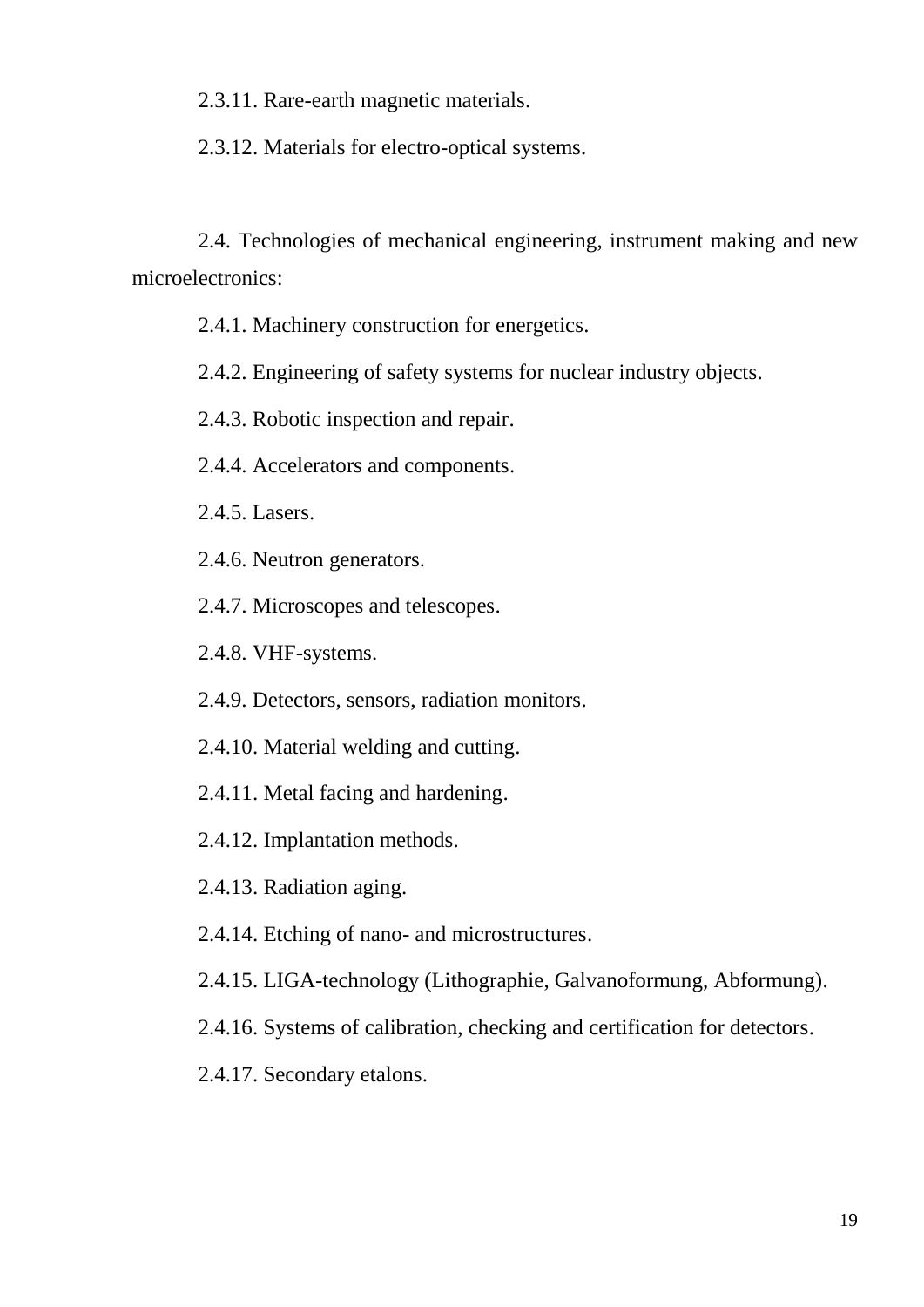2.5. Technologies of designing, constructing, modeling and engineering of complicated technological objects and systems:

2.5.1. Predictive modeling in power mechanical engineering.

2.5.2. Modeling of material structure and properties at extreme conditions.

2.5.3. Automated control and anticipatory systems.

2.5.4. Fast prototyping.

2.5.5. Life-cycle control systems for complicated technological objects.

2.5.6. Technology of supercomputer calculations.

2.5.7. Systems for visualization of the analytical system data.

2.5.8. Simulations for nano-, bio-, radiation technologies.

**III. The list of Innovation Priorities for Space Technology first in the sphere of telecommunication and navigation systems (including creation of relevant surface infrastructure):**

3.1. Applied projects related to construction of space systems:

3.1.1. Satellite telecom (projects in telecom technologies, including communications devices, standards, protocols, software for the space component).

3.1.2. Earth Remote Sensing.

3.1.3. Space navigation, search and rescue.

3.1.4. Commercial production in space (technologies allowing allocate production or a part of production cycle in space).

3.1.5. Space tourism and other commercial applications related to manned space flights.

3.1.6. Small-sized satellite systems.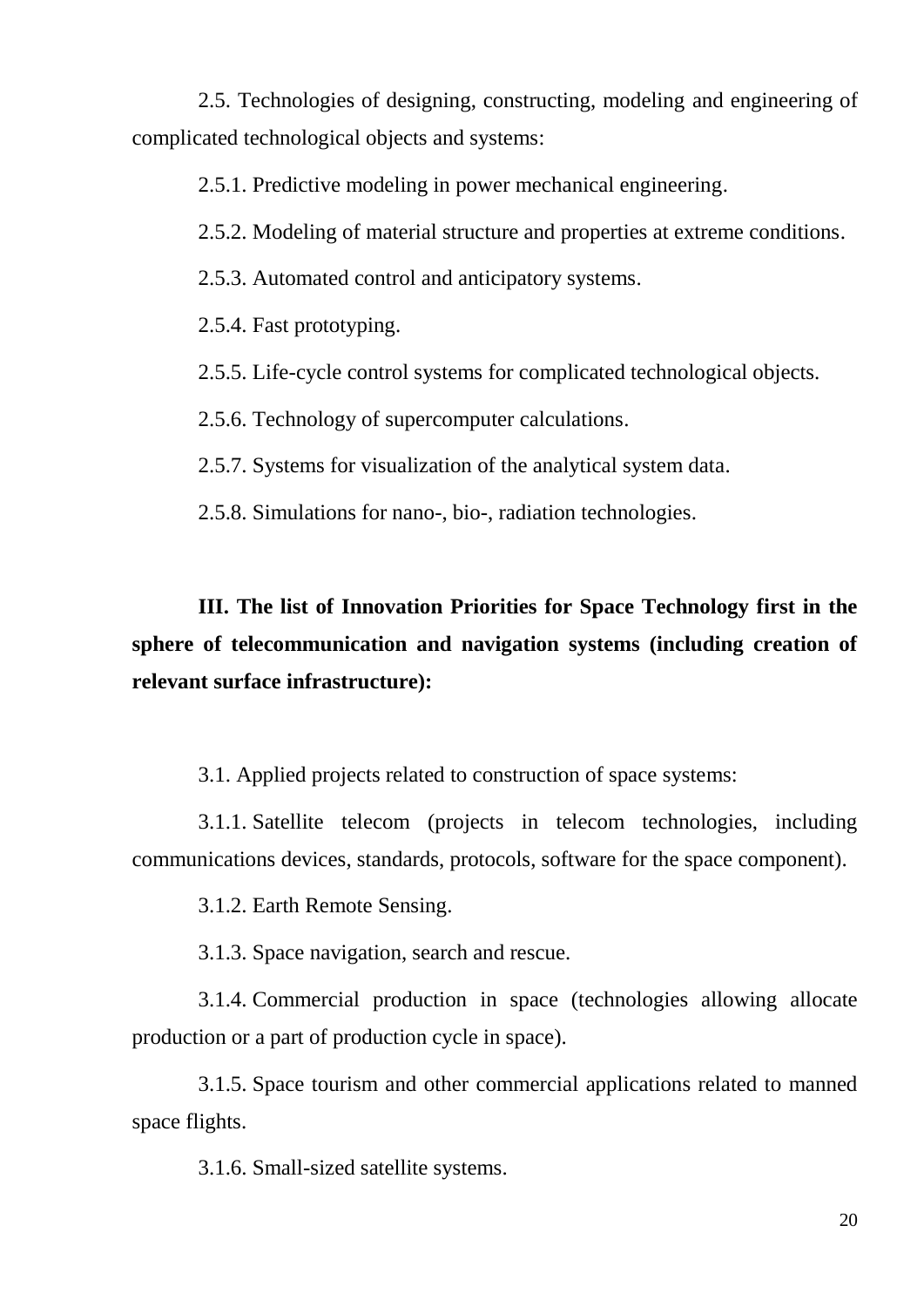3.1.7. Projects in basic space research with location of scientific equipment in the space.

3.1.8. Construction of perfect launch vehicles, spacecraft and systems.

3.1.9. Space systems for generation and transmission of energy, including utilization of solar energy and nuclear power plants.

3.2. Projects related to functional space technologies and ground elements of space systems:

3.2.1. Advanced technologies of jet principle movement (space propulsion systems, hyper and applications in aircraft construction).

3.2.2. Functional technologies in application on-board systems of spacecraft (space electronics, optoelectronics, on-board power: rechargeable batteries, solar batteries, etc.).

3.2.3. Functional space technologies for manned space flight (space biology and medicine, their land application).

3.2.4. Functional technologies in modern management systems (software for ground-based control, automation systems and engineering in R&D).

3.2.5. Functional technologies in creating of ground-space system elements (composite and other materials, robotics, applications for space launch and launch facilities, ground-based application of power systems: batteries, solar energy converters, including heterostructures, etc.)

3.2.6. Projects in basic space research with location of scientific equipment on the ground.

3.3. Projects in processing and distribution of space activities` results to consumers (including software):

3.3.1. Application systems in satellite communications.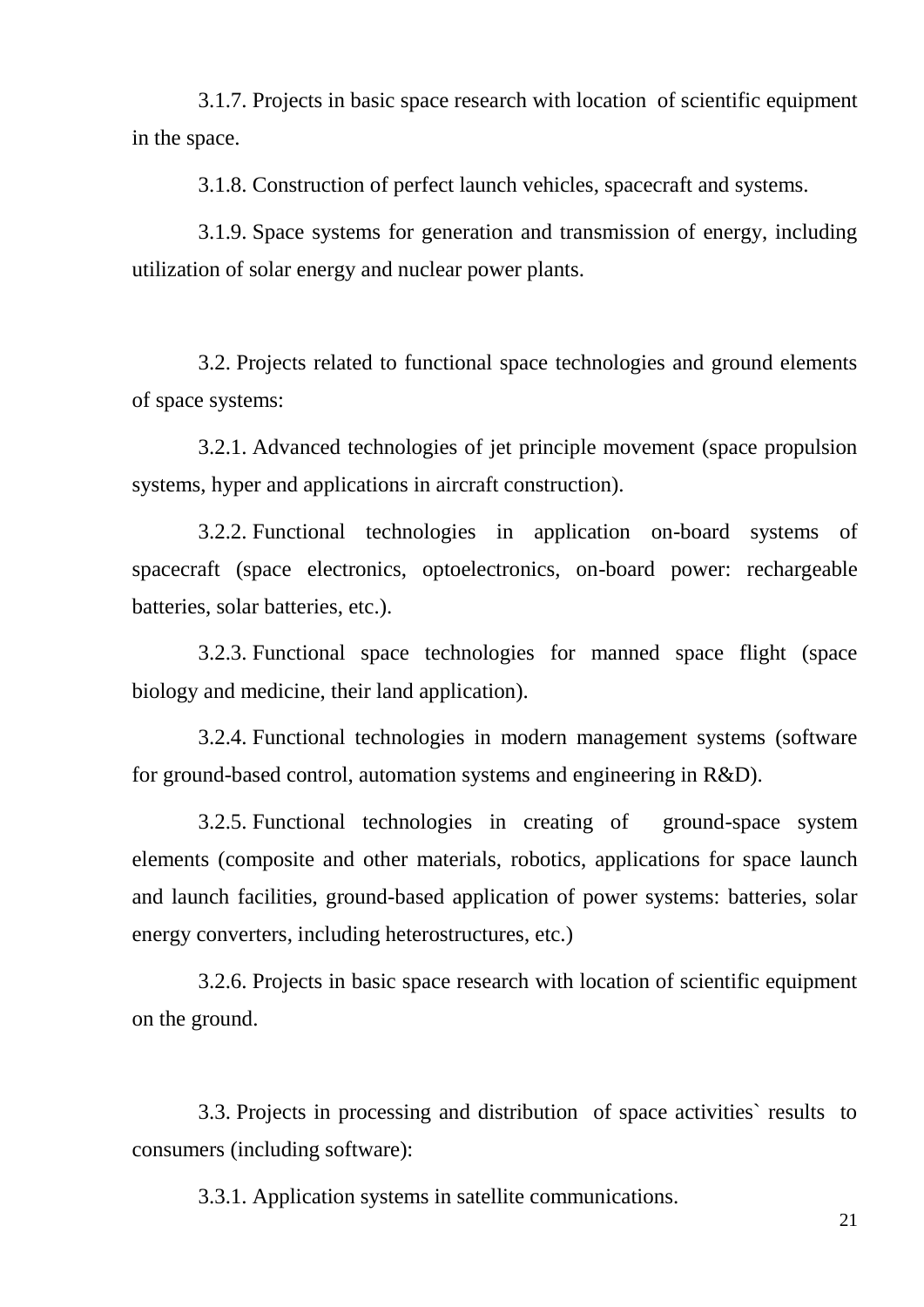3.3.2. Geographic information systems (new systems of Geodesy and Cartography, including software for these systems), and other systems related to remote sensing.

3.3.3. Application systems for navigation, search and rescue (the development of ground equipment, navigation chipsets, and other elements of precise positioning, including the software).

3.3.4. Projects in applied research with utilization of precise positioning systems (including earthquake prediction).

3.4. Activity in telecommunications:

3.4.1. Projects related to telecommunications.

3.4.2. Projects related to network.

3.4.3. Projects related to transmission (broadcasting) and distribution of TV and radio signals.

3.4.4. Other activities in telecommunications (technical maintenance of telecommunication networks, monitoring of the systems, monitoring of radio and electronic devices, high-frequency devices of different users, industrial and technological communication networks, support of legal and regulation activities in usage of radio frequencies (high-frequency devices for civil application).

3.5. Investment projects for space and telecommunications technologies (including R & D centers of major companies specialized in aerospace and telecommunications).

3.6. Consulting projects related to institutional and corporate development, projects related to education and popularization of knowledge on space activities and telecom: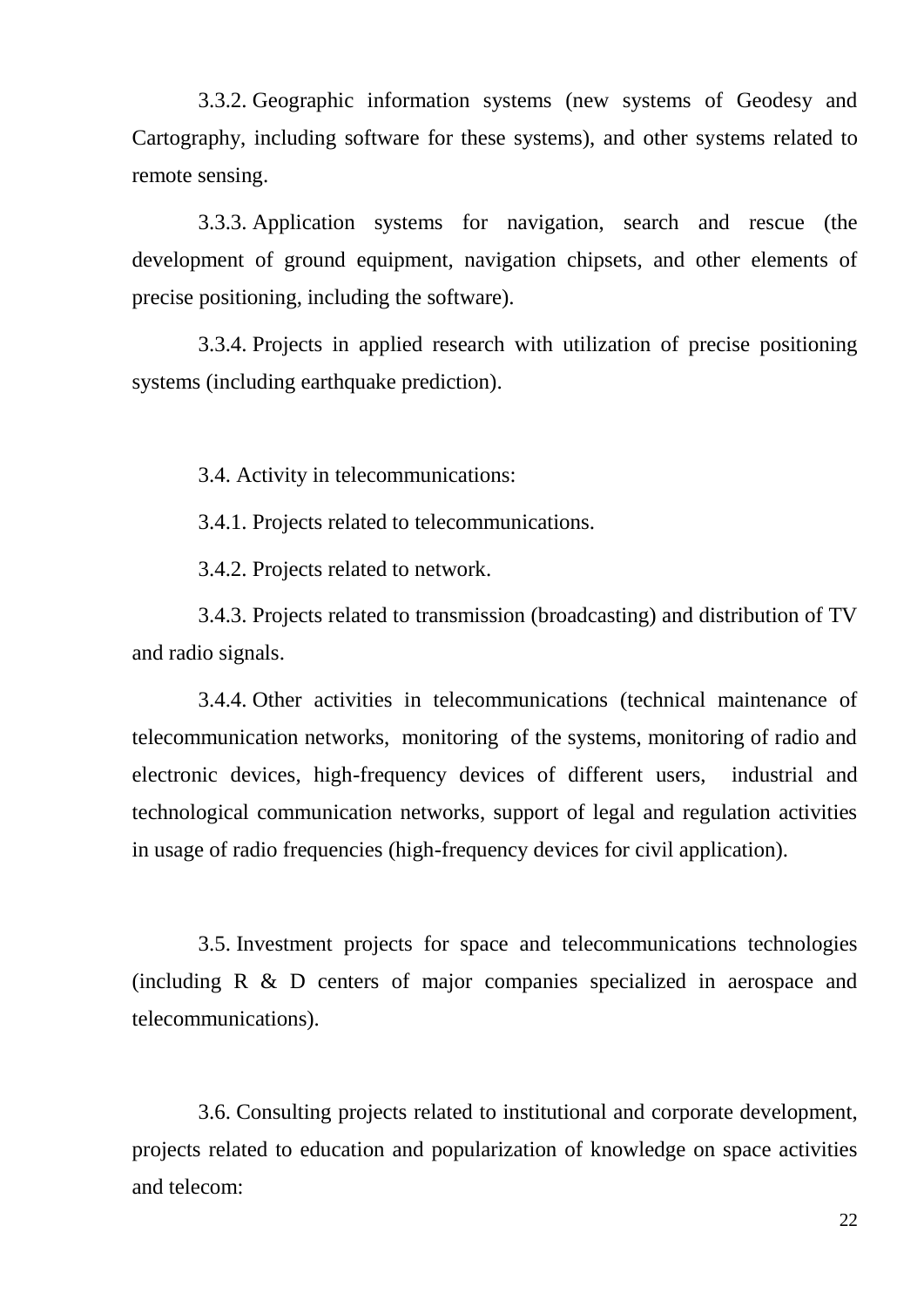3.6.1. Projects related to improving of processes in management, transfer of technologies and commercialization.

3.6.2. Projects in education and integrated business solutions related to involving of educational institutions into space activities.

3.6.3. Support of start-up companies, including licensing of space activities and legal support.

3.6.4. Projects for popularizing of outer space research.

3.6.5. Projects related to development of a regulatory legal base to govern research in outer space, as well as in telecommunications.

3.6.6. Other (not included) projects.

# **IV. The list of Innovation Priorities for Medical Technology in the sphere of equipment and medical agents development:**

4.1. Clinical Medicine and Healthcare:

4.1.1. New healthcare methods and technologies targeting the "big killers":

4.1.1.1. Cell technologies and regenerative medicine.

4.1.1.2. Gene therapy.

4.1.1.3. Therapeutic vaccines and immunotherapy.

4.1.1.4. Other new diagnostics, therapy or prevention methods.

4.1.2. Personalized medicine:

4.1.2.1. Clinical Biomarkers.

4.1.2.2. Biochips.

4.1.2.3. Companion diagnostics.

4.1.2.4. Other instruments of the personalized medicine.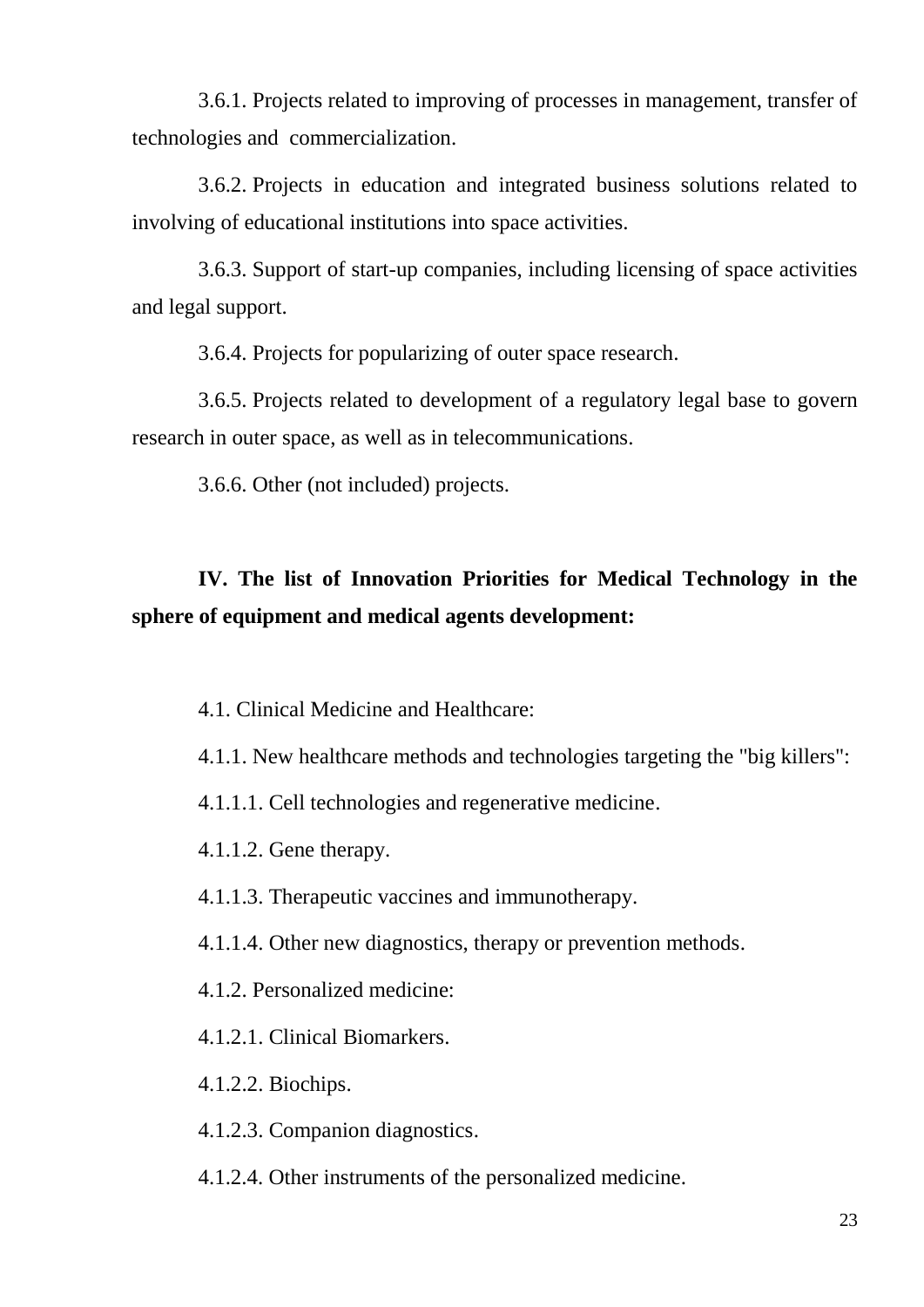4.1.3. Preventive medicine:

4.1.3.1. New Vaccines.

4.1.3.2. New Screening methods.

4.1.3.3. Other innovative prevention methods.

4.1.4. IT in Clinical Medicine:

4.1.4.1. Telemedicine.

4.1.4.2. Neuroscience and Virtual Reality.

4.1.4.3. Other IT technologies in Healthcare.

4.1.5. Medical equipment, devices, implants and materials.

4.1.6. Nuclear medicine/Radiology (Proton, neutron and other radiotherapies).

4.2. Biomedical and life sciences:

4.2.1. Novel pharmaceuticals:

4.2.1.1. Anti-cancer drugs.

4.2.1.2. Cardio-vascular drugs.

4.2.1.3. Anti-tuberculosis drugs.

4.2.1.4. Anti-diabetic and endocrinology drugs.

4.2.1.5. Drugs for neurodegenerative and sense organs diseases.

4.2.1.6. Anti-viral drugs.

4.2.2. New drug delivery systems.

4.2.3. New targets for treatment.

4.2.4. Pre-clinical development and trials:

4.2.4.1. Cell lines and lab animal engineering.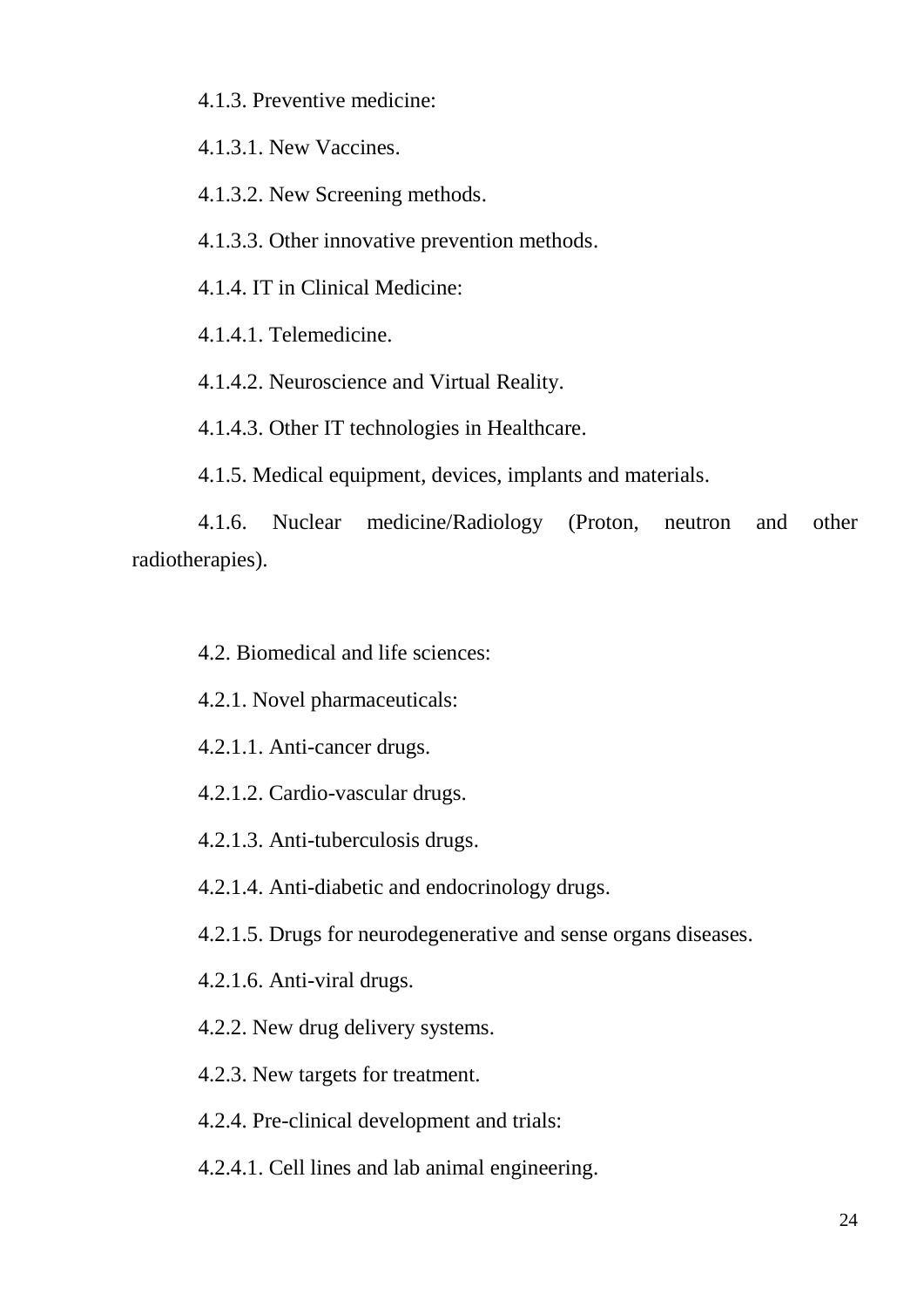4.2.4.2. New technologies and methods in pre-clinical and clinical studies.

4.2.5. Molecular diagnostics.

4.3. Bio-Informatics:

4.3.1. Highthroughput data analysis:

4.3.1.1. Genome data analysis.

4.3.1.2. Proteomics, metabolomics and other "omics" data analysis.

4.3.2. Computer aided drug design:

4.3.2.1. Virtual screening.

4.3.2.2. Lead optimization.

4.3.2.3. Structural biology.

4.3.3. Image analysis.

4.3.4. Systems biology:

4.3.4.1. Molecular biomarkers.

4.3.4.2. Pathway and network modeling.

4.3.4.3. Virtual organisms.

4.3.4.4. Other new systems biology approaches.

4.4. Industrial Bio-Tech:

4.4.1. Bio-remediation and bio-degradation.

4.4.2. Ecology and environmental protection.

4.4.3. Industrial drug-production technologies.

4.4.4. Industrial biotech for other areas (e.g. biofuel, biomaterials).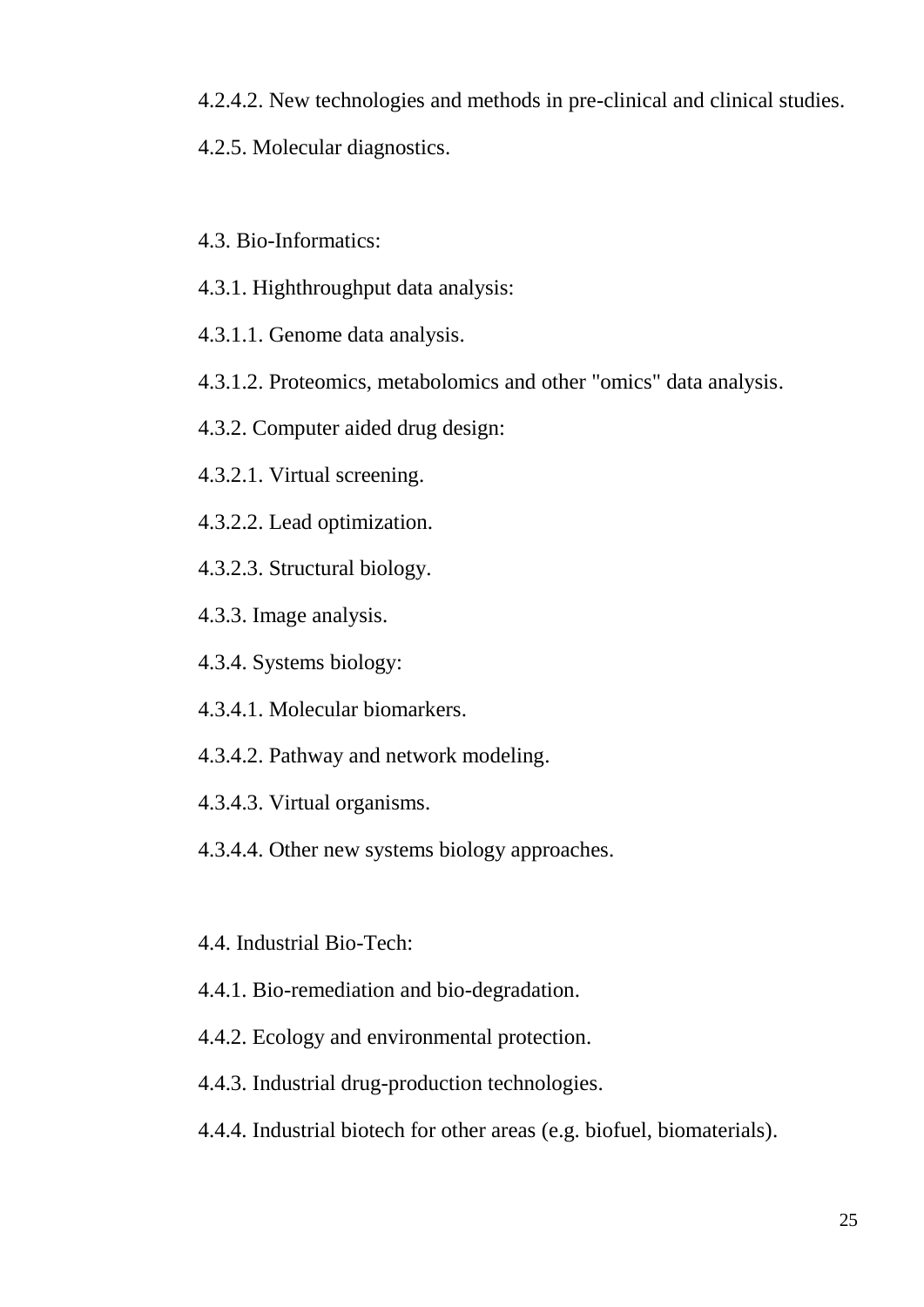# **V. The list of Innovation Priorities for Strategic Computer Technology and Software:**

5.1. New generation of intelligent multimedia search engines:

5.1.1. Research, development and implementation of new software solutions based on semantic data structure analysis for finding information on the Internet.

5.1.2. Multimedia information search on the Internet by means of webtechnologies on all platforms including platforms for mobile devices (smartphones, tablets) in perspective wireless networks (e.g. LTE).

5.2. Image, video and voice recognition and processing:

5.2.1. Development and research of new methods and mathematic models for image and computer graphics (2D/3D) processing for new user interfaces, augmented reality, performance improvement and rendering enhancement, 2D/3Ddata representation based on standard cross-platform solutions.

5.2.2. Logical design and development of hardware-software solutions for recognition and extraction of semantic information from natural speech and their utilization in a wide scope of new software applications, including mobile devices in perspective wireless networks. Development of applications for Internet search and semantic identification of audio information.

5.3. New methods of information processing, storage and transfer:

5.3.1. Development of new nano devices to store and process information (tunnel transistors, spintronics, resistive, nanomechanical and other memory elements) that can be used in energy effective processors.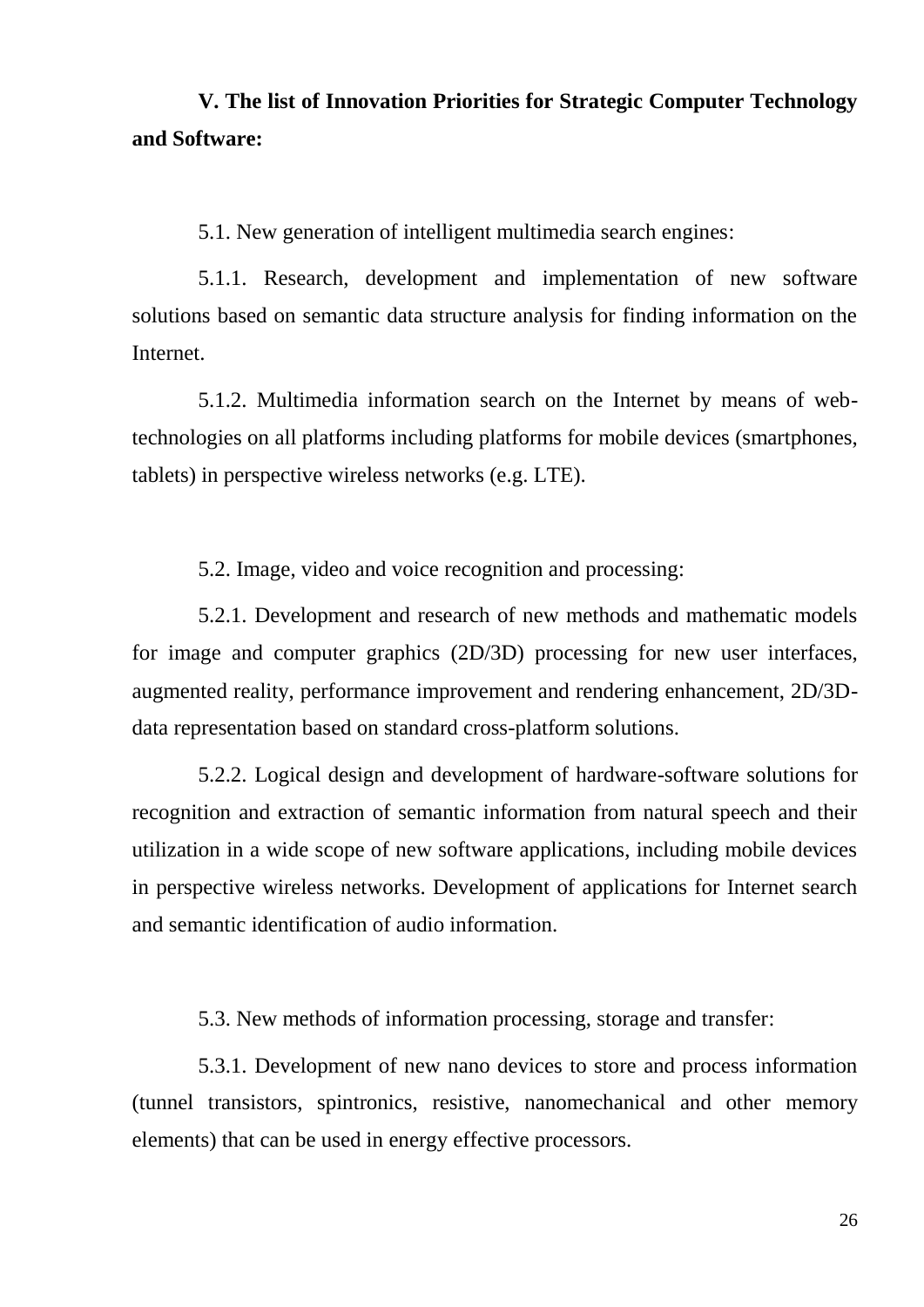5.3.2. Research and development in photonics and metamaterials that help to create completely new, fully optical computing, storage and data exchange devices along with the hybrid optical components for traditional computers.

5.3.3. Development of very effective electronic devices and materials for the cutting-edge methods of information transfer including wireless networks.

5.3.4. New energy efficient and error-tolerant microprocessors architecture, including the one based on new logical principles.

5.4. Development of new highly productive data processing and storage systems:

5.4.1. Research and development in new multiprocessor (multicores) computer architecture, including reconfigurable and problem oriented architectures.

5.4.2. New methodologies of parallel algorithm development.

5.4.3. Development of new communication topologies and interaction protocols that help to increase the resiliency and cut the data exchange times between the system elements.

5.4.4. Development of technologies, algorithms and software for exaflop systems.

5.5. Mobile applications:

5.5.1. Development and commercialization of cross-platform applications for smartphones and tablet devices enhancing working efficiency and multi-user operation Creation of cloud platforms for new mobile application development.

5.5.2. Creation of platforms and applications for wireless machine-tomachine communications in 3G/4G-networks. New M2M standards research and development.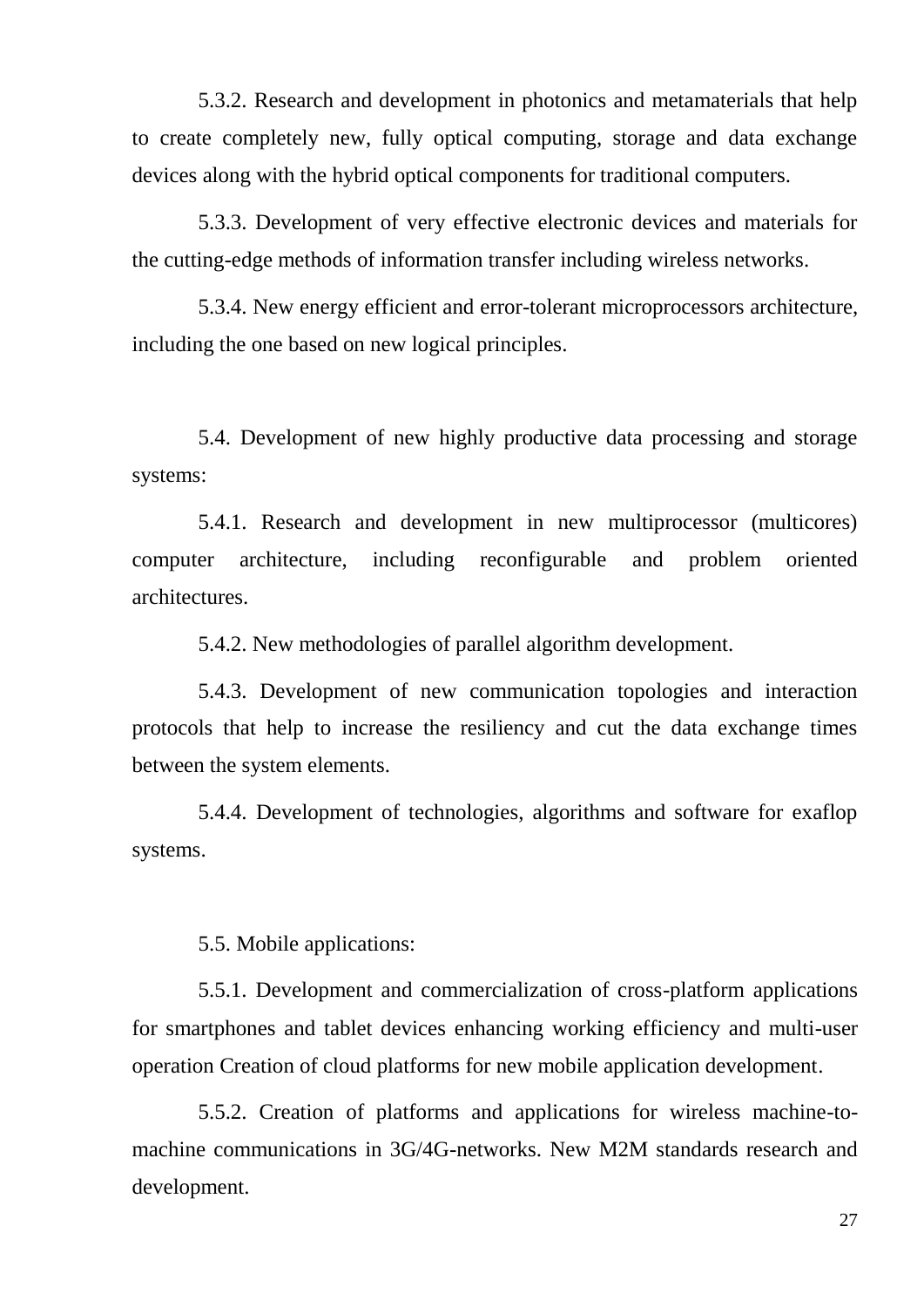5.6. Web X.0:

5.6.1. Research and development in the field of new paradigms of World Wide Web development (semantic web, Web 3.0 etc.), aimed at the development of standards, RDF and OWL, describing properties and interrelations of different virtual and real objects.

5.6.2. Creation of the following software products and services (PaaS/SaaS), complicated engineering structures simulation and visualization tools and semantic and pragmatic information repositories for utilization in search engines and computer-aided design (including generative design) and other fields.

5.6.3. Creation of new-generation programming systems: language workbenches. Creation of new programming languages and development of existing language instrumentation maintenance systems.

5.7. Complex engineering solutions:

5.7.1. Development of new methods and algorithms for collection, storage and intellectual analysis of large volumes of computing and natural experiment data, meta-simulation.

5.7.2. Development and implementation of software for multidiscipline optimization based on latest achievements in the optimization theory, predictive simulation and computer technologies for simulation period contraction and enhancement of articles' quality.

5.7.3. Development and implementation of software for simulation lifecycle management and virtual collaborative engineering.

5.7.4. Navigation systems utilizing IT-solutions for provision of a wide spectrum of services based on determination of subscriber's precise location using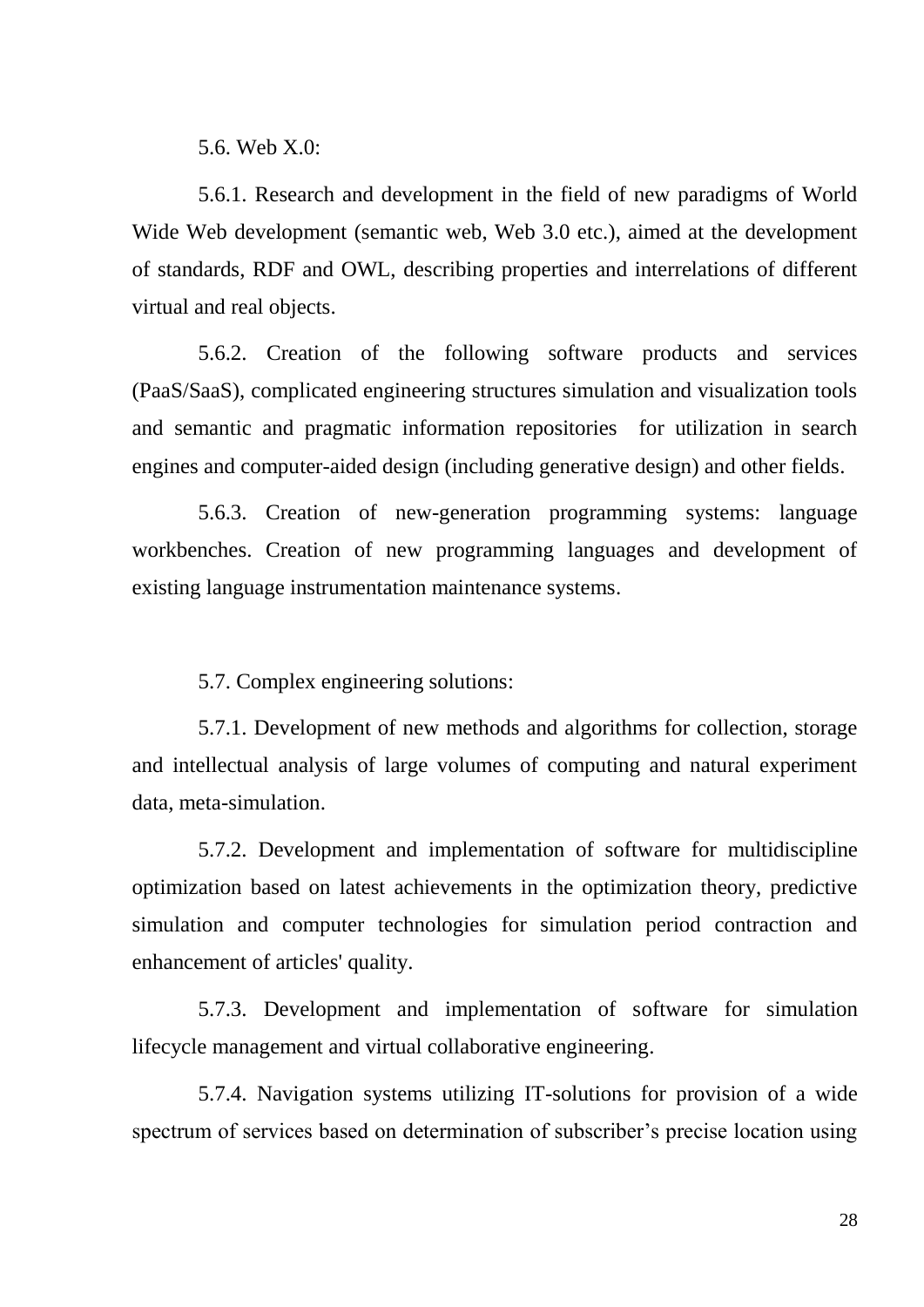navigation satellite systems (GLONASS) as well as alternative systems based on 3G/4G, Wi-Fi and other networks.

5.8. Financial and banking software:

5.8.1. Development of products and cloud solutions for banking information systems, including support to federal online payment systems, micropayment networks and payment systems with biometrical identification.

5.8.2. Development of software products for mobile payments and mobile commerce in perspective wireless networks using biometric data, NFC technologies and other radio-identification-based standards.

5.8.3. Solutions for increase in efficiency and transparency of financial and banking business processes based on traditional software as well as SaaS modelbased.

5.8.4. Development and implementation of hardware-software solutions for banking secrecy protection and execution of federal laws.

5.9. Cloud computing:

5.9.1. Research and development of systems and platforms based on the provision of cloud computing and information services: from providing software as a service to providing IT as a service.

5.9.2. Development of infrastructure and software components for implementation of various cloud computing models: public, private, hybrid, etc.

5.9.3. Research in the field of information security of cloud computing.

5.10. Analytic Software: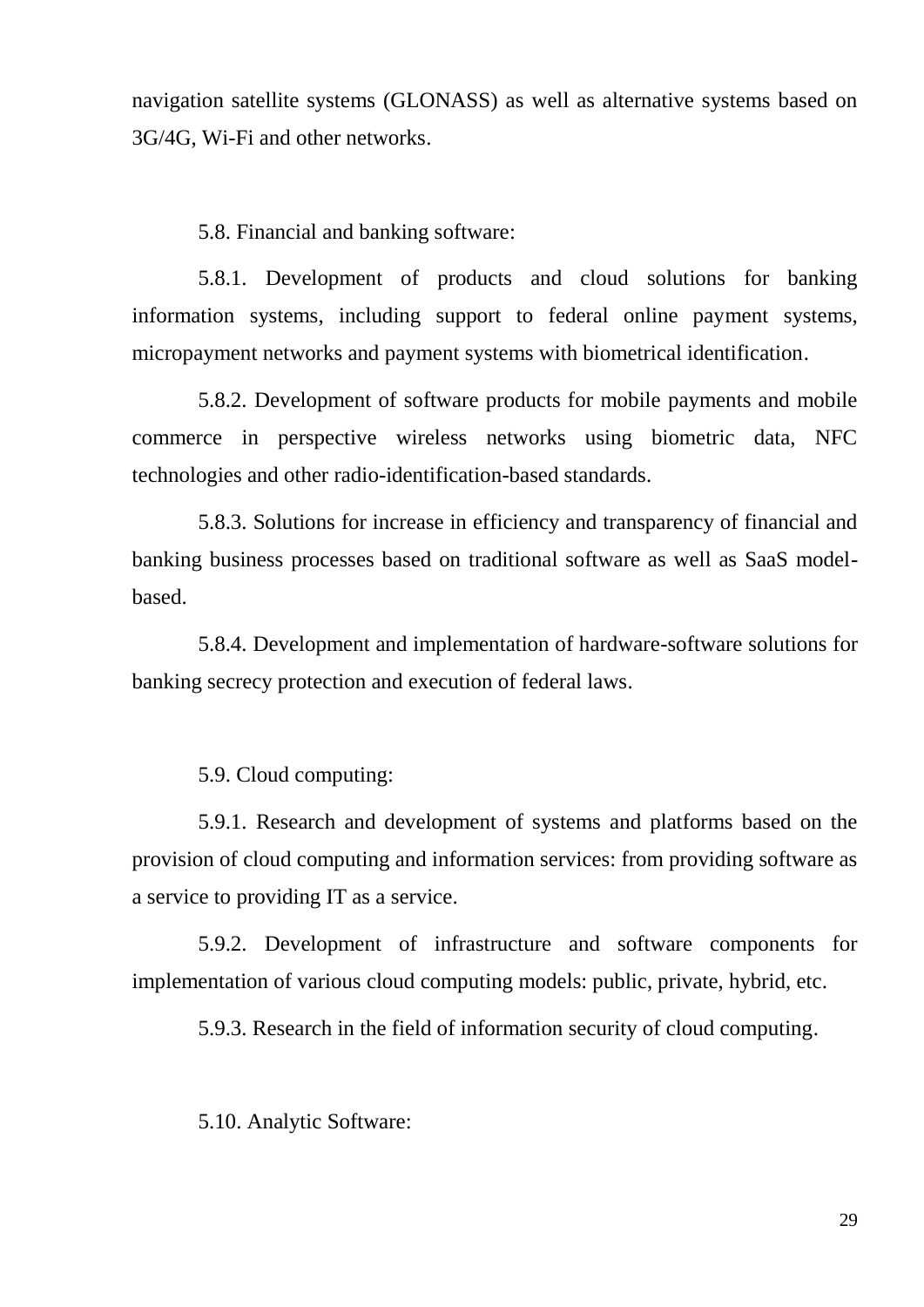5.10.1. Development of effective algorithms and methods of analysis large data arrays for scientific and industrial usage. Development of software for business/industrial intelligence based on traditional and alternative SaaS models.

5.10.2. Development of intuitive innovational methods for complex analytical information display that can be used on various mobile devices including tablets.

5.10.3. Development of applications to analyze and monitor the behavior in fixed and mobile networks to load balance and prevent unauthorized access.

5.10.4. Development of enterprise rules and regulations management system (Master Data Management).

5.11. IT security:

5.11.1. Development of software solutions, applications, services and platforms ensuring information integrity maintenance and unauthorized access protection, personal data theft prevention.

5.11.2. Development of applications for antivirus and malware protection, information system vulnerability detection tools.

5.11.3. Development of applications for mobile devices, ensuring communication confidentiality, personal data protection and execution of federal laws.

5.11.4. Development of corporate applications for intellectual property protection, including digital rights management, digital signature management and so forth.

5.12. Wireless sensor networks:

5.12.1. Research and development in the field of distributed self-organizing networks, comprised of independent node sets with sensor, analyzer and QoS-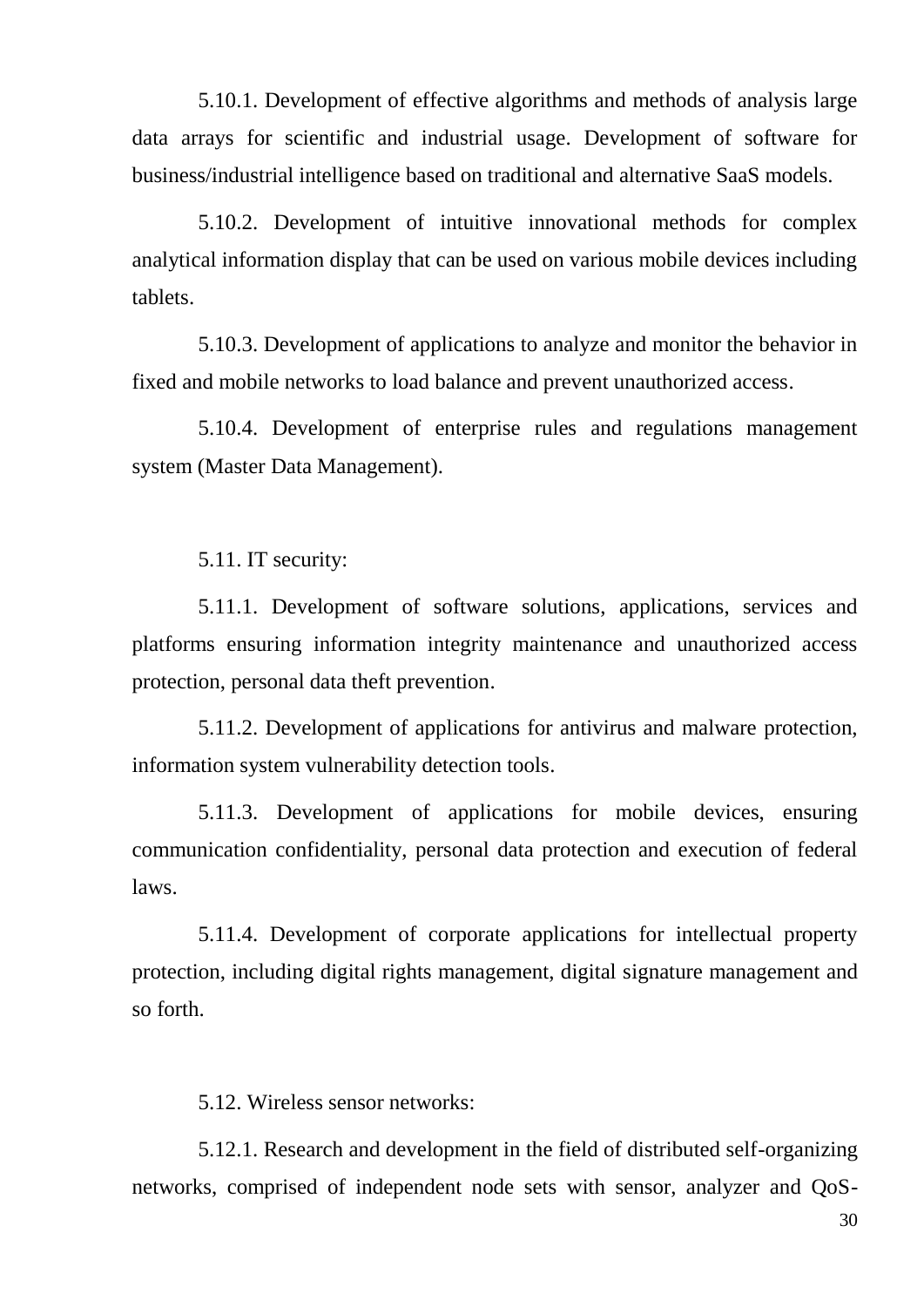enabled router functionality for utilization in industrial, protective and infrastructural facility and structure management in vehicle-to-vehicle communications.

5.12.2. Research and development in the field of new high-performance digital signal processing algorithms in radio networks including software defined wireless communication platforms.

5.12.3. Research and development in the field of new wireless communication standards, for example, 6LoWPAN , Bluetooth 3.0 and other promising trends.

5.13. Integrated control systems:

5.13.1. Research and development in the sphere of integrated control system application, in complicated facilities such as power generators, public utilities, etc.

5.13.2. Research in the field of ubiquitous computing, Internet of things, new applications of embedded communications for mobile devices.

5.13.3. Research and development in the field of complicated transport process management by means of built-in controls.

5.14. "Green" Information Technologies:

5.14.1. Research and development in the field of creating more energy efficient IT. This includes the solutions that extend the life cycle of IT infrastructure, raise the computer equipment usage and computing, storage and data archiving algorithms efficiency, which can decrease the power consumption in data centers and various platforms due to distributing computing in areas of low cost energy resources.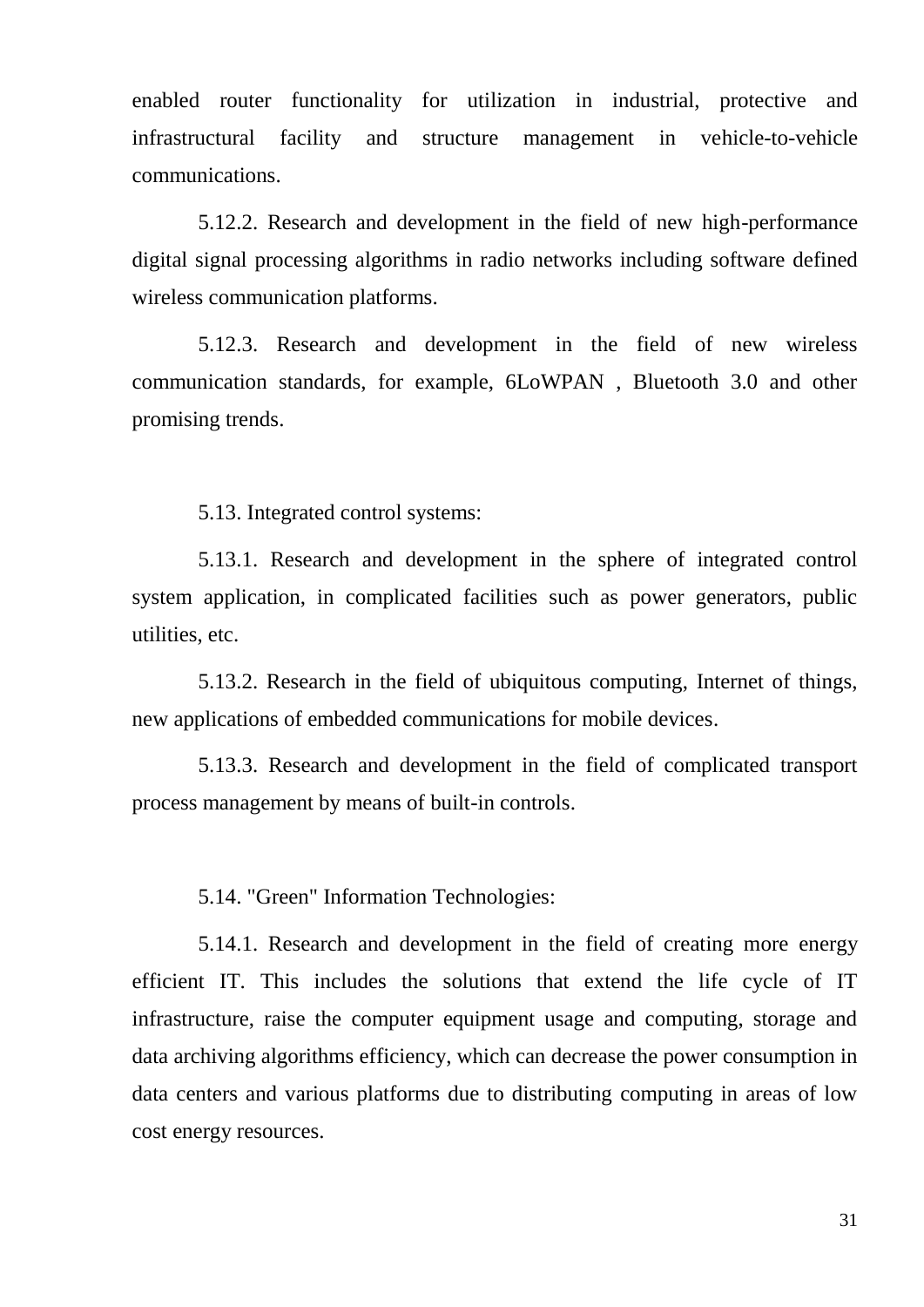5.14.2. Development and implementation of software and hardware solutions that can increase the energy efficiency of datacenters such as virtualization, terminal access solutions, mass implementing energy effectiveness best practices and creating of datacenters based on open standards.

5.14.3. Development and implementation of telepresense and remote working technologies.

5.14.4. Energy effective cooling and energy recuperation systems for datacenters.

5.15. IT In Education:

5.15.1. Development and implementation of hardware and software platforms contributing to the support of students, increase of their stimulation and involvement in educational process by means of information technologies. In particular, by means of CBT (Computer-Based Training), IBT (Internet-Based Training) or WBT (Web-Based Training) technologies. Development of platforms and tools with Virtual Learning Environment (VLE), Mobile Learning (Mlearning) support based on industrial standards such as SCORM.

5.15.2. Elaboration of analytical solutions for monitoring of educational process and selection of optimal individual educational paths.

5.15.3. Development of cross-platform multi-browser systems for educational process organization and support, including electronic and collaborative training systems which utilize, among other things, a wide spectrum of mobile equipment (tablet computers, e-books and so forth); digital laboratories and interactive educational environments. Such solutions can be provided as software products or cloud services according to the SaaS model.

5.16. IT in medicine and health care: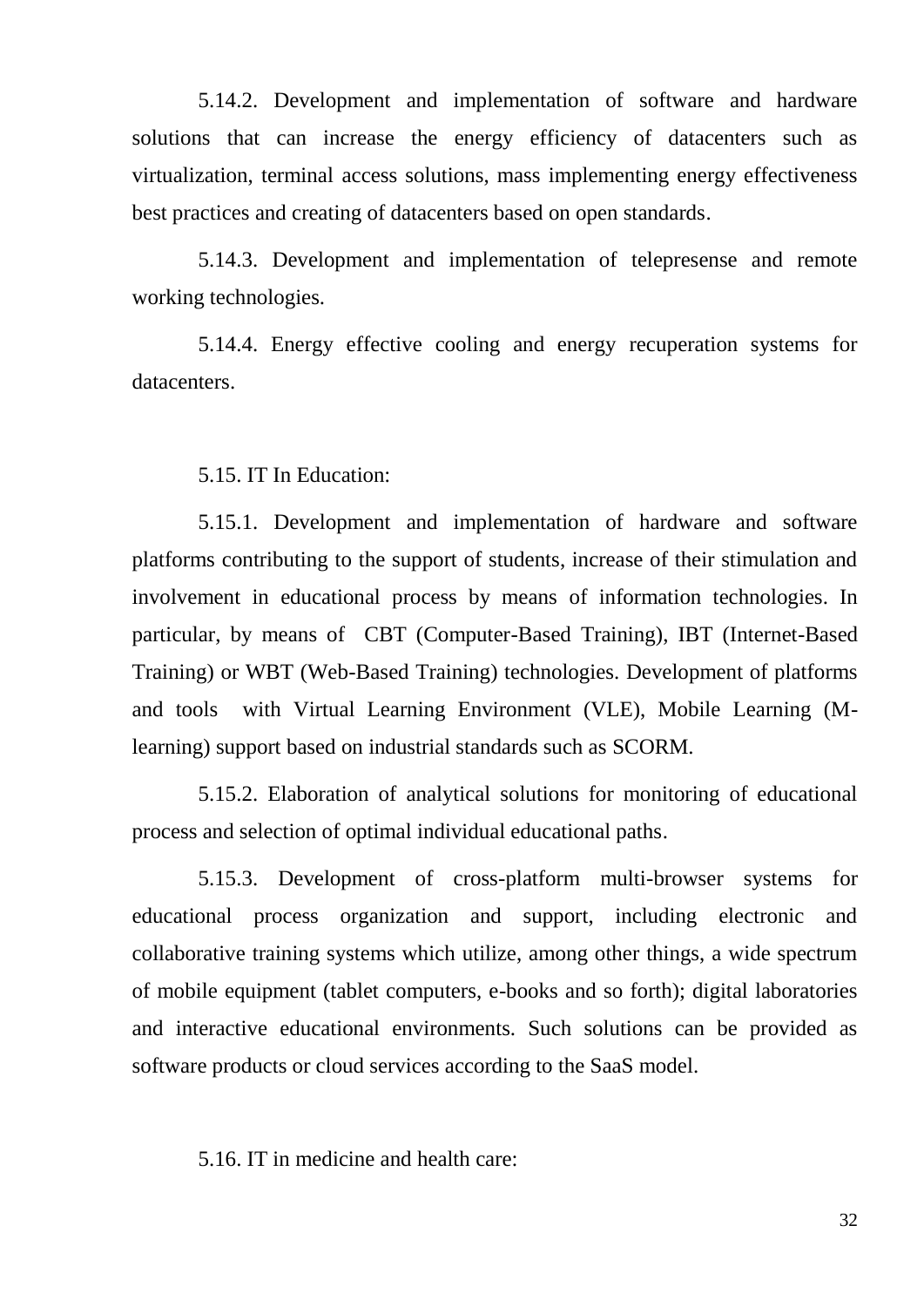5.16.1. Development and implementation of hardware-software solutions for telemedicine, including teleradiology, teledermatology, telesurgery, etc. Development of new appliances and technical tools for application in clinical practice. Creation of applications for mobile wireless diagnostic apparatus and tablet computers working with 3G/4G networks.

5.16.2. Development and implementation of information systems in research laboratories, medical and insurance institutions for data bulk analysis, support of doctors' diagnostic decision making and integrated clinical information visualization on the basis of traditional PCs as well as on the basis of tablet devices.

5.16.3. Development and implementation of information systems for utilization of standardized electronic health records (ELRs) of patients, supporting all types of activities of medical, outpatient and insurance institutions.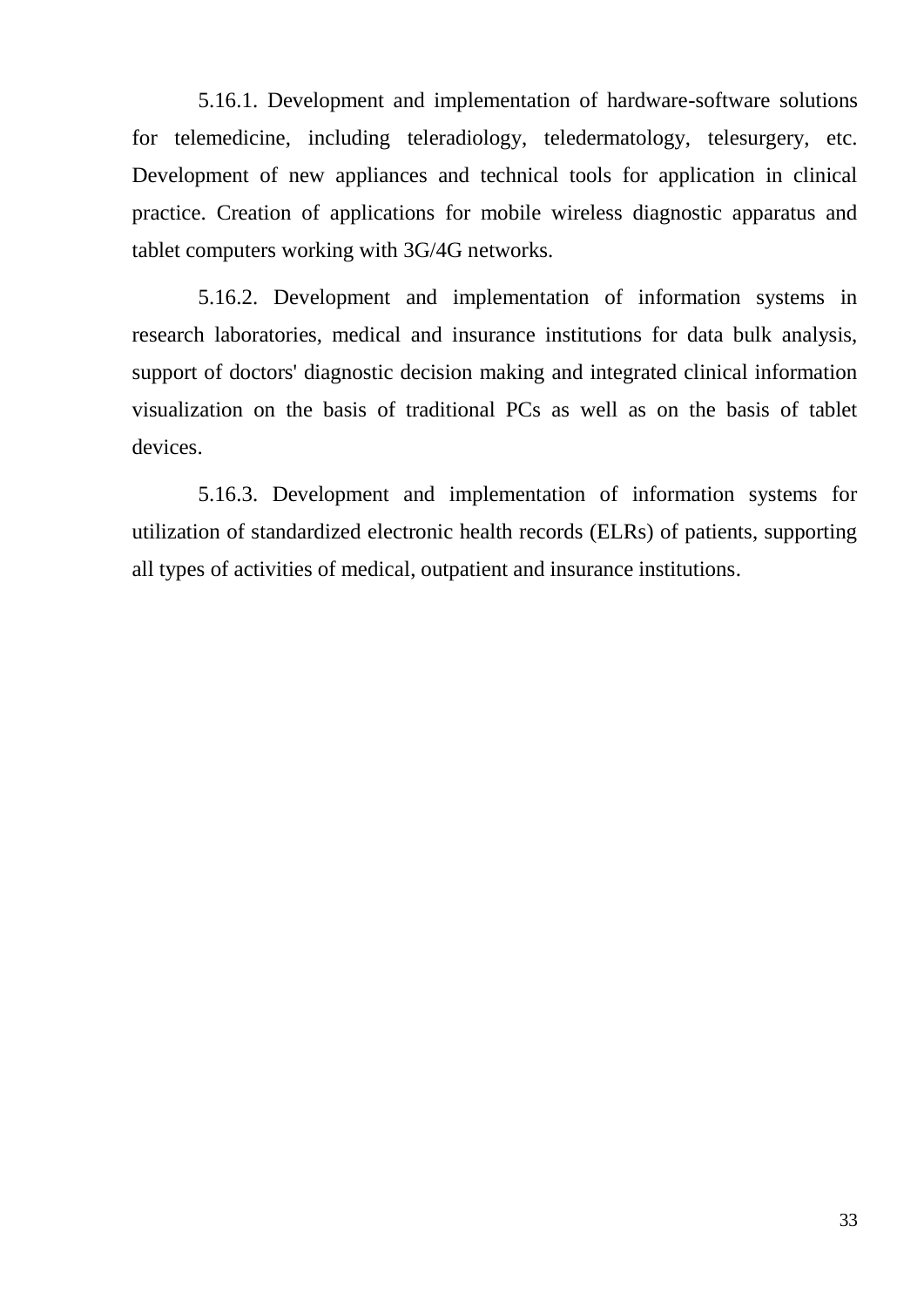Annex 2 To the Regulation regarding Conferring and Withdrawal of the Status of the Project Participant for creation and provision of functioning of the Skolkovo Innovation Center

# **THE QUESTIONNAIRE OF THE CONTESTANT (APPLICANT FOR PRELIMINARY ASSESSMENT)**

# GENERAL INFORMATION

- 1. Project Description.
- 2. Specify the purpose of your project:
	- a. development and commercialization of the product and/or technology;
	- b. Application Research.
- 3. Name (full name) of the Contestant (Applicant for preliminary assessment).
- 4. Area of Business, the project is related to (it is possible to select only one area):

a. Power Efficiency and Energy Saving including development of innovation energy technology.

b. Nuclear Technology.

c. Space Technology first in the sphere of telecommunication and navigation systems (including creation of relevant surface infrastructure).

d. Medical Technology in the sphere of equipment and medical agents development.

e. Strategic Computer Technology and Software.

5. Brief description of the project (5 sentences) indicating the existing developments and the main objectives of the project development.

- 6. Contact person for the project (person, filled out the questionnaire):
	- a. Full name.
	- b. Telephone.
	- c. E-mail.

# PROBLEM AND SOLUTION.

7. Describe the problem, the project is intended to solve: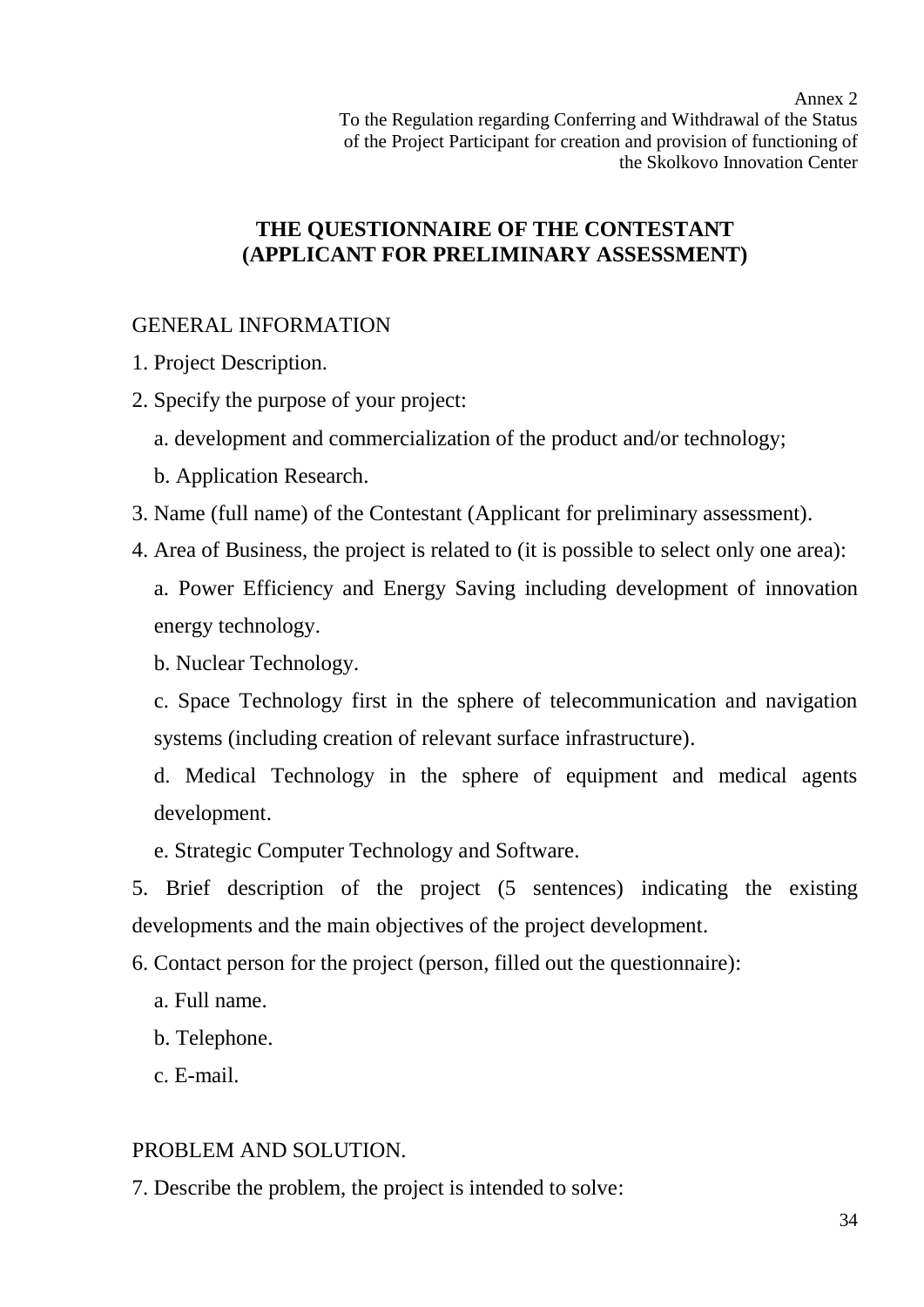a. Problem description.

b. Please give references to the researches and materials supporting the topicality of the problem applied for:

i. … ii. …

iii. ...

8. How does the project solve the problem described and why the approach is considered innovative.

9. Please, describe basic technology and market trends in the field under consideration:

a. Description of trends.

b. Please, give the references to relevant researches and materials.

c. If available, please give references to the Russian and/or foreign patents nearly related to the project the owners of which are third parties, as well as references to developed algorithms, protocols, computer and/or database software nearly related to the project owners of exclusive rights are third parties. The objects of intellectual property nearly related to the project mean hereinafter objects of intellectual property ensuring receipt of similar or identical technical result.

10. Please provide justification for the project topicality.

TECHNOLOGY AND/OR DIRECTION OF APPLICATION RESEARCH.

11. Please give the description of basic technology and/or direction of Application Research.

12. Please specify scientific publications of the project team members for the project theme:

a. …

b. …

c. …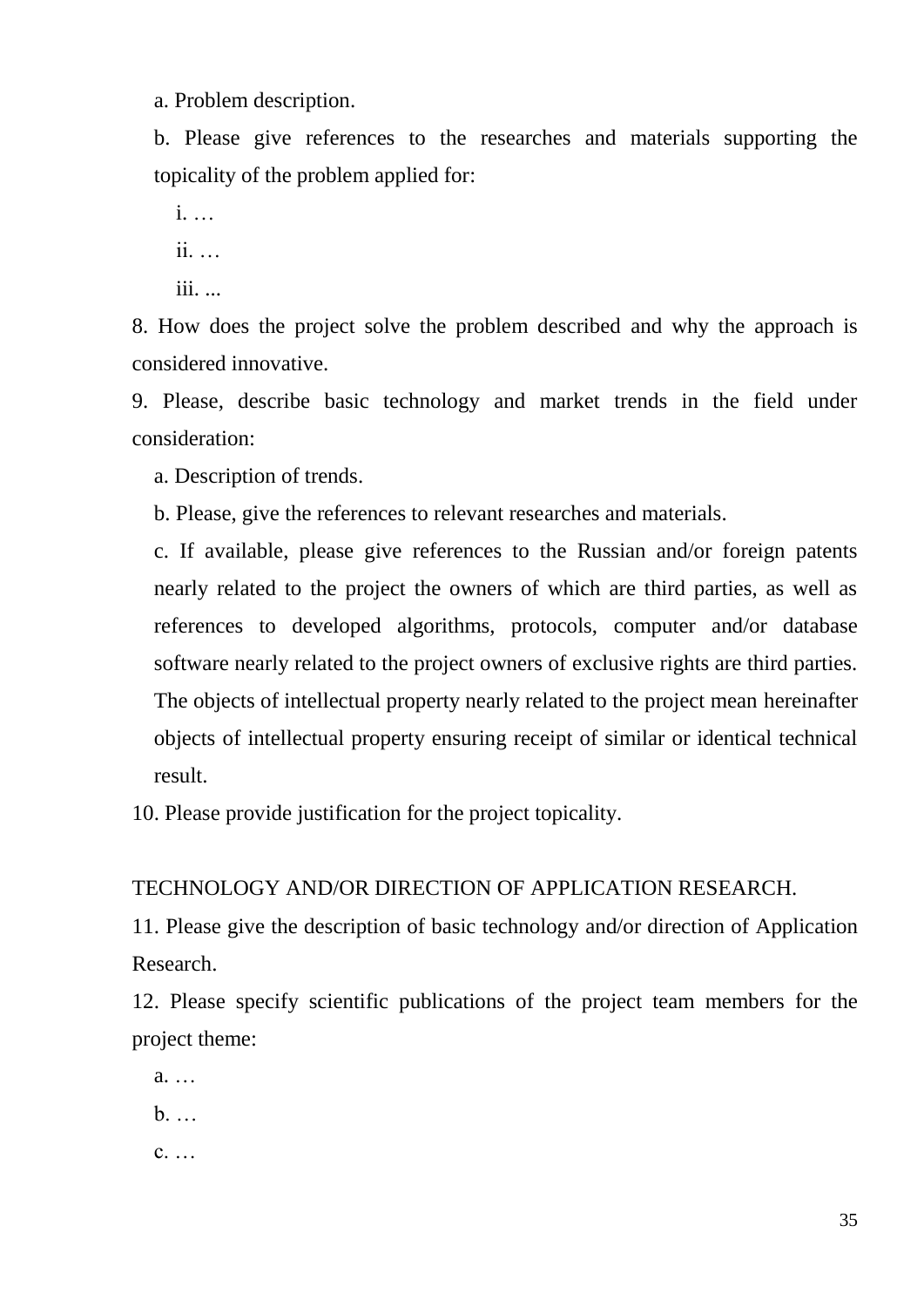13. If available, please give references to the Russian and/or foreign patents nearly related to the project the owner (applicant for which) of which is the Contestant, as well as references to developed algorithms, protocols, computer and/or database software nearly related to the project, the owner of exclusive rights is you or, if they were developed within the bounds of GNU (General Public License), public references to them:

a. …

b. …

c. …

# SCHEME FOR COMMERCIALIZATION (INCLUDING FOR APPLICATION RESEARCH)

14. Describe assumed general trends for commercialization of your project (in near-term outlook and/or in future):

a. …

b. …

c. …

15. If available, please, give examples of successful companies, transactions for sale of similar companies, examples of attraction of investments from venture funds and strategic investors to similar projects/companies or, if you are performing Application Research, please provide case studies of similar research and development to production.

### COMPETITIVE SOLUTIONS.

16. Please list most close analogs to your solution and describe your advantages.

17. Describe characteristics of the market for listed similar solutions.

18. Please list scientific groups, institutes, companies, carrying our similar or close developments and describe your advantage or, if you are performing Application Research, please give examples of similar application research in leading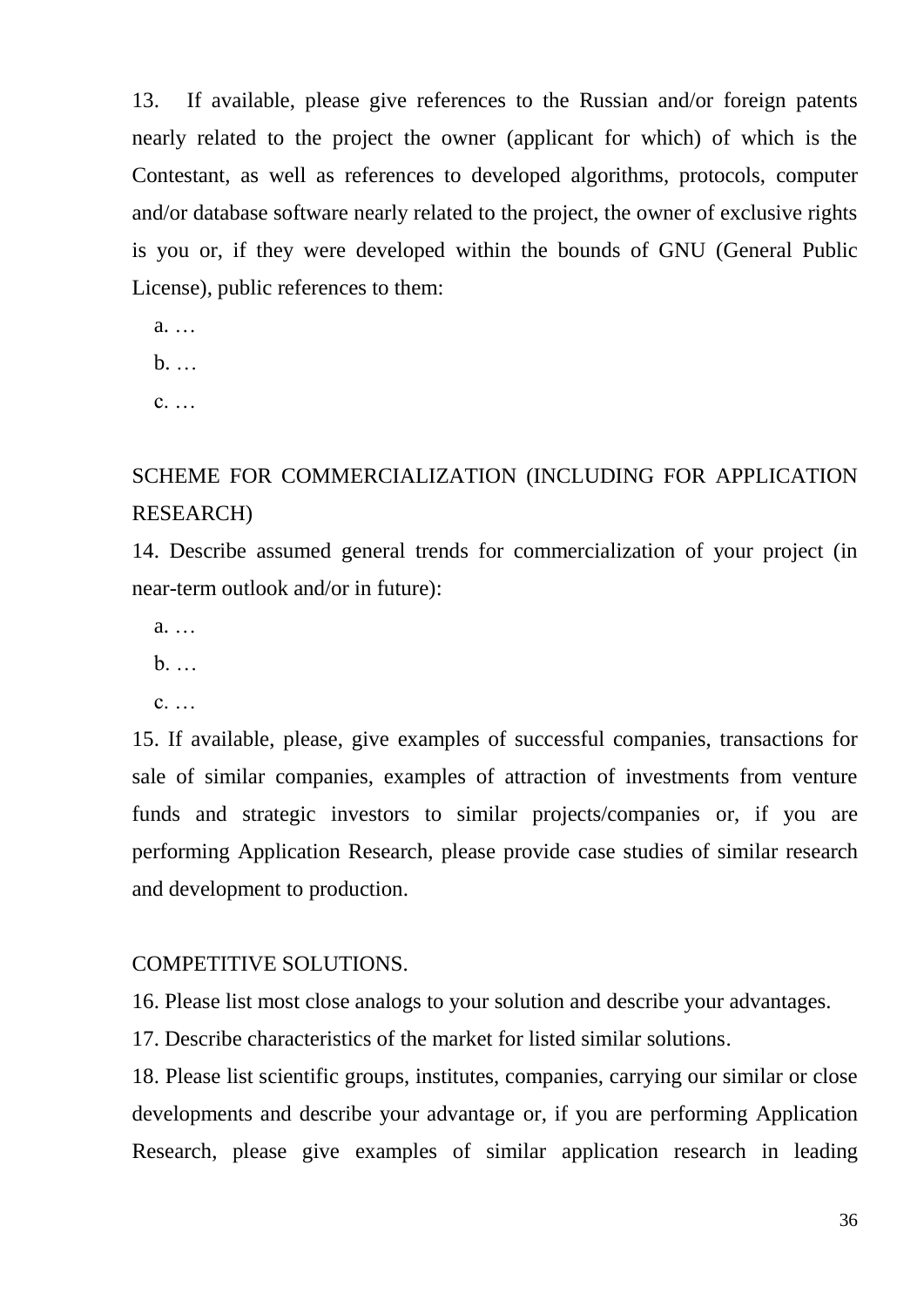universities of the world and, if any, tentative agreements with them on collaborative research.

# MARKET PARAMETERS.

19. Please specify markets where the project can be potentially implemented (please specify countries, regions, main customers, evaluate potential market size, dynamics, you future positioning there).

20. Please, give the references to relevant market researches (in Russian and English).

# TEAM.

21. Key project team members (at least 2, no more than 4):

- a. Full name.
- b. Role in the project (position in the company).

c. Description of functions, tasks, works such member will perform this member of the project team in the project.

- d. Sphere of activity and professional advance.
- e. Key experience related to the area of this project.
- f. Education (higher institution, specialty etc.), academic degree, title.
- g. Place of work, positions for the last 5 years.
- h. Scientific publications:
	- i. …
	- ii. …

i. Citation (citation index, Hirsch index and otherwise), reports in the international scientific conferences.

j. If available, information about objects of intellectual property in selected Area of Business including inventions, useful models, industrial designs, algorithms and protocols, computer software, databases, integrated circuit layouts, the author (co-author) of which is the member of the team.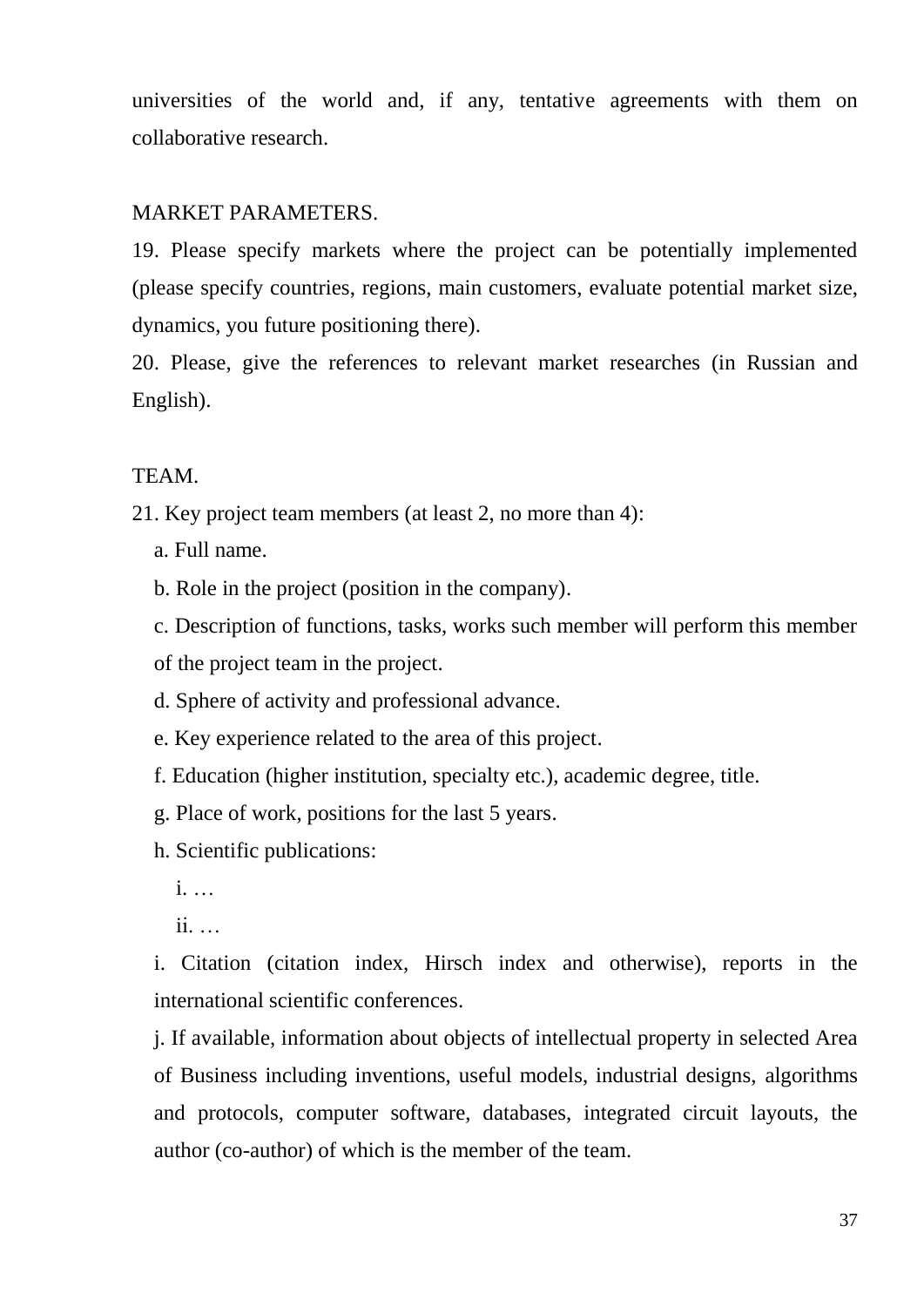# RESOURCES

22. History of the project.

23. Dynamics of the project development.

24. Have you and/or the project team members ever received any grants for this or similar theme? (dates, amounts, character of projects, results obtained).

25. Laboratory (describe the laboratory, infrastructure ground where implementation of the project is carried out/planned to be carried out).

26. Have you attracted venture and/or other financing? (investors, amounts, results).

# GOALS AND TASKS

27. Specify current project status (results achieved and confirmation of results).

28. Describe key goals of the project (no more than three) and approximate period of accomplishing:

- a. …
- b. …
- c. …

29. Plan for project implementation:

a. Roadmap of the project (key next (within 2-3 years) stages) according to the form below:

| <b>ROADMAP</b>          |         |         |         |  |  |  |
|-------------------------|---------|---------|---------|--|--|--|
|                         | Current |         |         |  |  |  |
| [PROJECT]               | status  | quarter | quarter |  |  |  |
| <b>Researches and</b>   |         |         |         |  |  |  |
| <b>Developments</b>     |         |         |         |  |  |  |
|                         |         |         |         |  |  |  |
| <b>Product Creation</b> |         |         |         |  |  |  |
| and Output              |         |         |         |  |  |  |
|                         |         |         |         |  |  |  |
| <b>Institutional</b>    |         |         |         |  |  |  |
| development and         |         |         |         |  |  |  |
| employment plan         |         |         |         |  |  |  |
|                         |         |         |         |  |  |  |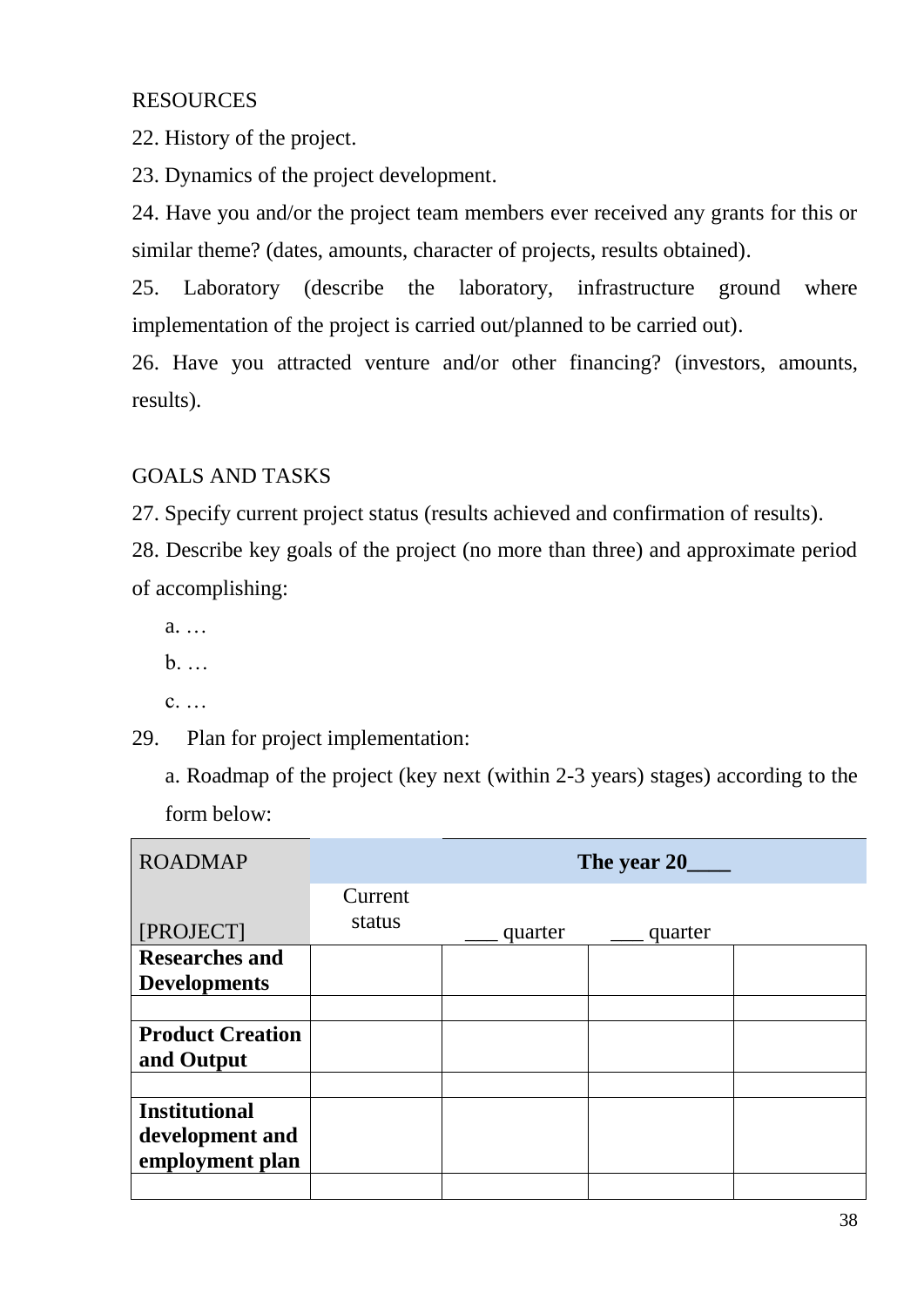| <b>Protection of</b><br>intellectual<br>property               |  |  |
|----------------------------------------------------------------|--|--|
| Introduction,<br>implementation<br>and Marketing               |  |  |
| <b>Attraction of</b><br><b>Investments and</b><br><b>Sales</b> |  |  |

b. Generalized plan of future development (to commercial result).

Note. If nothing but Application Researches is conducting in the project, only applicable (in the estimation of the Contestant (Applicant for preliminary assessment)) sections of the plan for project implementation shall be filled out.

# INFORMATION ON LEGAL ENTITY (NOT TO FILL OUT BY APPLICANT FOR PRELIMINARY ASSESSMENT).

30. Name of the legal entity.

31. Contact Telephone Number.

32. Mailing Address.

33. Website.

34. Primary State Registration Number (OGRN) of the legal entity.

35. Taxpayer's Individual Number (TIN) of the legal entity.

# CONCLUDING PART.

By submitting electronic questionnaire to the Non-commercial organization, the Fund for Development of the Center for Elaboration and Commercialization of New Technologies:

1) Contestant (Applicant for preliminary assessment) confirms that Contestant's project does not involve creation of double-purpose technology and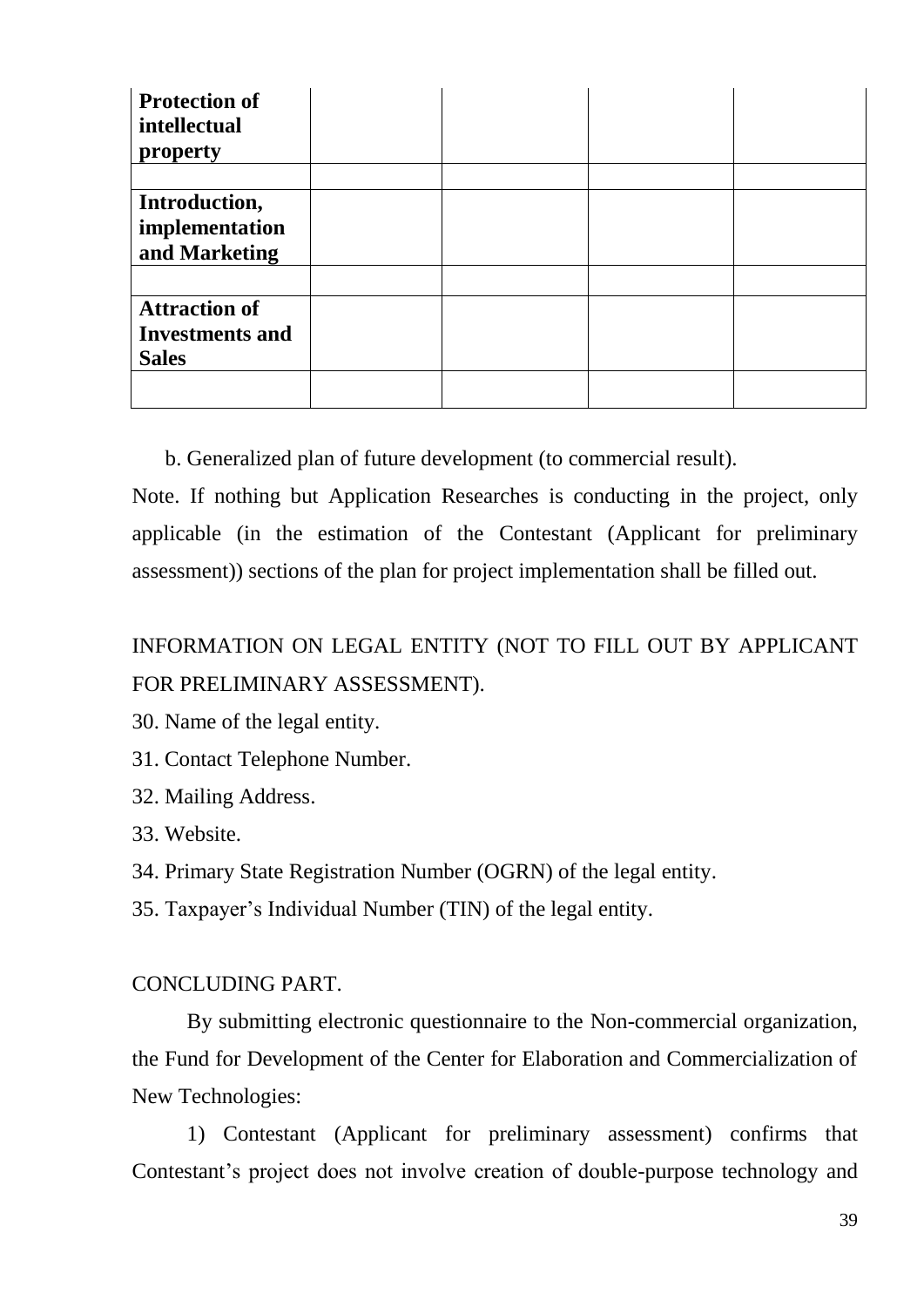asks the Non-commercial organization, the Fund for Development of the Center for Elaboration and Commercialization of New Technologies to send its Application for consideration to the Boar of Experts for substantive assessment of the Application after completion of the formal examination of the Application;

2) The Contestant undertakes to implement Research according to the Law and the Project Rules and place its permanent executive body (other bodies or persons entitled to operate on behalf of the Contestant without a power of attorney) in the territory of the Skolkovo Innovation Center until January 1, 2014;

3) Applicant for preliminary assessment – physical person – by its will and in its own interest consents to the processing of its personal data by the Noncommercial organization, the Fund for Development of the Center for Elaboration and Commercialization of New Technologies to create the register of the submitted applications for conferring the status of the project participant for creation and provision of functioning of the Skolkovo Innovation Center, including data collection, systematization, accumulation, storage, refining (update, amend) distribution (including transmission) and the destruction of its personal data. Consent to be expressed for an indefinite period and may be withdrawn by written statement to the Non-commercial organization, the Fund for Development of the Center for Elaboration and Commercialization of New Technologies.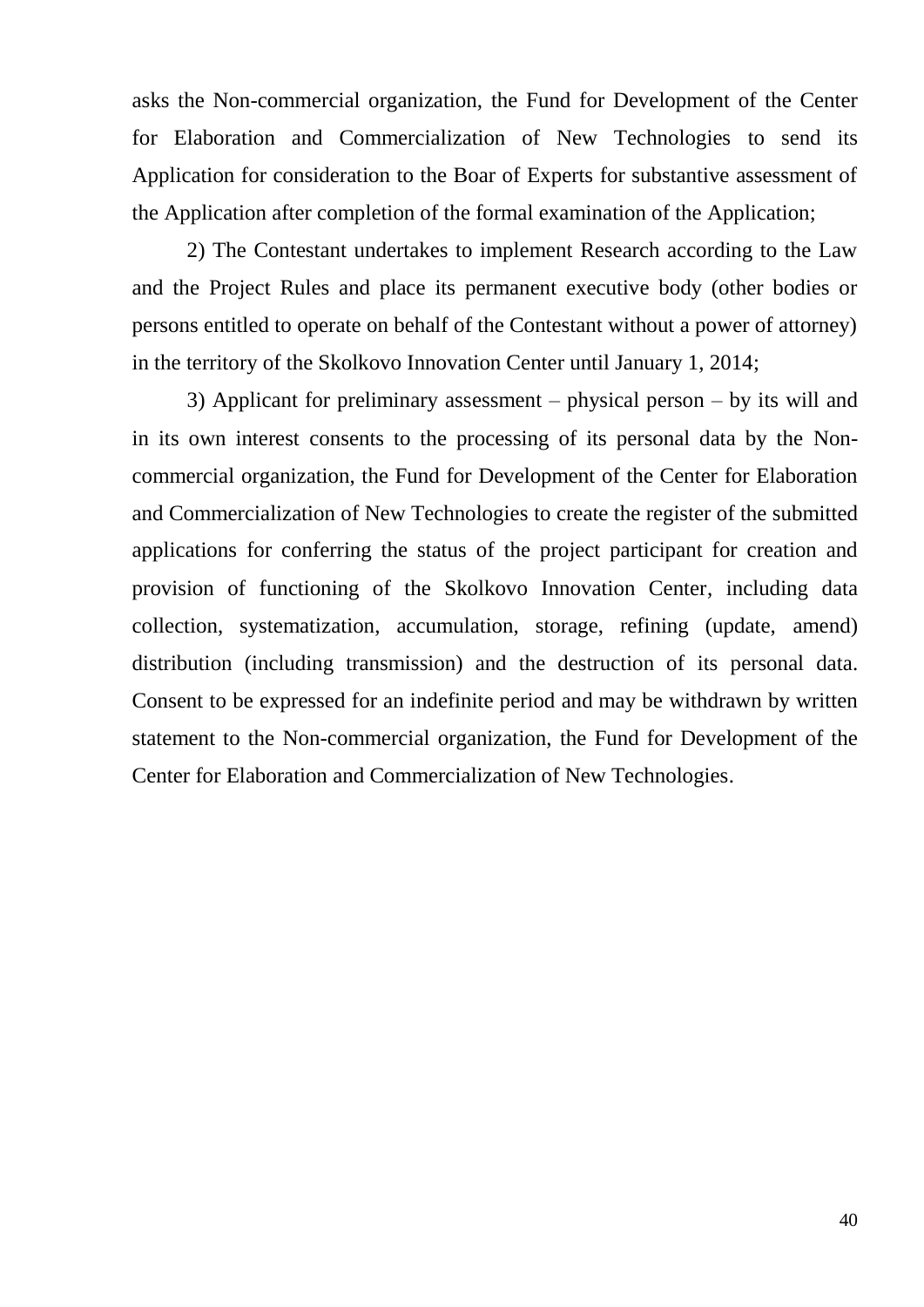Annex 3 To the Regulation regarding Conferring and Withdrawal of the Status of the Project Participant for creation and provision of functioning of the Skolkovo Innovation Center

# AGREEMENT FOR NON-DISCLOSURE OF SUBMITTED PROJECT INFORMATION

Moscow

The Contestant for the status of the project participant for creation and provision of functioning of the Skolkovo Innovation Center according to Federal Law No. 244-FZ Regarding Skolkovo Innovation Center of September 28, 2010 or a person applying for preliminary assessment of the project (hereinafter the Contestant) and

Non-Commercial Organization, the Fund for Development of the Center for Elaboration and Commercialization of New Technologies created according to the laws of the Russian Federation, Primary State Registration Number (OGRN) 1107799016720 (hereinafter referred to as the Foundation) in the person of V.F. Vekselberg, the Foundation President, operating under the Articles of Association

hereinafter jointly referred to as the Parties and individually as Party,

have concluded this Agreement for Non-Disclosure of Submitted Project Information (hereinafter the "Agreement") as follows:

#### **1. Definitions**

1.1. Permitted Goal – acquaintance with documents and materials related to the Contestant's project and submitted by the Contestant by sending filled out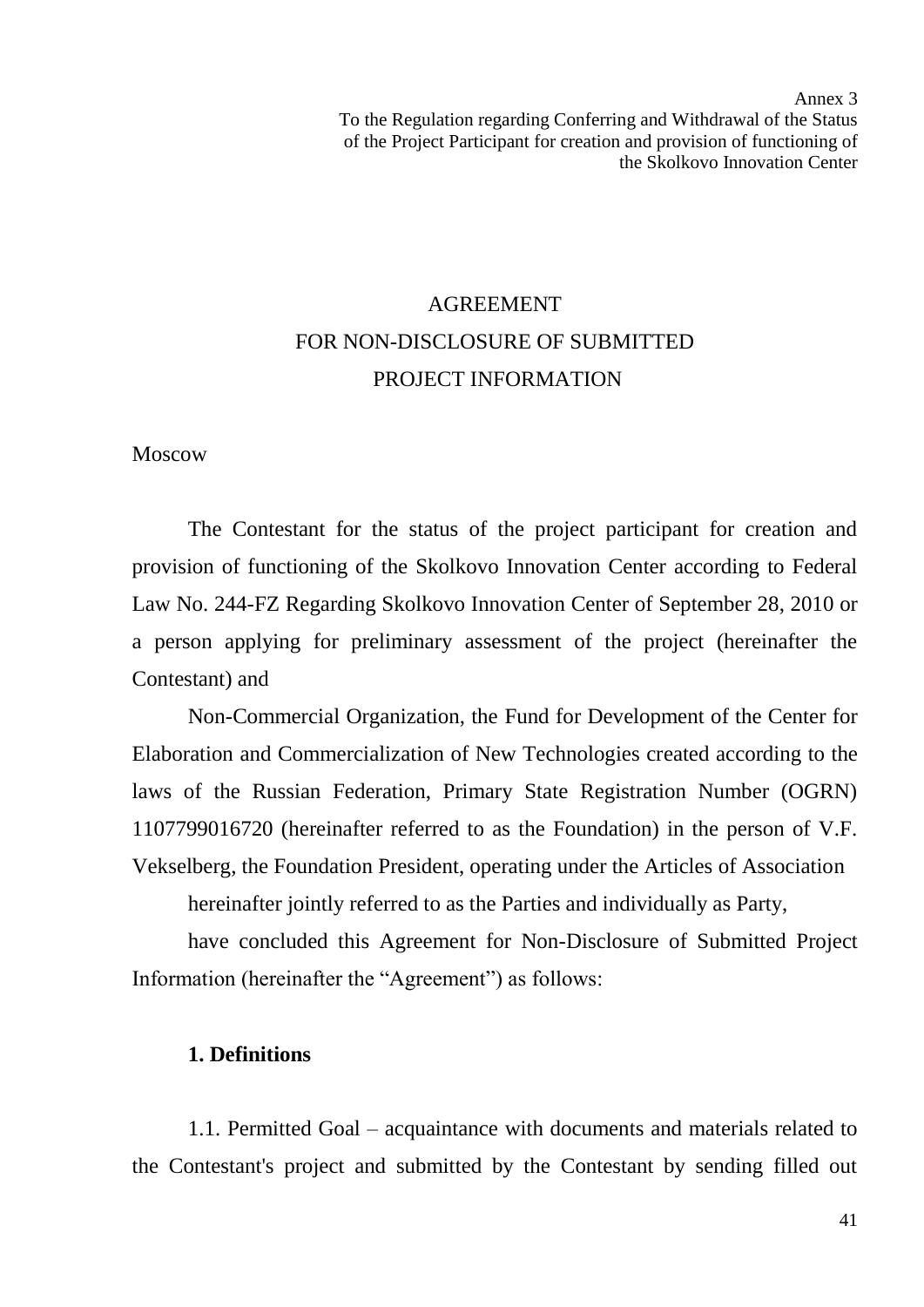Contestant's questionnaire and documents provided at submission of the Contestant application for conferring the status of the project participant or at submission of the application for preliminary assessment.

1.2. Confidential Information – information related to the Permitted Goal (including industrial secrets (know-how), financial records, commercial indicators) which

(1) shall be provided to the Foundation by the Contestant in writing or electronic form and specified as confidential by the Contestant at submission;

(2) is not generally known or in public domain and

(3) is information with respect to which the Contestant undertakes reasonably sufficient steps to ensure its confidentiality.

Information shall not be deemed confidential, which is

(1) known to the Foundation on legal grounds at submission of such information by the Contestant;

(2) generally known and in public domain,

(3) provided to Third parties by the Contestant without limitations (including placement in Internet).

1.3. Third parties – physical or legal persons as well as public and legal establishments excluding the Foundation, the Contestant, Foundation personnel, members of the Boards of Experts of the Foundation and members of the Investment Commission of the Foundation.

## **2. Confidential Information Use**

The Foundation can use the Confidential Information solely to achieve the Permitted Goal.

### **3. Transfer of the Confidential Information**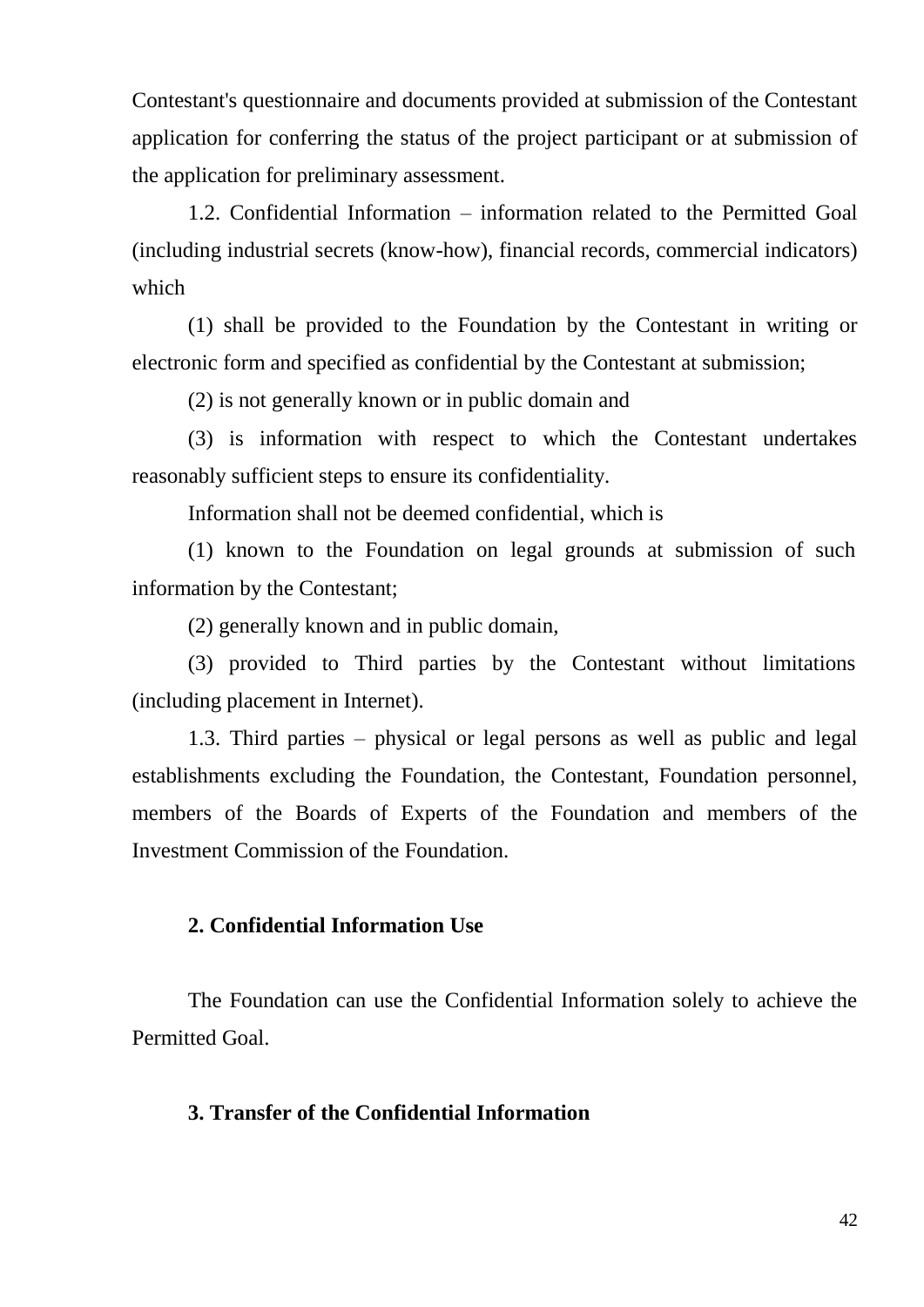3.1. In all cases save the cases established by the laws of the Russian Federation and herein the Foundation shall have the right to disclose Confidential Information including transfer to the Third Parties only with prior Contestant's consent in writing for such transfer.

## **4. Protection of the Confidential Information**

4.1. The Foundation shall be held liable to keep confidentiality applying reasonably sufficient measures in accordance with generally accepted professional standards with respect to any information provided in connection with this Agreement and specified by the Contestant as Confidential Information according to the terms and conditions hereof.

4.2. The Foundation shall be held liable to inform personnel with respect to the Foundation's obligations hereunder and give relevant instructions.

#### **5. Confidential Information Rights**

5.1. The Contestant shall be the possessor of the rights for the Confidential Information.

5.2. Nothing in this Agreement including the fact of Confidential Information transfer hereunder shall deem transfer of any Contestant's rights for Confidential Information to the Foundation.

#### **6. Effective Period of the Agreement**

This Agreement shall become effective since execution and shall be valid for the period of three years since transfer of Confidential Information by the Contestant to the Foundation.

### **7. Other Provisions**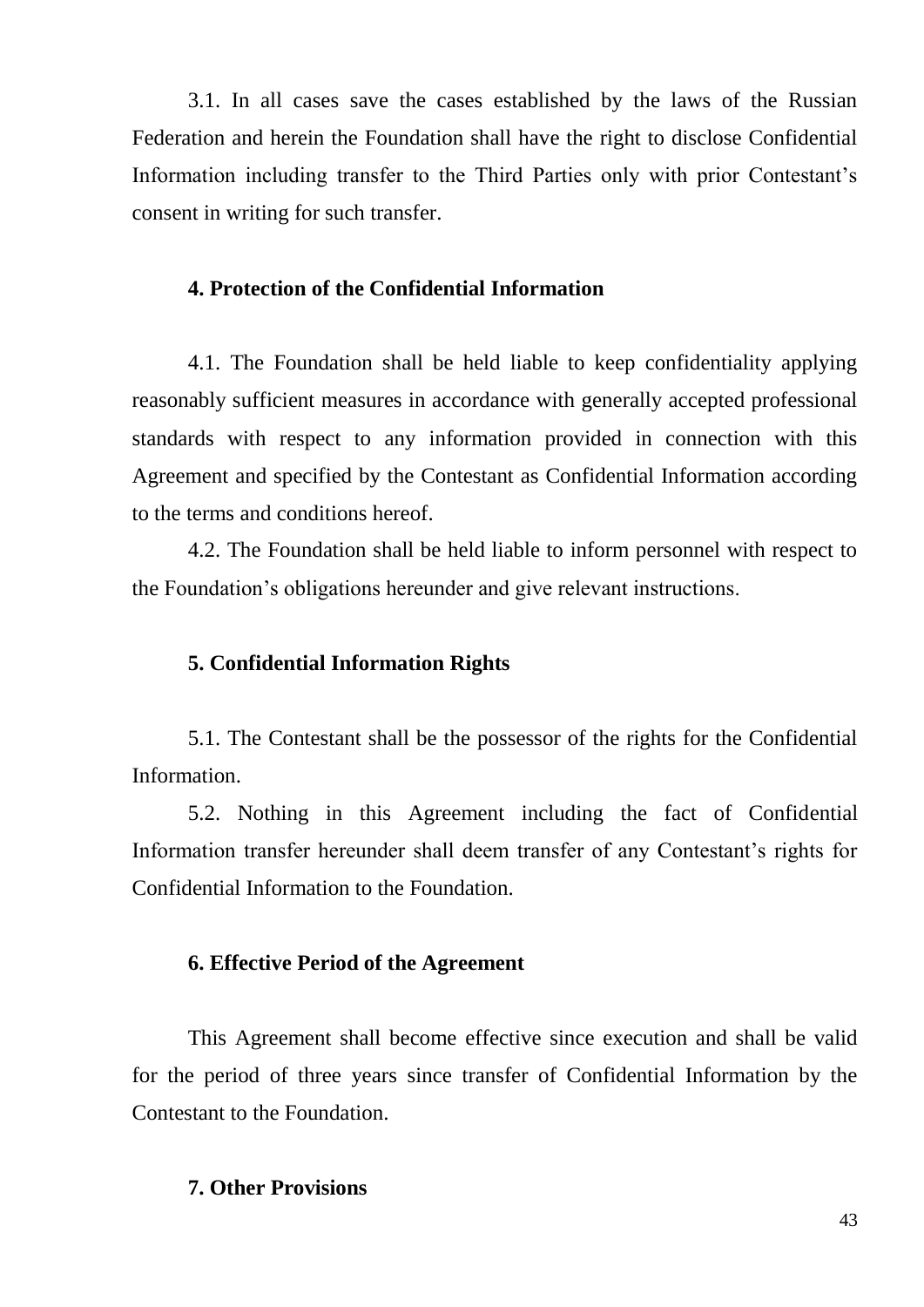7.1. The Contestant entering into this Agreement shall give consent to the Foundation for computerized processing and processing without application of automation means of personal information submitted by the Contestant.

7.2. The Foundation shall have no right to transfer the rights and/or obligations hereunder to the Third Parties without prior Contestant's consent in writing.

7.3. This Agreement shall be governed by the applicable law of the Russian Federation.

7.4. Disputes arising between the Parties in connection with this Agreement shall be subject to settlement in the court at location of the Foundation.

7.5. Submission of the application mentioned in clause 1.1 hereof shall mean acceptance by the Contestant of the terms and conditions hereof. The Agreement shall be deemed concluded on the above terms and conditions therefrom.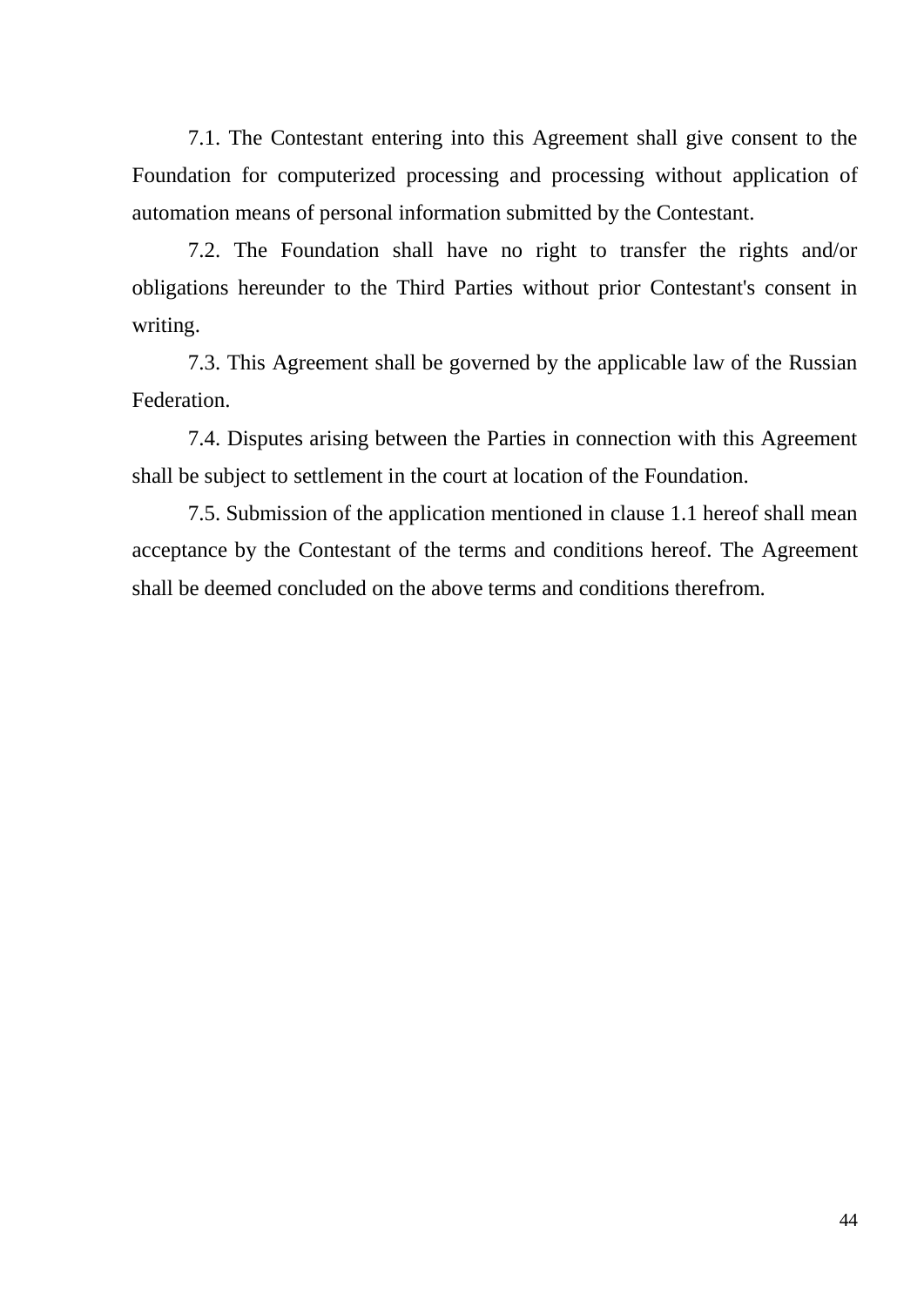Annex 4 To the Regulation regarding Conferring and Withdrawal of the Status of the Project Participant for creation and provision of functioning of the Skolkovo Innovation Center

# AGREEMENT FOR NON-DISCLOSURE OF SUBMITTED PROJECT INFORMATION

(with the right to provide information to potential investors)

Moscow

The Contestant for the status of the project participant for creation and provision of functioning of the Skolkovo Innovation Center according to Federal Law No. 244-FZ Regarding Skolkovo Innovation Center of September 28, 2010 or a person applying for preliminary assessment of the project (hereinafter the Contestant) and

Non-Commercial Organization, the Fund for Development of the Center for Elaboration and Commercialization of New Technologies created according to the laws of the Russian Federation, Primary State Registration Number (OGRN) 1107799016720 (hereinafter referred to as the Foundation) in the person of V.F. Vekselberg, the Foundation President, operating under the Articles of Association

hereinafter jointly referred to as the Parties and individually as Party,

have concluded this Agreement for Non-Disclosure of Submitted Project Information (hereinafter the "Agreement") as follows:

#### **1. Definitions**

1.1. Permitted Goal – acquaintance with documents and materials related to the Contestant's project and submitted by the Contestant by sending filled out Contestant's questionnaire and documents provided at submission of the Contestant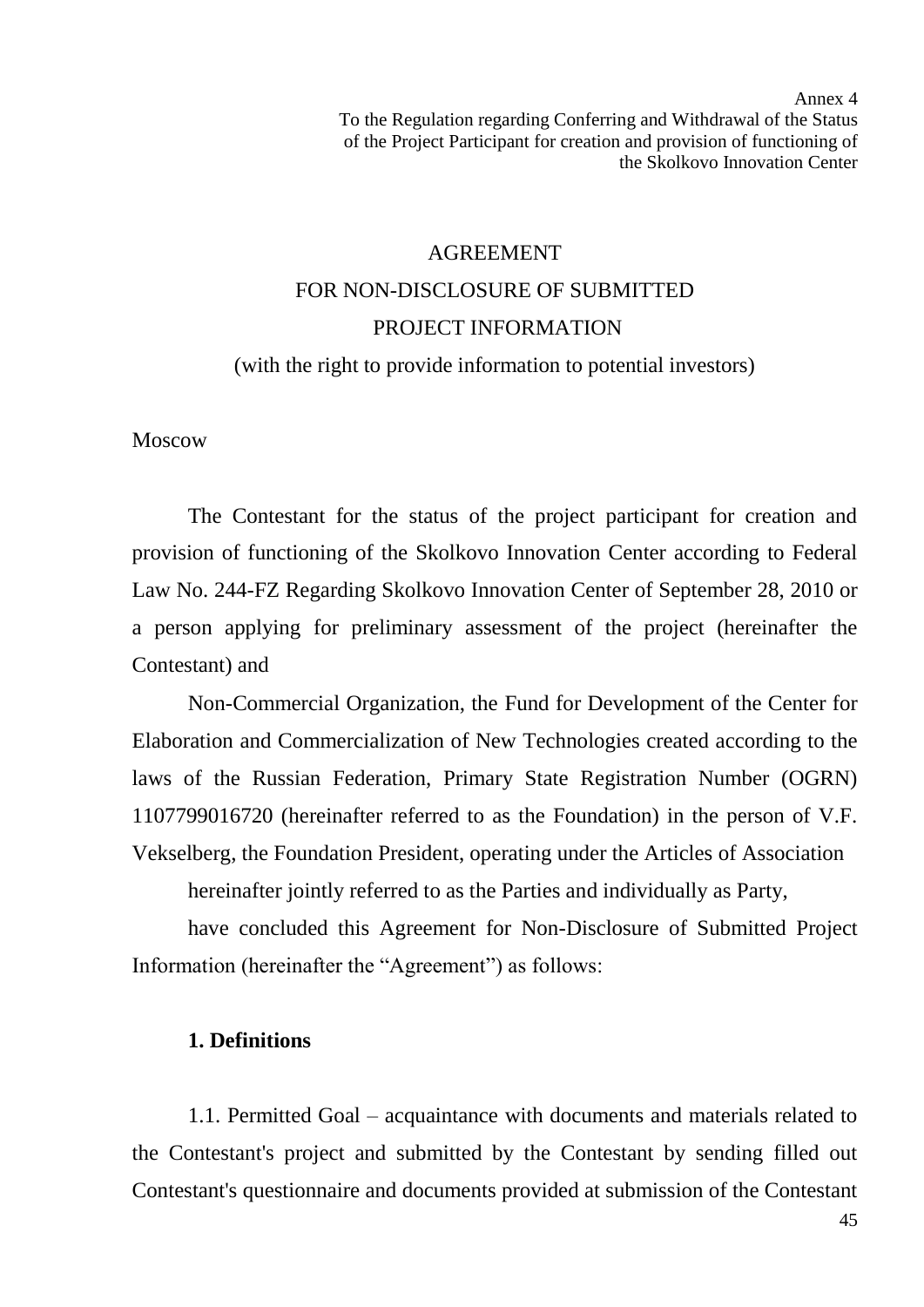application for conferring the status of the project participant or at submission of the application for preliminary assessment.

1.2. Confidential Information – information related to the Permitted Goal (including industrial secrets (know-how), financial records, commercial indicators) which

(1) shall be provided to the Foundation by the Contestant in writing or electronic form and specified as confidential by the Contestant at submission;

(2) is not generally known or in public domain and

(3) is information with respect to which the Contestant undertakes reasonably sufficient steps to ensure its confidentiality.

Information shall not be deemed confidential which is

(1) known to the Foundation on legal grounds at submission of such information by the Contestant;

(2) generally known and in public domain,

(3) provided to Third parties by the Contestant without limitations (including placement in Internet).

1.3. Potential investors – persons by the Foundation opinion can make a decision regarding participation in funding of the Contestant's project.

1.4. Third parties – physical or legal persons as well as public and legal establishments excluding the Foundation, the Contestant, Foundation personnel, members of the Boards of Experts of the Foundation and members of the Investment Commission of the Foundation.

### **2. Confidential Information Use**

The Foundation can use the Confidential Information solely to achieve the Permitted Goal.

#### **3. Transfer of the Confidential Information**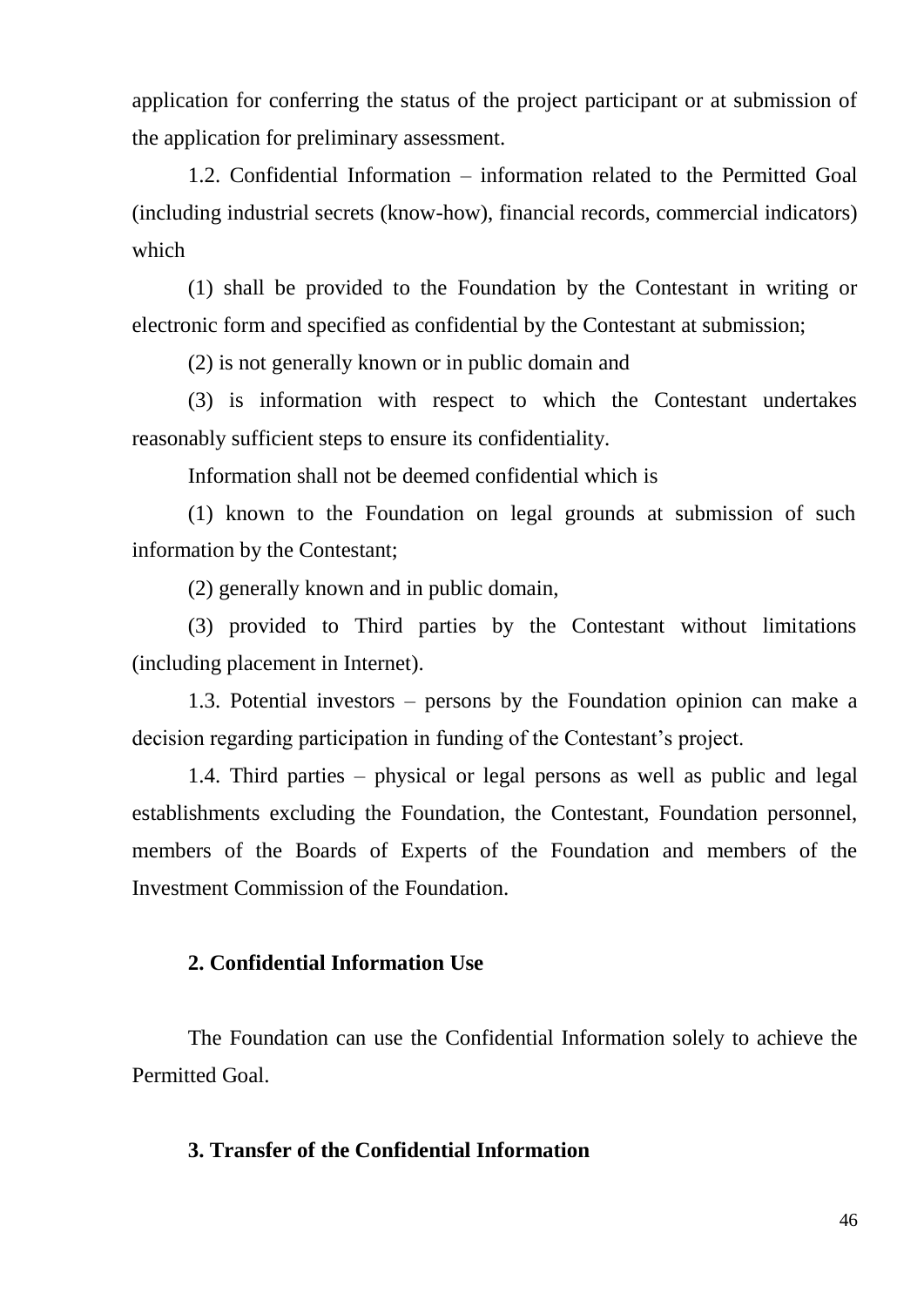3.1. In all cases save the cases established by the laws of the Russian Federation and herein the Foundation shall have the right to disclose Confidential Information including transfer to the Third Parties only with prior Contestant's consent in writing for such transfer.

3.2. The Foundation shall have the right to transfer Confidential Information to the Potential Investors without the Contestant's consent, provided that a confidentiality agreement will be entered with respect to the transferable information.

## **4. Protection of the Confidential Information**

4.1. The Foundation shall be held liable to keep confidentiality applying reasonably sufficient measures in accordance with generally accepted professional standards with respect to any information provided in connection with this Agreement and specified by the Contestant as Confidential Information according to the terms and conditions hereof.

4.2. The Foundation shall be held liable to inform personnel with respect to the Foundation's obligations hereunder and give relevant instructions.

# **5. Confidential Information Rights**

5.1. The Contestant shall be the possessor of the rights for the Confidential Information.

5.2. Nothing in this Agreement including the fact of Confidential Information transfer hereunder shall deem transfer of any Contestant's rights for Confidential Information to the Foundation.

#### **6. Effective Period of the Agreement**